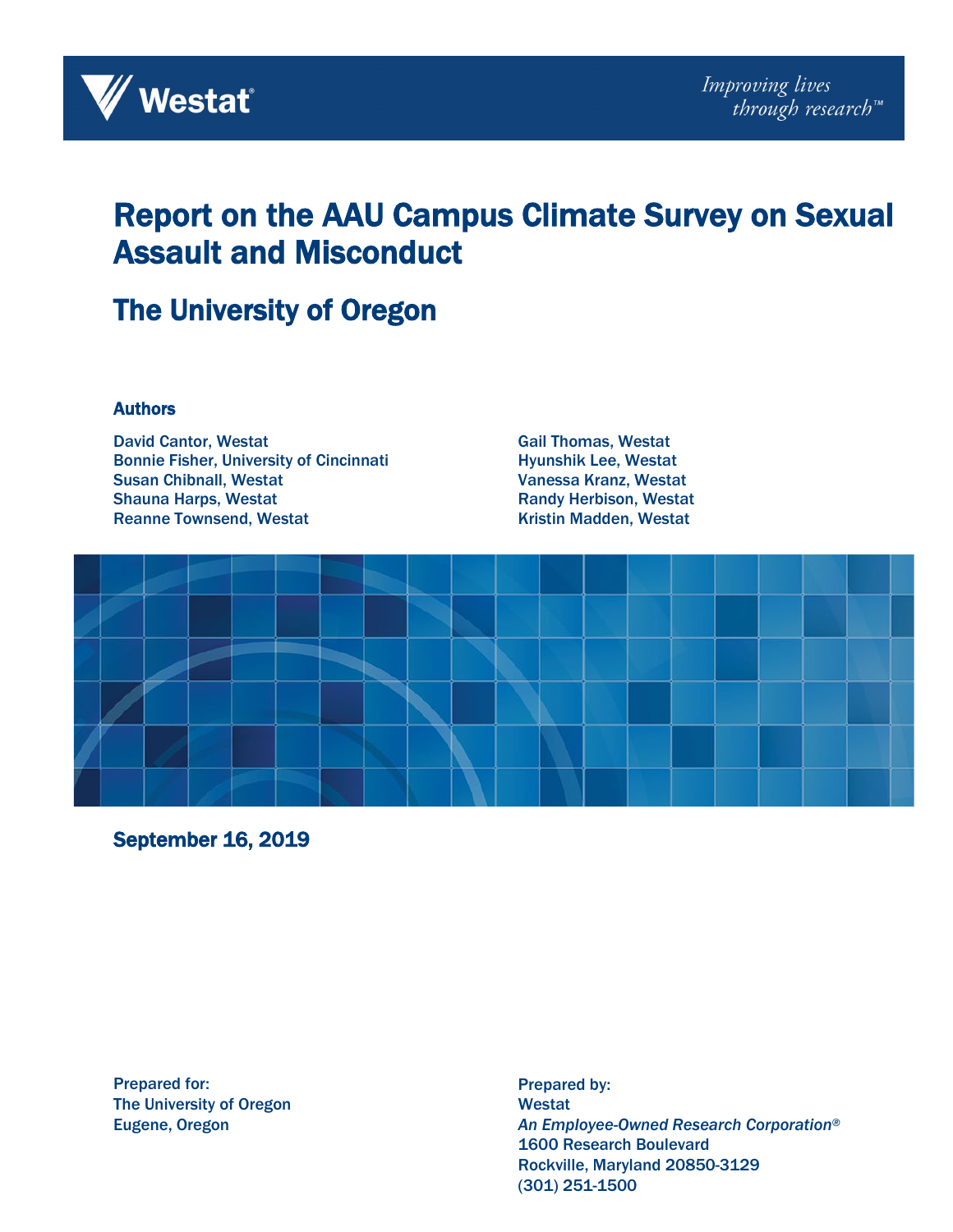# **Contents**

| <b>Sections</b> |                                                             | Page           |
|-----------------|-------------------------------------------------------------|----------------|
|                 |                                                             | viii           |
| 1.              |                                                             | 1              |
| 2.              |                                                             | 2              |
|                 | 2.1                                                         | $\overline{2}$ |
|                 | Survey Content and Mode of Administration<br>2.2            | 3              |
|                 | 2.3                                                         | 4              |
|                 | 2.4                                                         | 4              |
|                 | 2.5                                                         | 5              |
|                 | 2.6<br>Brief Description of the Weighting Procedure for The |                |
|                 |                                                             | 6              |
| 3.              |                                                             | 8              |
|                 | 3.1<br>General Perceptions of Campus and Bystander          |                |
|                 | Behavior Around Sexual Assault and Other Misconduct         | 10             |
|                 | Resources Related to Sexual Assault and Other<br>3.2        |                |
|                 |                                                             | 14             |
|                 | 3.3<br>Nonconsensual Sexual Contact by Physical Force or    |                |
|                 | Inability to Consent or Stop What Was Happening             | 16             |
|                 | 3.4<br>Nonconsensual Sexual Contact by Coercion and         |                |
|                 | Without Active, Ongoing Voluntary Agreement                 | 26             |
|                 | 3.5<br>Total Experience with Nonconsensual Sexual Contact   | 29             |
|                 | 3.6<br>Frequency and Nature of Sexual Harassment, Intimate  |                |
|                 |                                                             | 30             |
|                 | 3.7                                                         | 37             |
| 4.              |                                                             | 41             |
| <b>Tables</b>   |                                                             |                |
| 1.              |                                                             | 5              |
| 2.              |                                                             | 6              |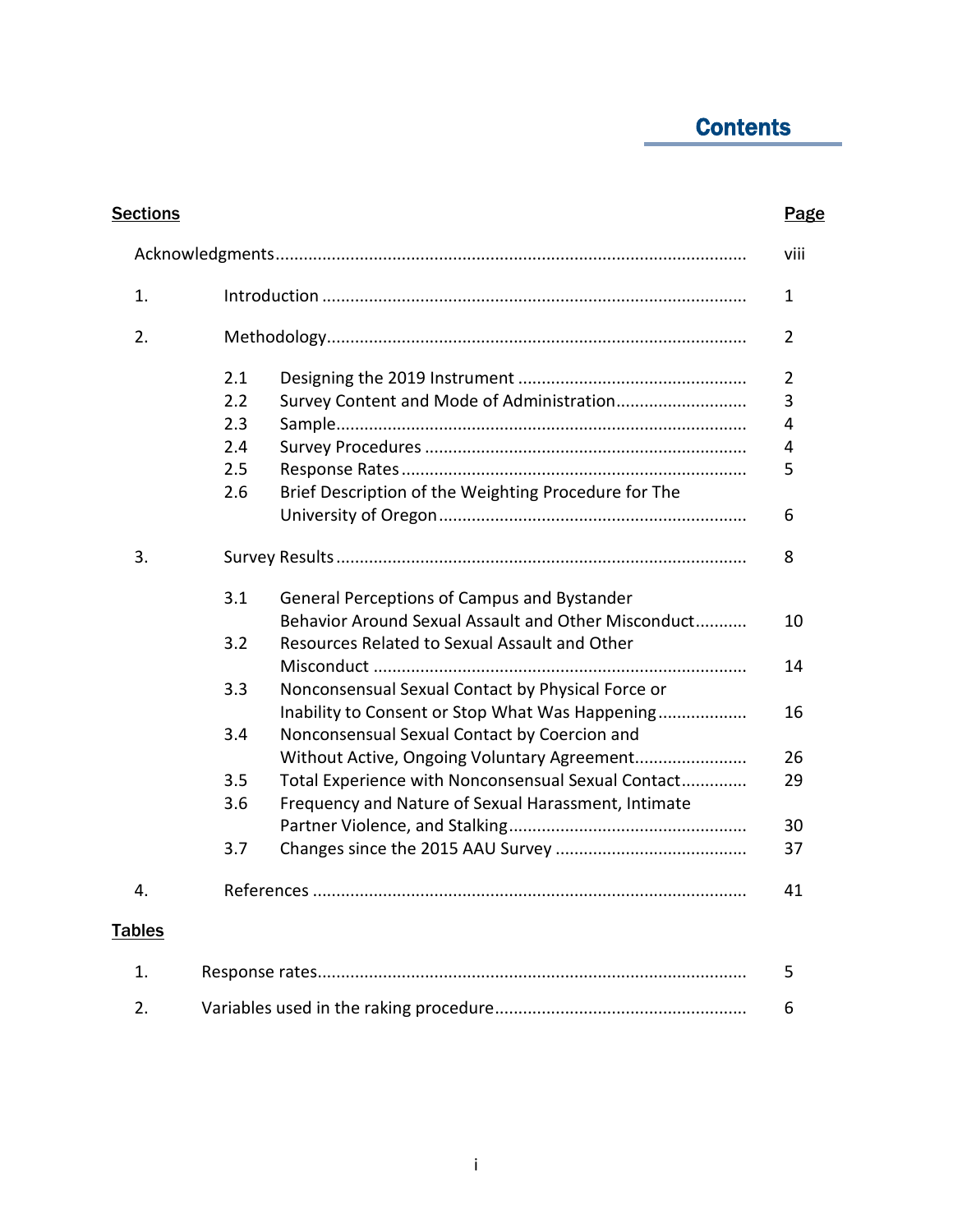| <b>Figures</b> |                                                                                                                                                                                                | Page |
|----------------|------------------------------------------------------------------------------------------------------------------------------------------------------------------------------------------------|------|
| 1.             |                                                                                                                                                                                                | 13   |
| 2.             | Percent of returning students who completed a session or<br>training on different issues related to sexual assault and other                                                                   | 16   |
| 3.             | Percent of students who experienced penetration or sexual<br>touching involving physical force and/or inability to consent or<br>stop what was happening, by gender, student affiliation, and  | 19   |
| 4.             | Reasons for not contacting a program or resource for women<br>victims of penetration by physical force or inability to consent or                                                              | 23   |
| 5.             | Reasons for not contacting a program or resource when initial<br>response was "Not Serious Enough" or "Other" for women<br>victims of penetration by physical force or inability to consent or |      |
|                |                                                                                                                                                                                                | 25   |

### **Appendices**

| $A1-1$ |
|--------|
| $A2-1$ |
| $A3-1$ |
| A4-1   |
| A5-1   |
| $A6-1$ |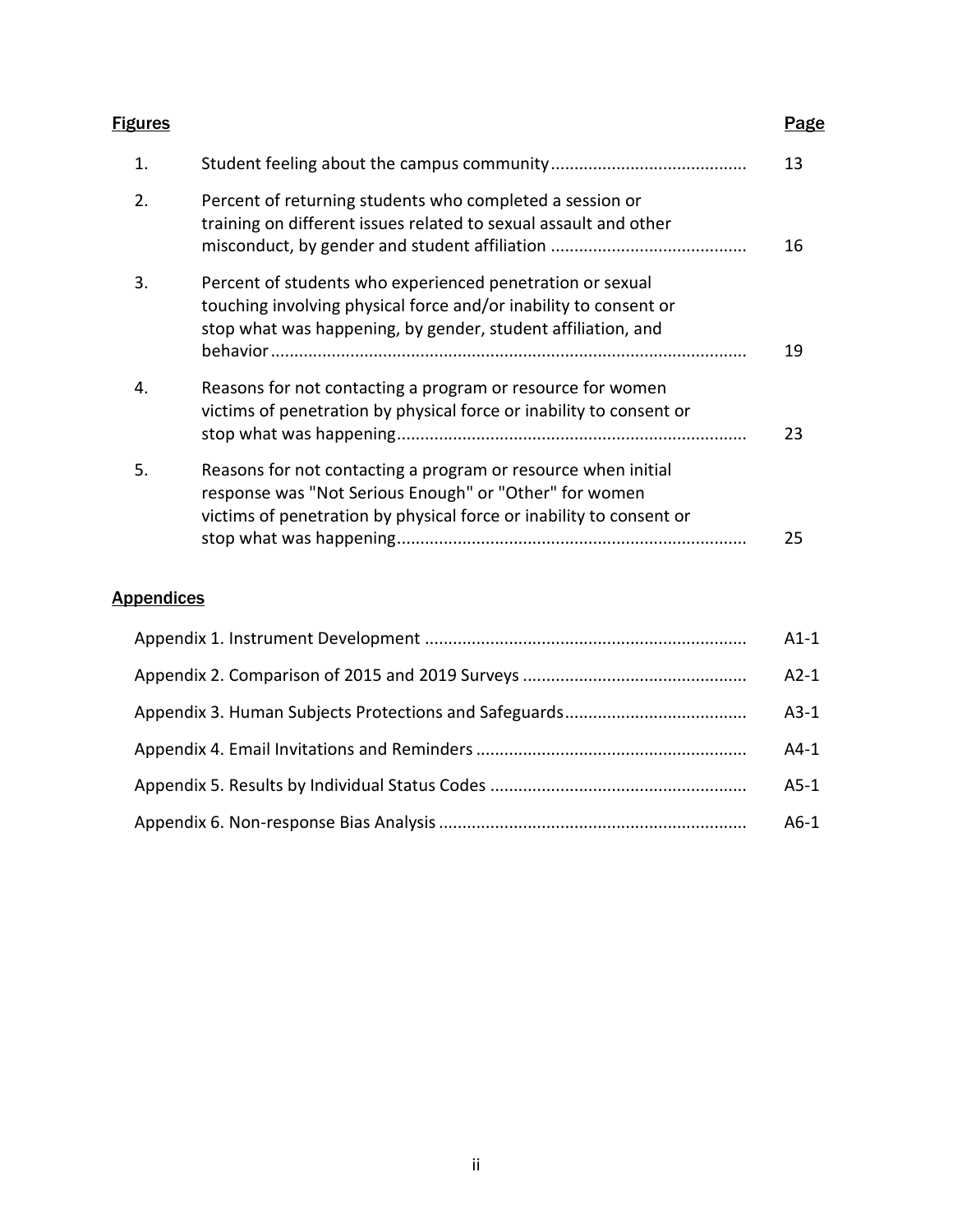| Data Tables |                                                                                                                                                                                                  | <b>Page</b>  |
|-------------|--------------------------------------------------------------------------------------------------------------------------------------------------------------------------------------------------|--------------|
| A           | Characteristics of Respondents That Completed the Survey                                                                                                                                         | $DT-1$       |
| 1.1         | Perceptions of Responses to Reporting Sexual Assault or Other<br>Sexual Misconduct to a University Official, by Gender and                                                                       | $DT-3$       |
| 1.2         | Bystander Behavior Upon Witnessing Sexual Assault or Other<br>Sexual Misconduct, by Gender and Student Affiliation                                                                               | DT-4         |
| 1.3         | Perceptions Related to the Risks of Experiencing Sexual Assault or<br>Other Sexual Misconduct, by Gender and Student Affiliation                                                                 | DT-9         |
| 1.4         | Student Feelings About the Campus Community, by Gender and                                                                                                                                       | DT-10        |
| 2.1         | Awareness of Services and Resources Related to Sexual Assault or<br>Other Sexual Misconduct, by Gender and Student Affiliation                                                                   | DT-12        |
| 2.2         | Knowledge About Sexual Assault and Other Sexual Misconduct At                                                                                                                                    | DT-13        |
| 3.1         | Percent of Undergraduate Women Who Experienced Penetration<br>or Sexual Touching Involving Physical Force and/or Inability to<br>Consent or Stop What Was Happening, by Time Period              | DT-16        |
| 3.2         | Percent of Graduate or Professional Women Who Experienced<br>Penetration or Sexual Touching Involving Physical Force and/or<br>Inability to Consent or Stop What Was Happening, by Time          | <b>DT-17</b> |
| 3.3         | Percent of Undergraduate Men Who Experienced Penetration or<br>Sexual Touching Involving Physical Force and/or Inability to<br>Consent or Stop What Was Happening, by Time Period                | DT-18        |
| 3.4         | Percent of Graduate or Professional Men Who Experienced<br>Penetration or Sexual Touching Involving Physical Force and/or<br>Inability to Consent or Stop What Was Happening, by Time            | DT-19        |
| 3.5         | Percent of TGQN Students Who Experienced Penetration or<br>Sexual Touching Involving Physical Force and/or Inability to<br>Consent or Stop What Was Happening, by Time Period                    | DT-20        |
| 3.6         | Percentage of Students Who Experienced Penetration or Sexual<br>Touching Involving Physical Force or Inability to Consent or Stop<br>What Was Happening, by Student Characteristics, Gender, and |              |
|             |                                                                                                                                                                                                  | <b>DT-21</b> |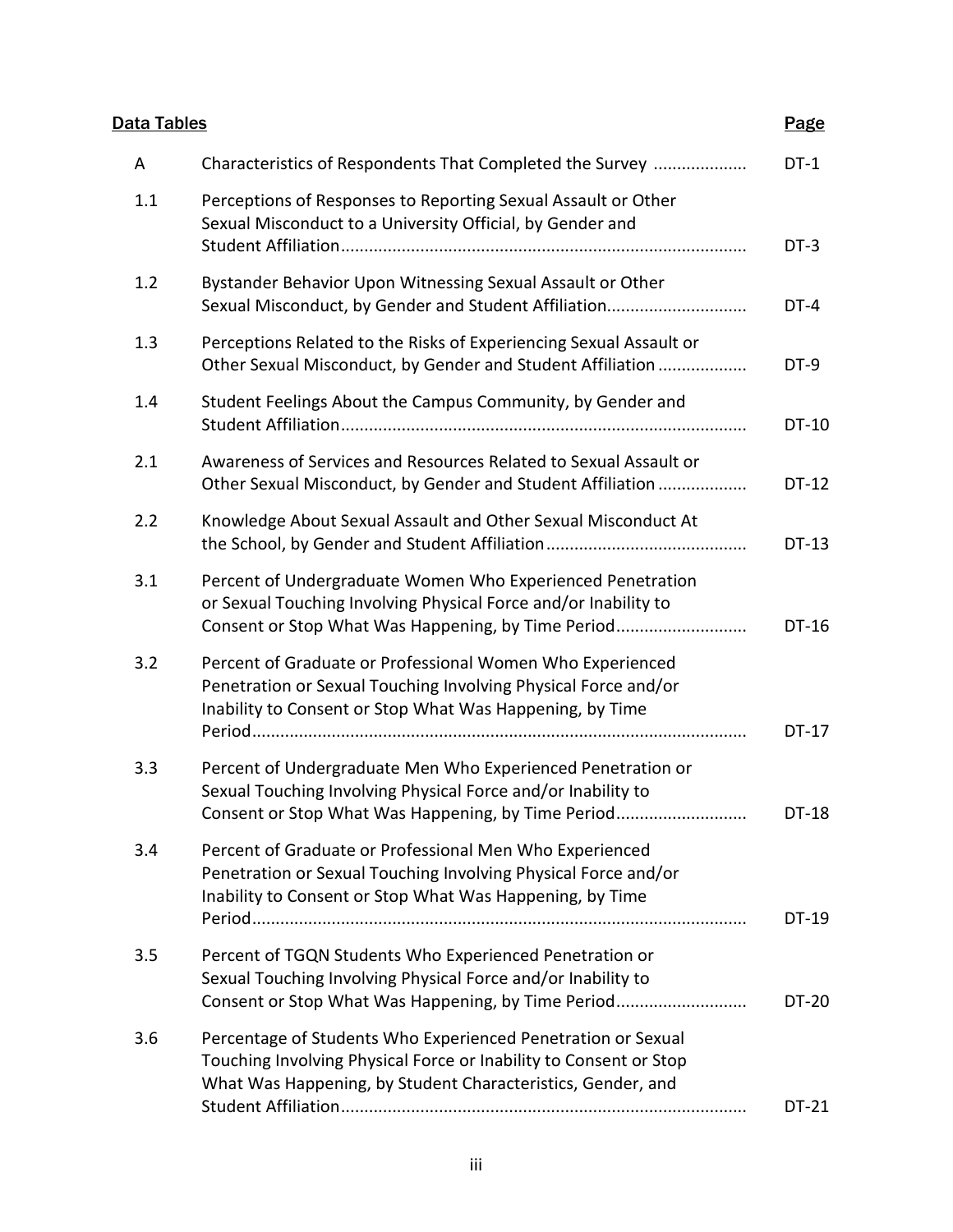## **Data Tables** Page 2014 **Page 2014**

| 3.7  | Number of Times Women Experienced Penetration or Sexual<br>Touching Involving Physical Force or Inability to Consent or Stop<br>What Was Happening Since Entering College, by Student                                                                         | DT-23 |
|------|---------------------------------------------------------------------------------------------------------------------------------------------------------------------------------------------------------------------------------------------------------------|-------|
| 3.8  | Incidents Occurring During an Academic Break and Location for<br>Victimizations of Penetration or Sexual Touching Involving<br>Physical Force or Inability to Consent or Stop What Was<br>Happening, by Gender and Type of Sexual Contact                     | DT-24 |
| 3.9  | Characteristics of Offenders For Victimizations of Penetration or<br>Sexual Touching Involving Physical Force or Inability to Consent<br>or Stop What Was Happening, by the Victim's Gender and Type                                                          | DT-25 |
| 3.10 | Substance Use For Victimizations of Women of Penetration<br>Involving Physical Force or Inability to Consent or Stop What Was                                                                                                                                 | DT-27 |
| 3.11 | Substance Use for Victimizations of Sexual Touching Involving<br>Physical Force or Inability to Consent or Stop What Was                                                                                                                                      | DT-29 |
| 3.12 | Emotional, Academic/Professional, or Physical Consequences for<br>Victimizations of Women of Penetration or Sexual Touching<br>Involving Physical Force or Inability to Consent or Stop What Was                                                              | DT-31 |
| 3.13 | Emotional, Academic/Professional, or Physical Consequences for<br>Victimizations of Men of Penetration or Sexual Touching<br>Involving Physical Force or Inability to Consent or Stop What Was                                                                | DT-34 |
| 3.14 | Percent of Victimizations With Penetration or Sexual Touching<br>Involving Physical Force or Inability to Consent or Stop What Was<br>Happening When a Program or Resource Was Contacted and<br>Victims' Reasons for Not Contacting a Program or Resource, by | DT-36 |
| 3.15 | Percent of Victimizations of Penetration or Sexual Touching<br>Involving Physical Force or Inability to Consent or Stop What Was<br>Happening Who Told Others, by Gender, Type of Sexual Contact,                                                             | DT-39 |
| 4.1  | Percent of Students Who Experienced Penetration or Sexual<br>Touching Involving Coercion or Without Voluntary Agreement for<br>Different Time Periods, by Gender and Student Affiliation                                                                      | DT-41 |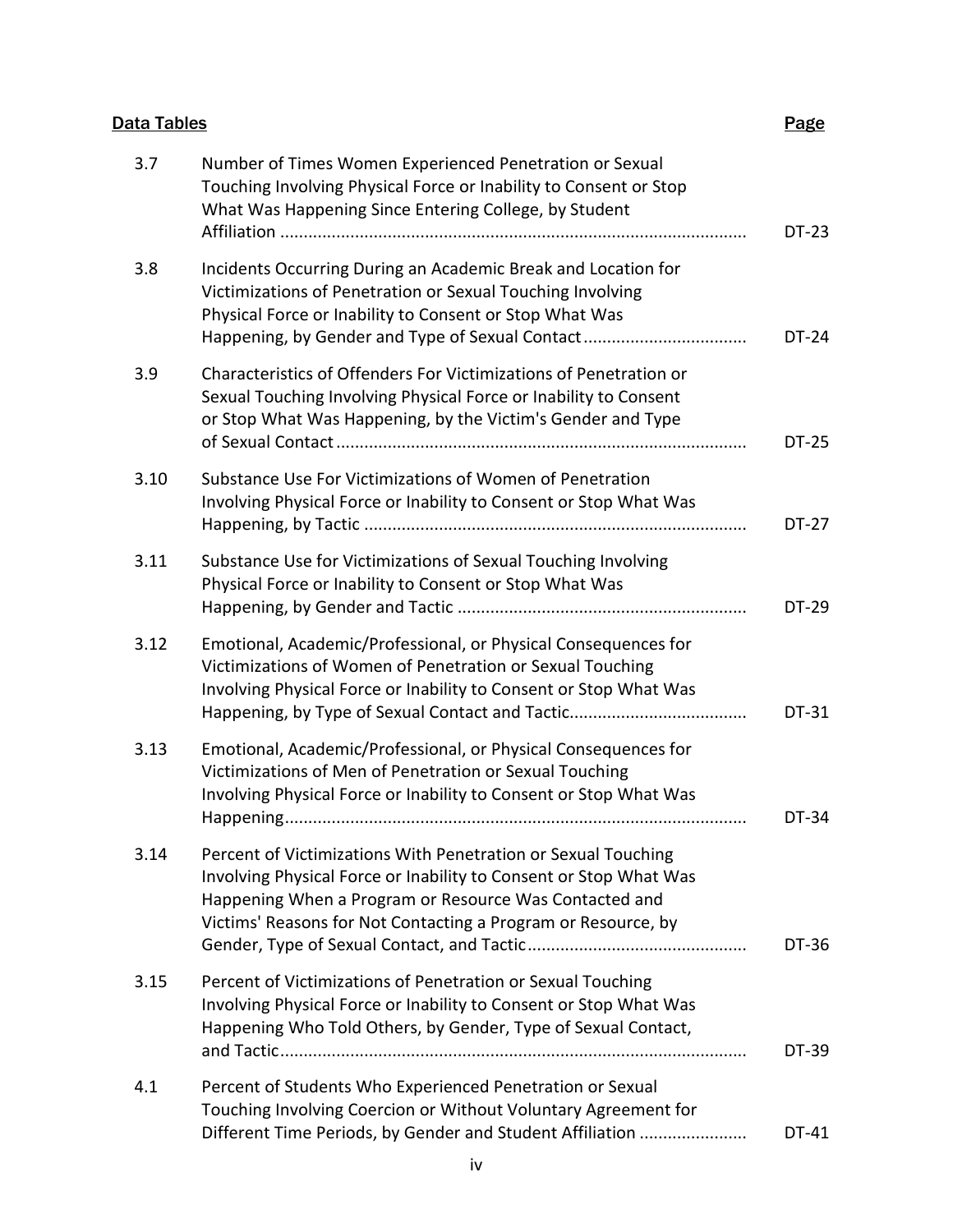| Data Tables |                                                                                                                                                                                                                                                          | <b>Page</b> |
|-------------|----------------------------------------------------------------------------------------------------------------------------------------------------------------------------------------------------------------------------------------------------------|-------------|
| 4.2         | Number of Times Students Experienced Penetration or Sexual<br>Touching Without Voluntary Agreement for Different Time                                                                                                                                    | DT-42       |
| 4.3         | Percent of Students Who Experienced Penetration or Sexual<br>Touching Without Voluntary Agreement, by Student                                                                                                                                            | DT-43       |
| 4.4         | Percentage of Women Who Experienced Penetration or Sexual<br>Touching Without Voluntary Agreement, by Student<br>Characteristics, Student Affiliation, and Type of Sexual Contact                                                                        | DT-45       |
| 4.5         | Characteristics of Offenders For Victimizations of Penetration or<br>Sexual Touching Without Voluntary Agreement, by the Victim's                                                                                                                        | DT-47       |
| 4.6         | Percent of Students Who Experienced Penetration or Sexual<br>Touching Involving Physical Force, Inability to Consent or Stop<br>What Was Happening, Coercion, and Without Voluntary                                                                      | DT-49       |
| 4.7         | Percent of Undergraduates Who Experienced Penetration or<br>Sexual Touching Involving Physical Force, Inability to Consent or<br>Stop What Was Happening, Coercion, and Without Voluntary                                                                | DT-50       |
| 4.8         | Percent of Graduate or Professional Students Who Experienced<br>Penetration or Sexual Touching Involving Physical Force, Inability<br>to Consent or Stop What Was Happening, Coercion, and Without<br>Voluntary Agreement, by Type of Contact and Gender | DT-51       |
| 4.9         | Percent of Undergraduate Students in Their Fourth Year or<br>Higher Who Experienced Penetration or Sexual Touching<br>Involving Physical Force, Inability to Consent or Stop What Was<br>Happening, Coercion, and Without Voluntary Agreement,           | DT-52       |
| 5.1         | Percent of Students Who Experienced Different Types of<br>Harassing Behavior, by Gender and Student Affiliation                                                                                                                                          | DT-53       |
| 5.2         | Percent of Victims of Harassing Behavior Who Contacted a<br>Program or Resource, and Victims' Reasons For Not Contacting a<br>Program or Resource, by Gender and Student Affiliation                                                                     | DT-55       |
| 5.3         | Percent of Victims of Harassing Behavior Who Told Others,                                                                                                                                                                                                | DT-58       |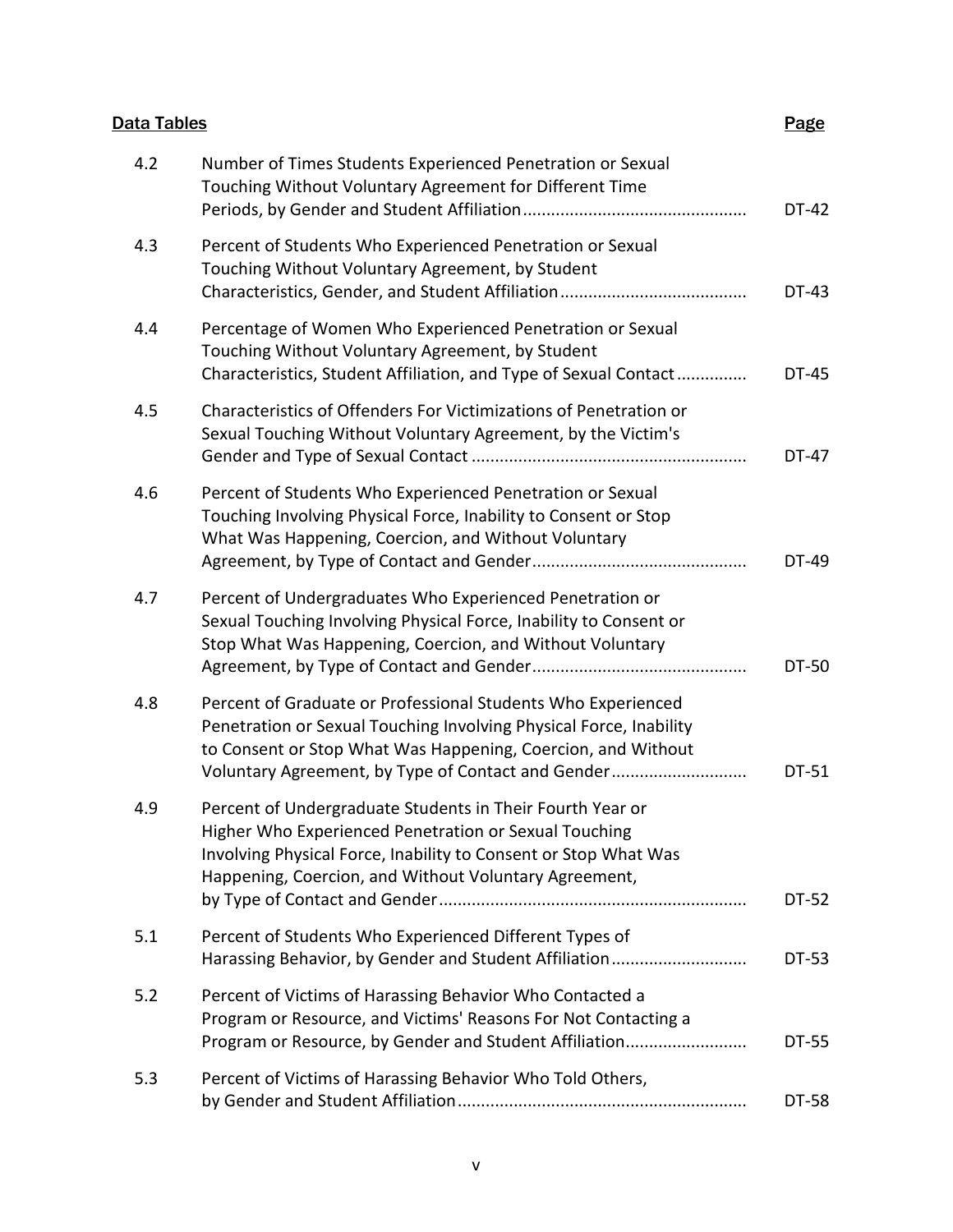## **Data Tables** Page 2014 **Page 2014**

| 5.4  | Characteristics of Offenders of Harassing Behavior and Number<br>of Times Students Experienced Harassing Behavior Since the<br>Beginning of the Fall 2018 Term, by the Victim's Gender and                                                                                                                 | DT-59 |
|------|------------------------------------------------------------------------------------------------------------------------------------------------------------------------------------------------------------------------------------------------------------------------------------------------------------|-------|
| 5.5  | Percent of Students in Partnered Relationships Who Experienced<br>Different Types of Intimate Partner Violence, by Gender and                                                                                                                                                                              | DT-62 |
| 5.6  | Percent of Victims of Intimate Partner Violence Who Contacted a<br>Program or Resource, and Victims' Reasons for Not Contacting a<br>Program or Resource, by Gender and Student Affiliation                                                                                                                | DT-63 |
| 5.7  | Percent of Victims of Intimate Partner Violence Who Told Others,                                                                                                                                                                                                                                           | DT-66 |
| 5.8  | Number of Intimate Partner Violence Offenders and Number of<br>Experiences Since the Fall 2018 Term, by Gender and Student                                                                                                                                                                                 | DT-67 |
| 5.9  | Percent of Students Who Experienced Different Types of<br>Behaviors Associated with Stalking, by Gender and Student                                                                                                                                                                                        | DT-68 |
| 5.10 | Percent of Victims of Stalking Who Contacted a Program or<br>Resource, and Victims' Reasons for Not Contacting a Program or                                                                                                                                                                                | DT-70 |
| 5.11 | Percent of Victims of Stalking Who Told Others, by Gender and                                                                                                                                                                                                                                              | DT-73 |
| 5.12 | Characteristics of the Offenders of Stalking and Number of<br>Victimizations, by Victim's Gender and Student Affiliation                                                                                                                                                                                   | DT-74 |
| 5.13 | Percent of Students Who Experienced Harassing Behavior,<br>Intimate Partner Violence, or Stalking, by Student Characteristics,                                                                                                                                                                             | DT-76 |
| 6.1  | Percent of Victims of Harassing Behavior, Intimate Partner<br>Violence, Stalking Behavior or Sexual Contact Involving Physical<br>Force, Inability to Consent or Stop What Was Happening,<br>Coercion, or Without Voluntary Agreement Who Contacted At<br>Least One Program and Program that was Contacted | DT-78 |
| 6.2  | Perception of Program Usefulness and Pressure to File a<br>Complaint Among Victims Who Contacted at Least One Program                                                                                                                                                                                      | DT-79 |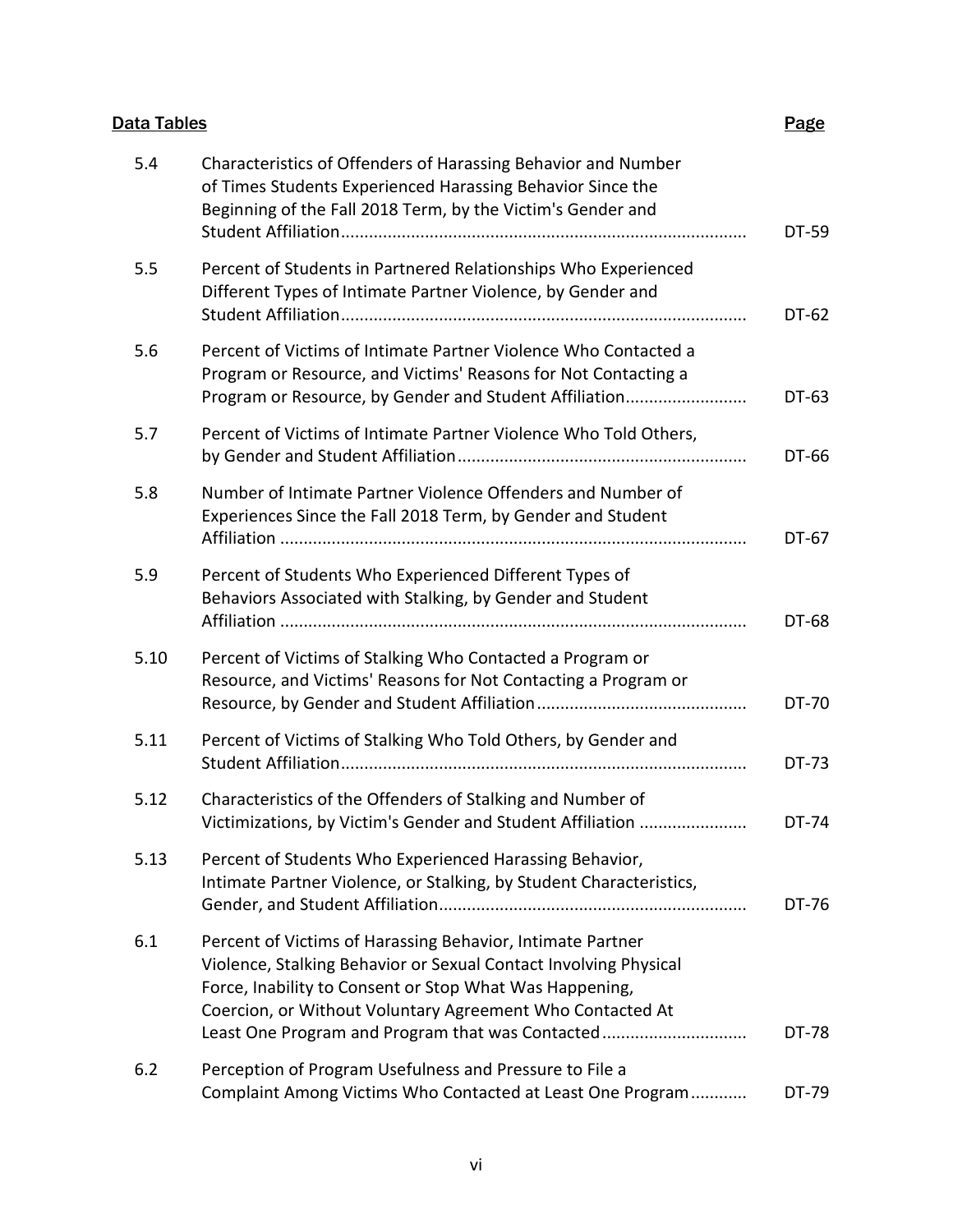|     | Data Tables                                                                                                                                                                                   |       |  |
|-----|-----------------------------------------------------------------------------------------------------------------------------------------------------------------------------------------------|-------|--|
| 7.1 | Percent of Undergraduate and Graduate/Professional Students<br>Experiencing Sexual Contact Involving Physical Force, Inability to<br>Consent or Stop What Was Happening, Coercion, or Without |       |  |
|     | Voluntary Agreement, by Gender and School Year                                                                                                                                                | DT-80 |  |
| 7.2 | Undergraduate and Graduate/Professional Students' Perceptions<br>of Risk and Knowledge of Resources, by Gender and School Year                                                                | DT-82 |  |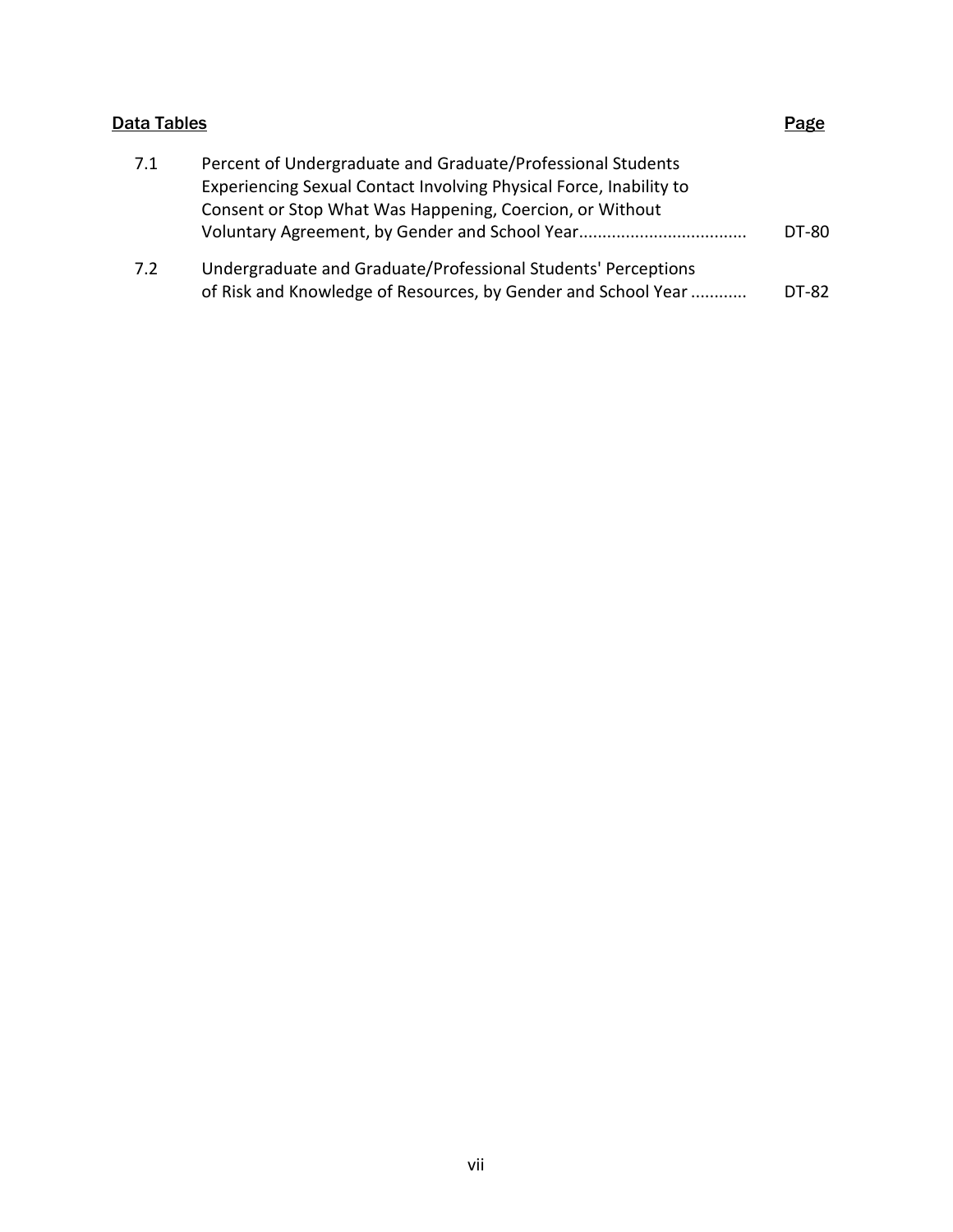# Acknowledgments

The Association of American Universities (AAU) Survey on Sexual Assault and Misconduct required collaboration among all the parties concerned. AAU provided steadfast leadership and guidance by Mary Sue Coleman, AAU President, as well as the AAU team of Kimberlee Eberle-Sudré, Samiksha Shetty, Meara O'Malley, Pedro Ribeiro, Rob Marus, Jillian Gates, Tobin Smith, Matt Owens, Katie Steen, Mollie Benz Flounlacker, Jessica Sebeok, Leah Norton, and Andrew Parrish.

The project could not have moved forward without the support of the presidents of the 33 participating schools.

The design was a collaboration with the members of the Survey Design Team (SDT) and the participating schools. Comments on the 2015 and 2019 questionnaires were provided by representatives of each participating school. The SDT met on a weekly, and sometimes twiceweekly, basis to develop the final questionnaire and consider the comments provided by the schools. Often working under pressure, SDT members approached their work in a collegial manner, respecting the opinions of their colleagues, even while sometimes disagreeing. SDT members included Kellie Brennan (The Ohio State University), Brian Cook (Stanford University), Robert Coulter (University of Pittsburgh), Marne K. Einarson and Madelyn Wessel (Cornell University), Karen Heimer (University of Iowa), Marlena Holden and Nora Cate Schaeffer (University of Wisconsin-Madison), Jagruti Patel (Massachusetts Institute of Technology), Audrey Pettifor (University of North Carolina-Chapel Hill), Liam Schwartz and Nicole Merhill (Harvard University), Lara Stemple (University of California-Los Angeles), and Min Xie (University of Maryland-College Park). A very special thanks to Lily Svensen (Yale University) and Christina Morell (University of Virginia) for their willingness to take on the challenging role of committee co-chairs.

In addition to SDT members' active engagement in the survey's design and implementation processes, a number of individuals made invaluable contributions to the study. These individuals include Kelley Adams (Massachusetts Institute of Technology), Emily Babb (University of Virginia), Melanie Boyd (Yale University), Gustavo Burkett (Massachusetts Institute of Technology), La-Tarri Canty (Massachusetts Institute of Technology), Nancy Deutsch (University of Virginia), Erin Driver-Linn (Harvard University), Abigail Francis (Massachusetts Institute of Technology), Jamie Leonard (University of Virginia), Kate McCarthy (Massachusetts Institute of Technology), Kathleen Monagle (Massachusetts Institute of Technology), Sarah Rankin (Massachusetts Institute of Technology), Sarah Robinson Schultz (University of Virginia), Karen Singleton (Massachusetts Institute of Technology), Albert Wang (Harvard University), and Leah Whitehouse (Harvard University).

Most importantly, we'd like to thank the students who completed the survey; without them, this study would not have been possible.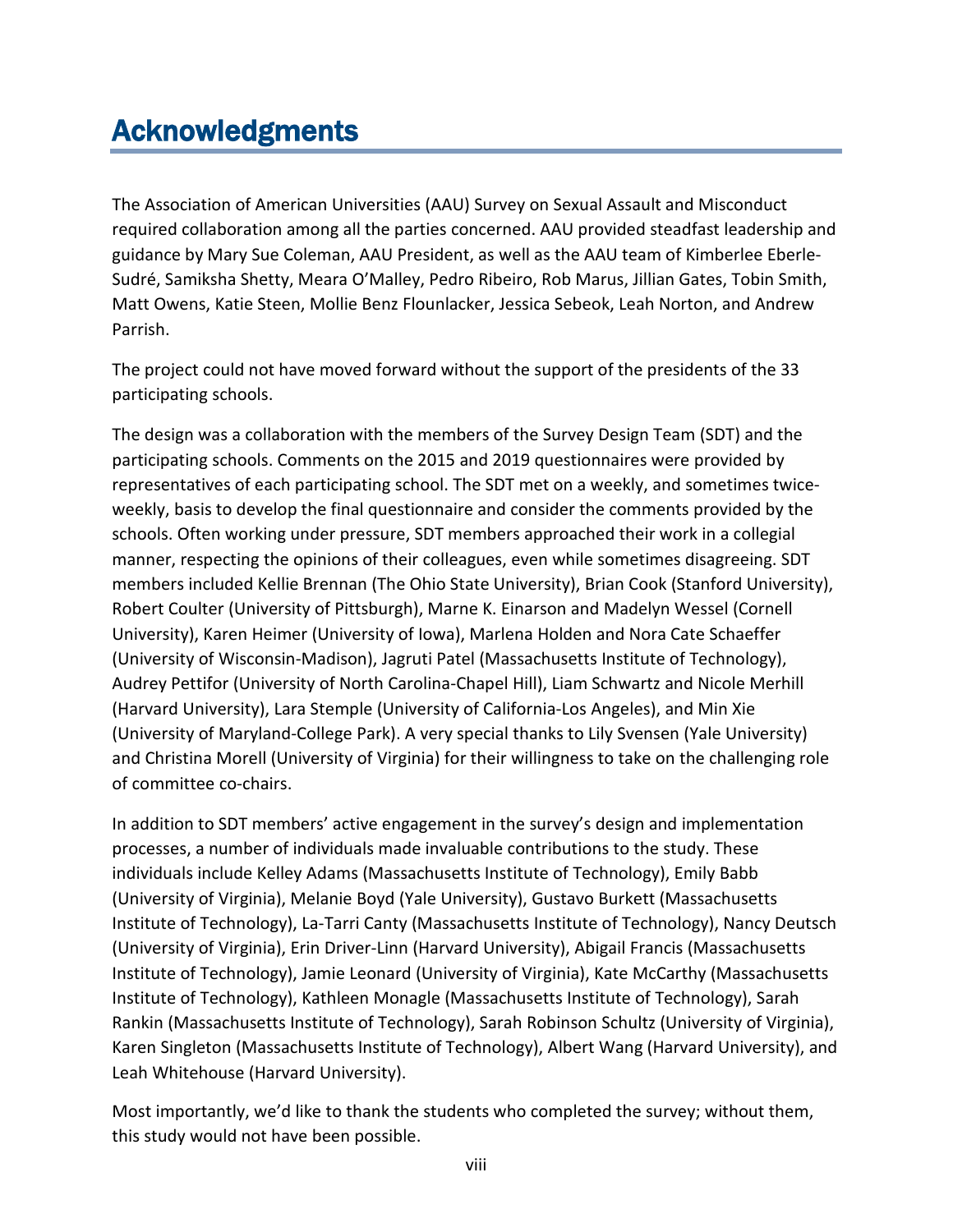# 1. Introduction

This report describes the results of the 2019 *Campus Climate Survey on Sexual Assault and Misconduct (Campus Climate Survey)* administered at the University of Oregon. Student responses to *Campus Climate Survey* items provide data that will inform efforts to prevent and respond to sexual assault and other misconduct at the University of Oregon. There were six goals of the survey that were intended to provide information to schools on their efforts to prevent and respond to sexual assault and other misconduct:

- 1. Estimate the prevalence of sexual assault and other misconduct.
- 2. Describe the circumstances, student responses and consequences associated with instances of sexual assault and other misconduct.
- 3. Assess student perceptions surrounding sexual assault and other misconduct.
- 4. Assess student knowledge of school resources and procedures when responding to instances of sexual assault and other misconduct.
- 5. Assess how bystanders react in different situations related to sexual assault and other misconduct.
- 6. Describe how the prevalence of nonconsensual sexual contact, and perceptions and knowledge of school policies and procedures have changed since the 20[1](#page-9-0)5 survey.<sup>1</sup>

The University of Oregon participated in the *Campus Climate Survey* as part of a consortium of 33 colleges and universities organized by the Association of American Universities (AAU). The University of Oregon participated in a similar survey organized by AAU in 2015.

This report summarizes the survey's findings and also provides background about the survey's design.

<span id="page-9-0"></span> $1$  Comparisons between results for 2015 and 2019 surveys are made for some but not all survey items that remained the same between administrations. Comparisons are provided in Tables 7.1 and 7.2. When making other comparisons, the reader should consult Appendix 2 for questions that did not change between the two surveys.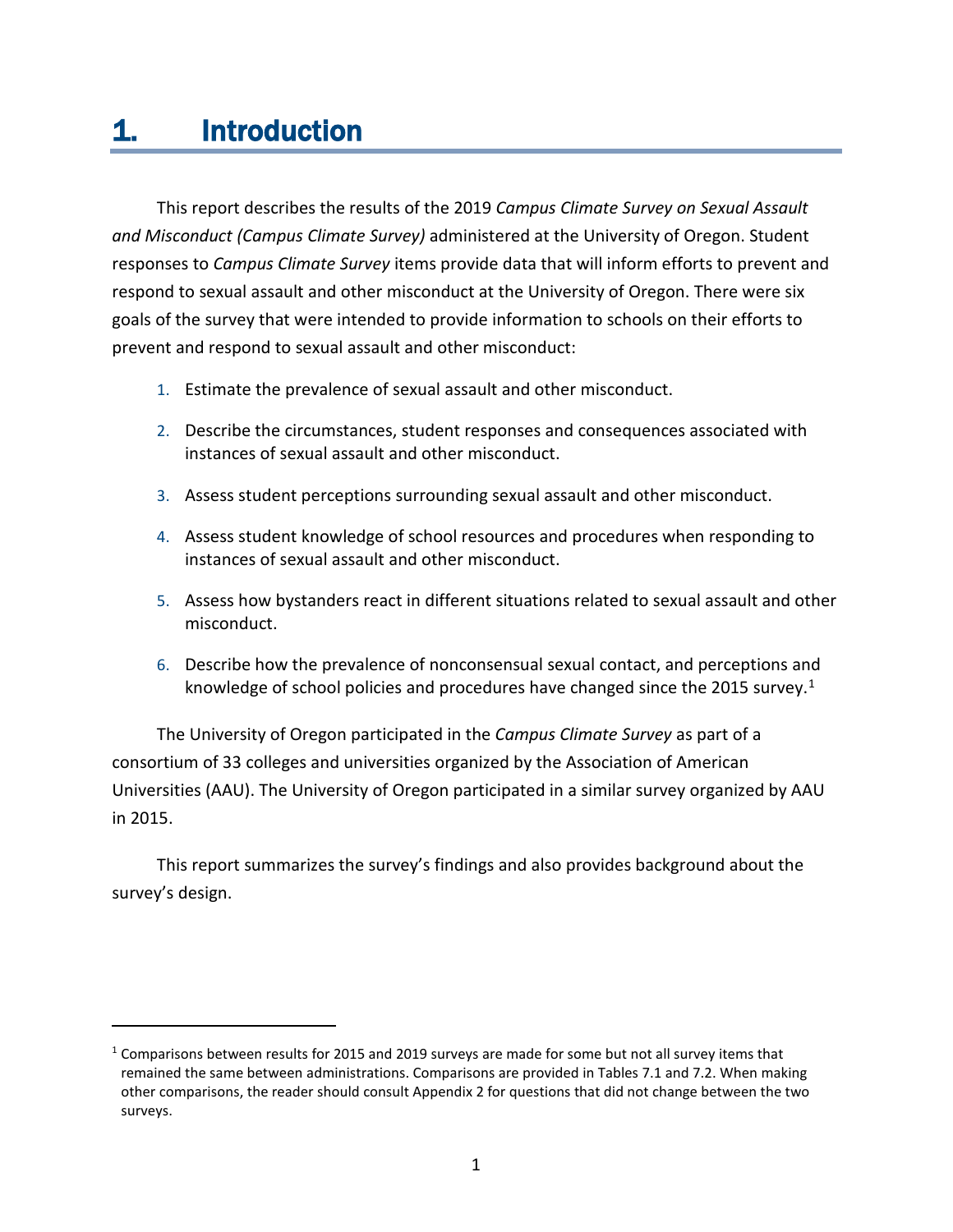# 2. Methodology

# 2.1 Designing the 2019 Instrument

The 2019 *Campus Climate Survey* is a revised version of the survey administered in 2015.<sup>2</sup> Content development for the 2015 survey and refinement for the 2019 survey were joint collaborations between Westat and the AAU Survey Design Team (SDT). (For a list of SDT members who supported refinement of the 2019 survey, see Table A1, Appendix 1.) The design process began by the release of a request for proposal (RFP) asking interested organizations to submit a bid to implement the 2019 survey. The RFP was released by AAU, which worked with a committee composed of representatives from schools interested in implementing another survey in 2019. Westat, a research organization based in Rockville, Maryland, was awarded the contract in May of 2018.

To design the 2019 survey instrument, the Westat team worked closely with the SDT and participating schools. The SDT was composed of a multi-disciplinary team of college and university professors, administrators, and student service providers from participating schools with expertise in survey design and issues related to sexual assault and other misconduct on campus. Starting in June of 2018, Westat met with the SDT weekly, sometimes twice weekly, to discuss revisions to the survey. The Westat principal investigators (Drs. David Cantor and Bonnie Fisher) and SDT co-chairs (Drs. Lily Svensen and Christina Morell) set the agenda for the meetings.

The 2019 survey design started with the 2015 survey. Revisions were based on multiple sources of information. When making changes, some priority was given to maintaining the measures of selected items on student opinions and nonconsensual sexual contact. Some of the changes made to the 2019 survey reflect revisions to definitions of key concepts since 2015. For example, the definition of stalking was updated to reflect changes in legal standards established by the U.S. Department of Justice. Other changes were made based on feedback from the SDT, the schools, and findings from the 2015 survey. For example, changes were made to the sexual harassment section to reflect recommendations made after analysis of the 2015 survey. Changes were made on the section that collected details about nonconsensual sexual contact

<span id="page-10-0"></span><sup>2</sup> For additional information on the 2015 *Campus Climate Survey,* including survey development processes, please see [https://www.aau.edu/sites/default/files/AAU-Files/Key-Issues/Campus-Safety/AAU-Campus-Climate-Survey-](https://www.aau.edu/sites/default/files/AAU-Files/Key-Issues/Campus-Safety/AAU-Campus-Climate-Survey-FINAL-10-20-17.pdf)[FINAL-10-20-17.pdf.](https://www.aau.edu/sites/default/files/AAU-Files/Key-Issues/Campus-Safety/AAU-Campus-Climate-Survey-FINAL-10-20-17.pdf)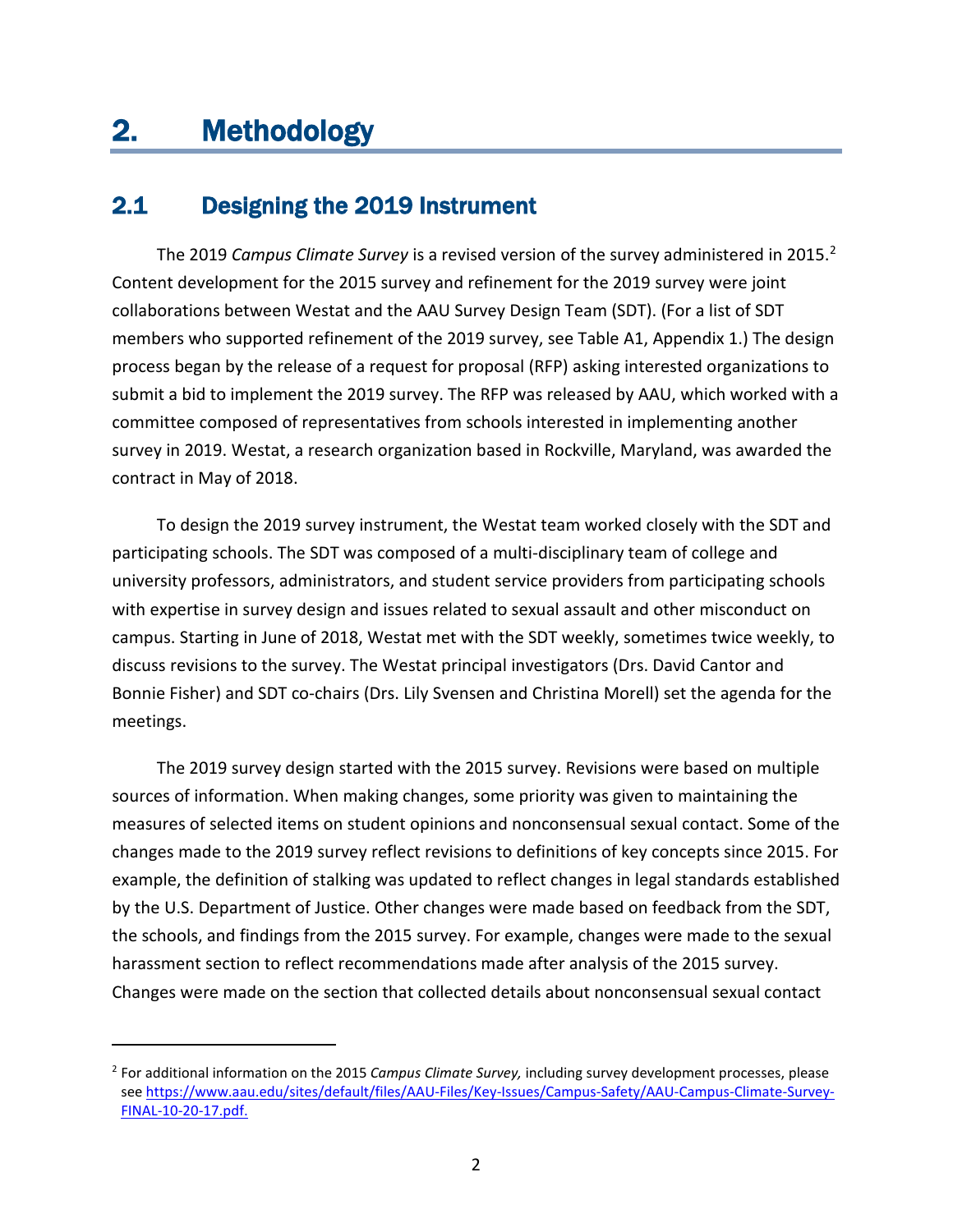to reduce respondent burden. Similarly, the section on bystander behavior was revised to reflect feedback on the utility of the 2015 items.

Input from participating schools was solicited by asking them to comment on the 2015 survey. These comments were considered as revisions were made. Once a draft of the 2019 survey was developed, it was circulated to the participating schools for comment. The SDT reviewed all comments from schools and made final decisions on changes to the questions. The survey was finalized after conducting a series of one-on-one interviews (cognitive interviews) with college students, obtaining feedback from students at selected participating schools, and conducting a pilot with college students attending a school that was not participating in the survey.

## 2.2 Survey Content and Mode of Administration

The survey comprises 12 sections (A-J). A core set of 54 questions was asked of every respondent, in each of the following sections: Background (A), General Perceptions of Campus (BB), Perceptions of Risk (B), Knowledge of Resources (C), Sexual Harassment (D), Stalking (E), Intimate Partner Violence (F), Sexual Assault/Other Misconduct (G), Opinions of Program Services (HH), Sexual Misconduct Prevention Training (H), Perceptions of Responses to Reporting (I), and Bystander Behavior (J).

Respondents who had been in a partnered relationship since enrolling at the school were asked questions about Intimate Partner Violence (F). Additional questions were administered if respondents reported being victimized. For Sexual Harassment, Stalking, and Intimate Partner Violence (sections D, E, and F, respectively), follow-up questions were asked across all reported incidents for each form of victimization. For example, if someone was a victim of Intimate Partner Violence by two different partners, the follow-up questions asked for information for both partners. For nonconsensual or unwanted sexual contact since enrolling at the school (section G), follow-up questions (up to four) were asked for each incident. That is, respondents who reported that they experienced at least one incident were prompted to provide more detailed information in the Detailed Incident Form (DIF; Attachment 2) about the incident(s) that impacted or affected them the most. (For the complete survey, with annotations, see Appendix 1.)

While the 2019 survey instrument was based on the 2015 survey instrument, quite a few changes were made for the 2019 instrument. When appropriate, this report compares results

3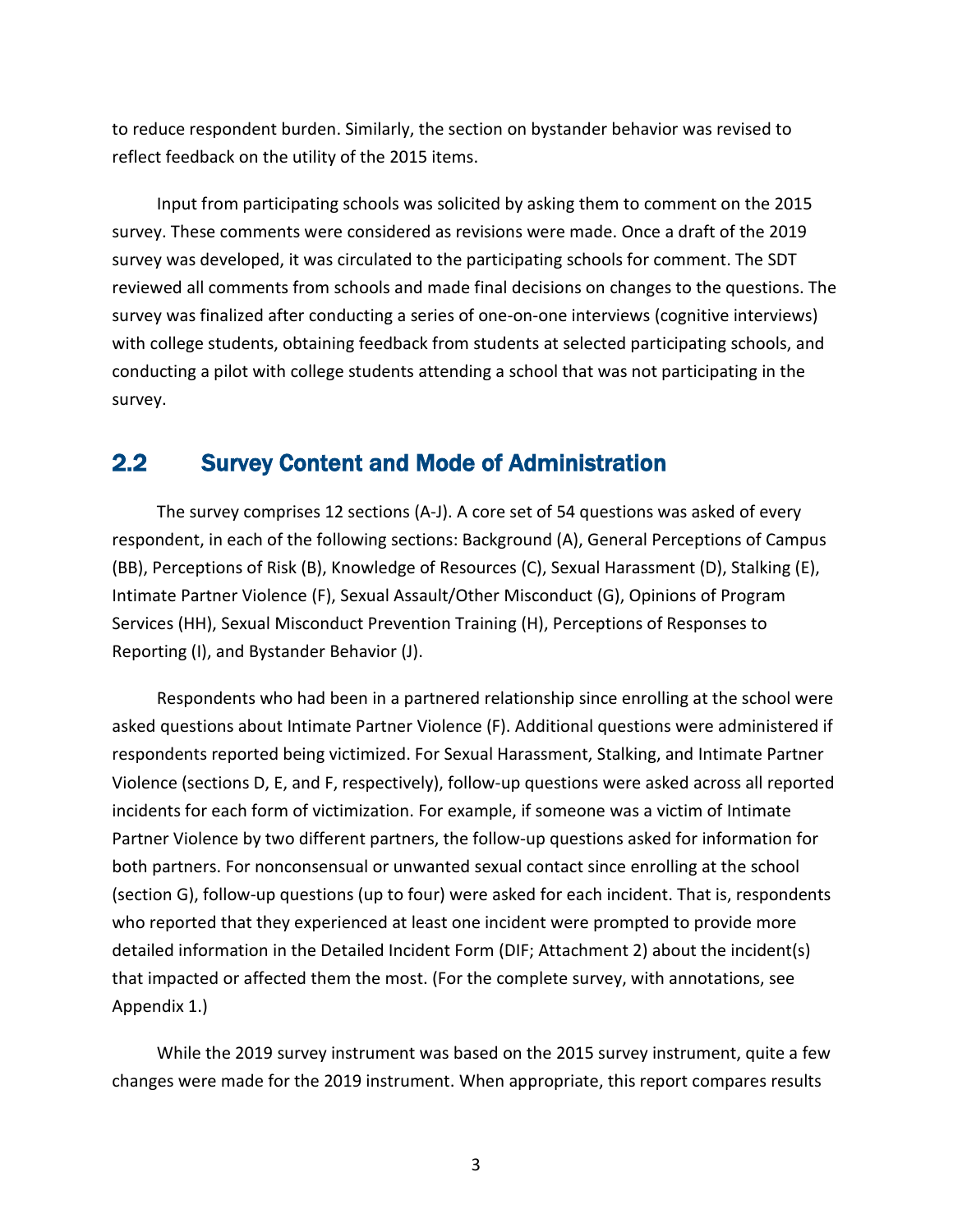between 2015 and 2019. Appendix 2 provides a comparison of survey items that composed the 2015 and 2019 surveys.

The *Campus Climate Survey* was administered as a web survey. Each page of the web survey included links to general and school-specific frequently asked questions (FAQs) and resources (e.g., national rape crisis hotline number). (For FAQs and resources, see Appendix 3.) Web survey pages also included the Help Desk number to assist students who needed either technical assistance or additional resources.

# 2.3 Sample

The University of Oregon conducted a census survey that included 19,362 enrolled students. To encourage participation, the first 500 students who completed the survey were given a \$5 Amazon gift card incentive for submitting the survey. In addition, all students were entered into a drawing to win one of 100 \$25 Duck Bucks deposits on their University of Oregon ID card if they clicked on the survey link embedded in their invitation or reminder email. Students were not required to complete the survey in order to be entered in the drawing. For each submitted survey, the university also donated \$1 to the Victim Assistance Fund which provides financial assistance to student survivors of sexual violence. Students were notified of this incentive program in the invitation and reminder emails.

# 2.4 Survey Procedures

The *Campus Climate Survey* was launched at the University of Oregon on April 9, 2019. Email invitations to participate in the survey were sent to students' school email addresses through a Westat email address on the first day of data collection. An email from Darci Heroy, Associate Vice President, Chief Civil Right Officer and Title IX Coordinator and Kevin Marbury, Vice President for Student Life was sent prior to the first e-mail notifying students about the survey. Each subsequent email included a unique link to the student's online survey and was signed by Darci Heroy, Associate Vice President, Chief Civil Right Officer and Title IX Coordinator. To prompt completion of the survey before the deadline, Westat sent reminder emails. The University of Oregon's *Campus Climate Survey* closed on May 10, 2019. (For email invitations and reminders, see Appendix 4.)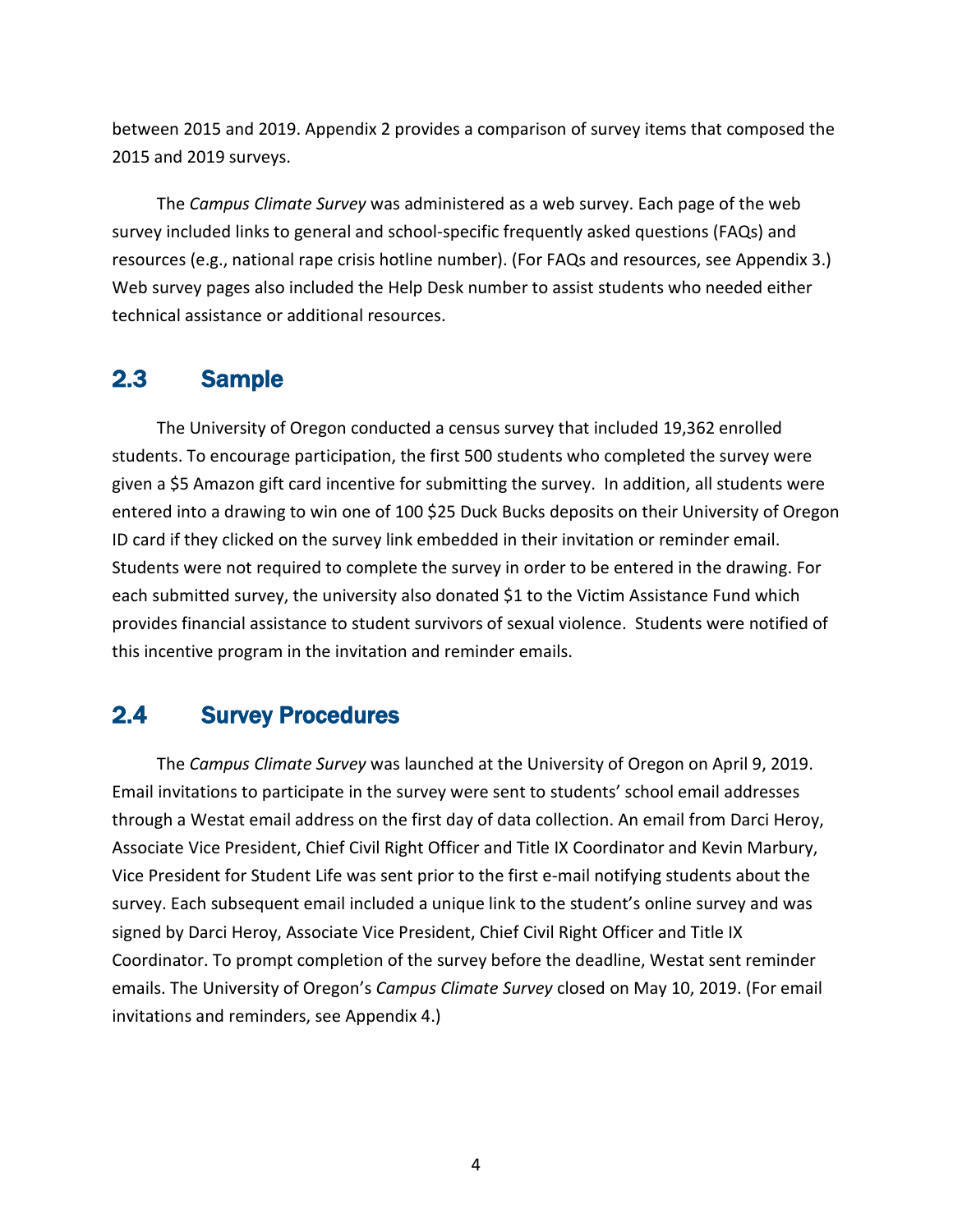# 2.5 Response Rates

At the close of data collection, the percentage of students at the University of Oregon who provided data for at least some of the survey items is 20.3 percent. The school had an overall response rate of 17.4 percent; this response rate is based on those students who provided enough information to conduct the analyses described in this report (Table 1).

|                        | Woman |       | <b>Man</b> |        |       | <b>Total</b> |        |       |       |
|------------------------|-------|-------|------------|--------|-------|--------------|--------|-------|-------|
| $N = 19.362$           | n     | resp  | %          | n      | resp  | %            |        | resp  | %     |
| Undergraduates         | 7.622 | L.943 | 25.5%      | 9.154  | 832   | 9.1%         | 16.776 | 2.775 | 16.5% |
| Graduates/Professional | 1.101 | 425   | 38.6%      | 1.485  | 177   | 11.9%        | 2.586  | 602   | 23.3% |
| Total                  | 8.723 | 2.368 | 27.1%      | 10.639 | 1.009 | 9.5%         | 19.362 | 3.377 | 17.4% |

#### Table 1. Response rates<sup>1</sup>

<sup>1</sup> The response rates use total counts from administrative data as the denominator, which only has 'man' and 'woman' as gender categories. For purposes of the response rate calculation, those who identified themselves in another category were imputed into one of these two categories.

A completed survey was defined by two criteria:

- It took the student at least 5 minutes to complete the survey. This criterion was applied to students who went through the entire survey and it was possible to measure the amount of time to complete.<sup>[3](#page-13-0)</sup>
- The student answered at least one question in each of the following sections: sexual harassment (D), stalking (E), and sexual assault/other misconduct (G).

The first criterion was established to exclude those students who went through the survey so quickly that they could not possibly read and answer the questions.<sup>[4](#page-13-1)</sup> The second criterion is relevant to cases in which the respondent did not click the "submit" button at the end of the survey but did provide responses to most of the survey items. The victimization sections were used to define a "complete" survey because of the importance of these items to the survey's goals.<sup>[5](#page-13-2)</sup>

<span id="page-13-0"></span> $3$  Timing data were not available for respondents who: 1) did not advance through the survey in its entirety and click the "submit" button, or 2) exited and re-entered the survey one or more times.

<span id="page-13-1"></span><sup>&</sup>lt;sup>4</sup> When pilot testing the survey, we asked testers to go through the survey as quickly as possible (e.g., skimming the questions and not reading the introduction or instructions). Based on these findings, 5 minutes was chosen as a cutoff point, below which the survey was not counted as complete.

<span id="page-13-2"></span><sup>5</sup> This criterion could not be used for Intimate Partner Violence (section F) because of the skip pattern embedded in this section (i.e., student had to have been in a partnered relationship since enrolling at the school).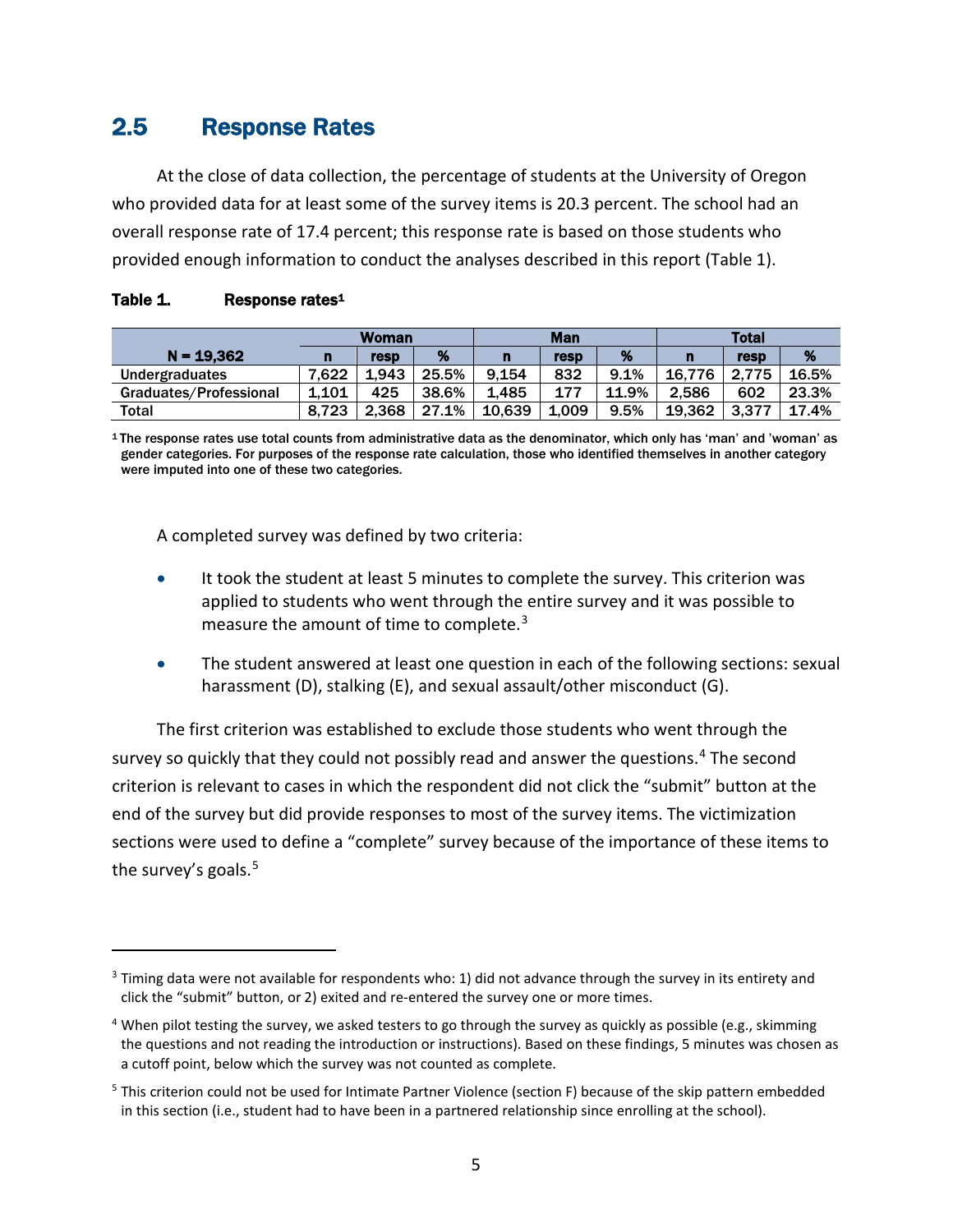# 2.6 Brief Description of the Weighting Procedure for The University of Oregon

The initial step in the weighting procedure was to create a base-weight for each respondent. A census was conducted at the University of Oregon, and a base weight of one was assigned to each respondent. The base weight was adjusted to reflect non-response. This adjustment consisted of a statistical raking procedure that adjusted the base weight to the demographic data available on the sample frame (Deming & Stephen, 1940; Deville, Särndal, & Sautory, 1993; Cervantes & Brick, 2008). The variables used in the statistical raking procedure are shown in Table 2:

| <b>Variable</b>  | <b>Description</b>                                                                                                                               | <b>Variable Value</b>                  |
|------------------|--------------------------------------------------------------------------------------------------------------------------------------------------|----------------------------------------|
| Gender           | Two-category gender variable (woman/man). The<br>frame data only had two categories (woman and<br>man), whereas the survey data had eight        | 1: Woman<br>2: Man                     |
|                  | categories. To make the frame and the survey data<br>compatible, the survey responses to a non-<br>woman/man category were imputed to a woman or |                                        |
|                  | man category. Transgender woman/man cases are<br>coded as woman/man, respectively.                                                               |                                        |
| Age Group        | Student's age was grouped into four categories: 18-                                                                                              | $1:18-20$                              |
|                  | 20, 21-23, 24-26, and 27+.                                                                                                                       | $2:21-23$                              |
|                  |                                                                                                                                                  | $3:24-26$                              |
|                  |                                                                                                                                                  | $4:27+$                                |
| Year in          | This is a combined variable of student affiliation                                                                                               | 1: First-year undergraduate            |
| <b>School</b>    | (Undergraduate/Graduate/Professional) and year of                                                                                                | 2: Second-year undergraduate           |
|                  | study or year in program. The survey had separate                                                                                                | 3: Third-year undergraduate            |
|                  | questions on year of study for undergraduates                                                                                                    | 4: Fourth-year or higher undergraduate |
|                  | (freshman, sophomore, junior, senior) and                                                                                                        | 5: Graduate/Professional years 1 & 2   |
|                  | graduate/professional students $(1st, 2nd, , 5+).$                                                                                               | 6: Graduate/Professional years 3 & 4   |
|                  |                                                                                                                                                  | 7: Graduate/Professional years 5+      |
| Race/            | This variable has five categories: Hispanic, White,                                                                                              | 1: Hispanic                            |
| <b>Ethnicity</b> | Black, Other race, and Nonresident alien. The frame                                                                                              | 2: White                               |
|                  | race/ethnicity categories are grouped this way, and                                                                                              | 3: Black                               |
|                  | the survey race/ethnicity variables were coded to                                                                                                | 4: Other race                          |
|                  | conform to this categorization.                                                                                                                  | 5: Nonresident alien                   |

#### Table 2. Variables used in the statistical raking procedure

Some raking cells cause too large or small weights because they are too small or their response rates are very different from those of other cells. This unduly increases the variance of estimates. To avoid this situation, Race/Ethnicity groups 3, 4, and 5 were collapsed, which helped stabilize the final weights.

Missing values in demographic variables in the survey data were imputed using a hotdeck procedure that randomly allocated responses in the same proportion as those answered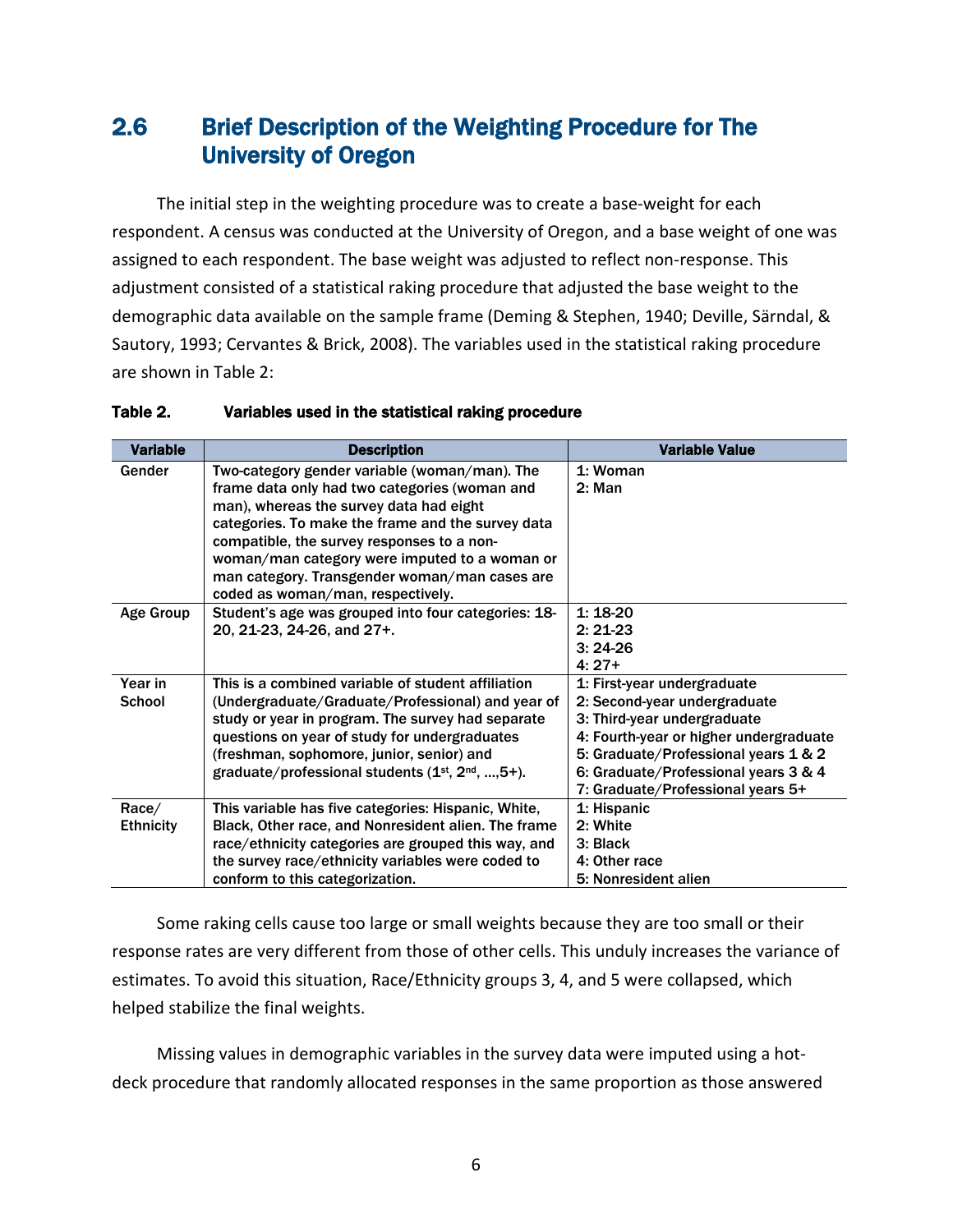within each imputation class. On average, 0.41 percent of survey respondents had to be imputed in this way.

The statistical raking procedure adjusts the base weight so that the sum of adjusted weights of the survey respondents for a subgroup is equal to the sample frame total for that subgroup. Subgroups are defined by each variable used in the statistical raking procedure. Algebraically, this can be expressed as

$$
\sum_{k=1}^{n} I_{gk} w_k = N_g
$$

where *n* is the respondent sample size (3,377),  $I_{gk}$  is an indicator variable having 1 if respondent  $k$  belongs to subgroup  $g$ , 0 otherwise,  $w_k$  is the adjusted weight for respondent  $k$ , and  $N_g$  is the frame count of subgroup  $g$ .

For example, the weight total for all survey respondents who are women is equal to the total count of women in the sample frame (8,723). The same is true for subgroups defined by each variable listed in the above table.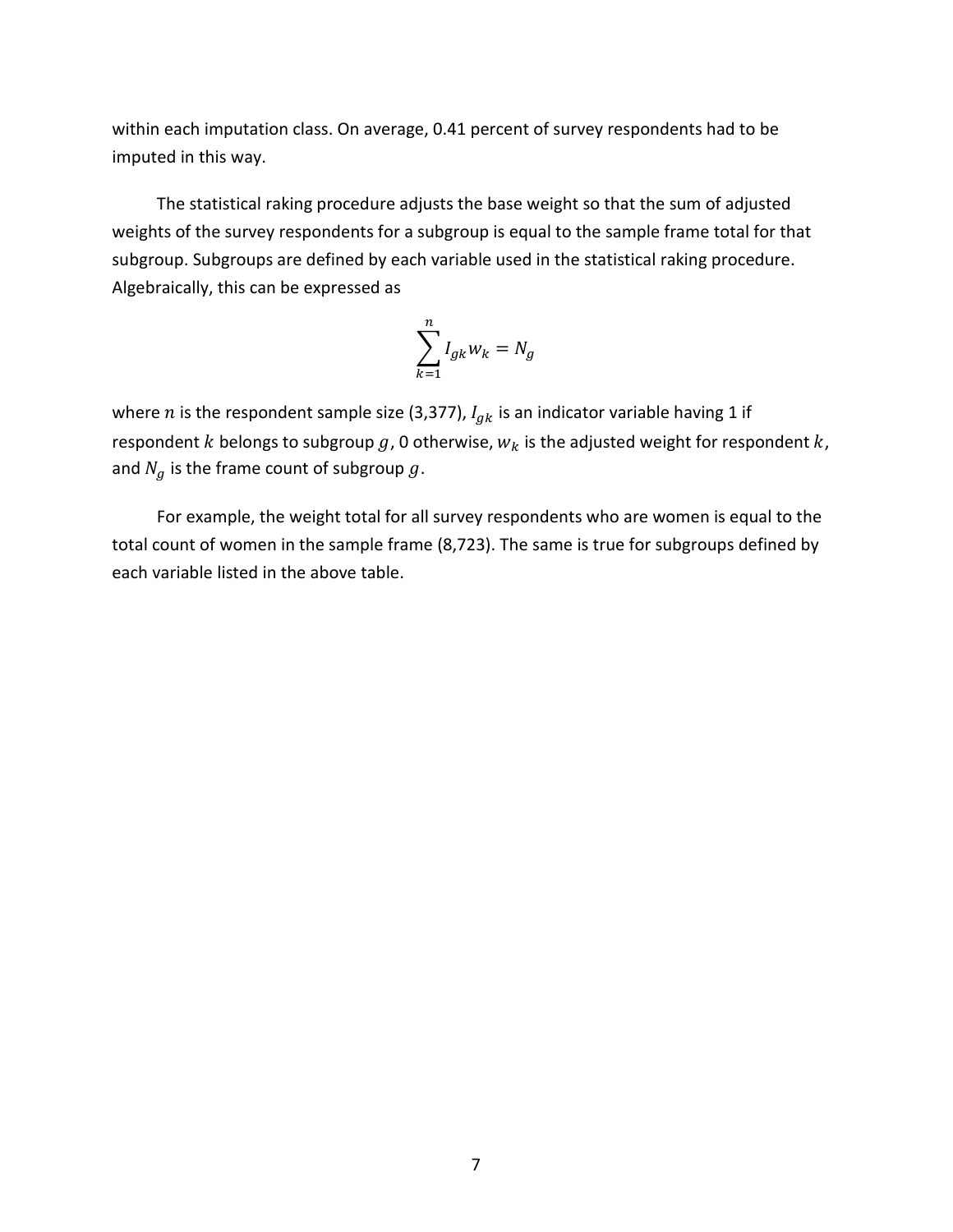This chapter describes the results of the survey for the following seven topics:

- 1. Student perceptions and knowledge of sexual assault and other misconduct on campus.
- 2. Student knowledge and opinions about resources related to sexual assault and other misconduct.
- 3. The prevalence and nature of nonconsensual sexual contact by physical force, and inability to consent or stop what was happening.
- 4. The prevalence and nature of nonconsensual sexual contact involving coercion or without active, ongoing voluntary agreement.<sup>[6](#page-16-0)</sup>
- 5. The prevalence and nature of sexual harassment, intimate partner violence, and stalking.
- 6. Change in the prevalence of nonconsensual sexual contact between 2015 and 2019.
- 7. Change in student perceptions of risk and knowledge of resources between 2015 and 2019.

Most of the discussion and tables contain rates by gender and student affiliation. For gender, students were asked to self-identify into one of eight categories.<sup>[7](#page-16-1)</sup> For rates described below, students were classified into one of three groups: 1) woman, 2) man, and 3) trans man or woman, genderqueer or nonbinary, questioning, or not listed (TGQN).<sup>[8](#page-16-2)</sup> Student affiliation was divided into two groups: 1) undergraduate and 2) graduate/professional.

Collapsing groups into the TGQN category helps to maintain an adequate sample to generate estimates. Prior surveys have shown that TGQN students and women have significantly higher rates of victimization than men. However, very few campus surveys have produced statistically reliable estimates for students that identify as TGQN. A very small

<span id="page-16-0"></span><sup>6</sup> In the 2015 survey, "without active, ongoing voluntary agreement" was referred to as "absence of affirmative consent." The measurement of this tactic did not change between surveys.

<span id="page-16-1"></span><sup>7</sup> These eight categories are: man, woman, trans man, trans woman, genderqueer or nonbinary, questioning, not listed, and decline to state.

<span id="page-16-2"></span><sup>&</sup>lt;sup>8</sup> Those who declined to state their gender were randomly allocated using a hot-deck imputation procedure to the man, woman, or TGQN categories. Approximately 0.6 percent of respondents declined to state their gender.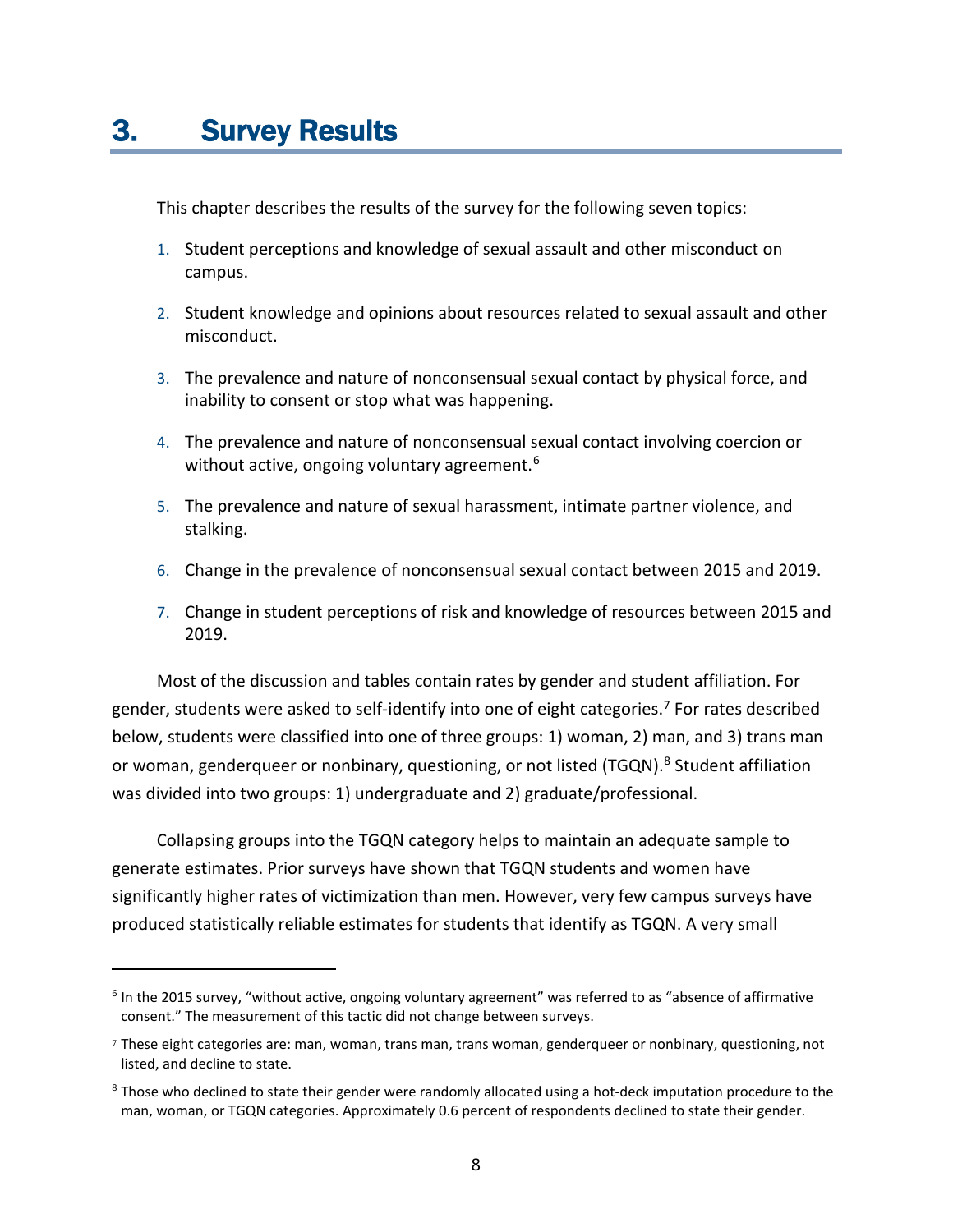percentage of the student population identifies as TGQN and because of this, the number of students completing the surveys is small. Approximately 2.7 percent of the students selected one of the TGQN categories (Table A). This is an inadequate number of respondents to generate reliable estimates if the data are disaggregated by student affiliation (undergraduate and graduate/professional categories). Separating by affiliation will result in many cells being suppressed because of small sample, especially for graduate and professional students. In the interest of including as many results as possible for this group, this report combines data across student affiliation categories for TGQN students.

When interpreting the tables, please note the following:

- 1. An uppercase letter 'S' indicates the cell was suppressed for confidentiality reasons (when that cell had fewer than three cases).
- 2. The symbol '-' indicates there was no data for that cell.

The study team compared findings for some, but not all, subgroups to determine if there are statistically significant differences between groups. The results of these significance tests are reported below. A two-tailed z-test at the 5 percent level was used.

The report also compares TGQN students to undergraduate women in order to provide the reader with some point of comparison, even though it does not account for TGQN student affiliation. Based on prior research, undergraduate TGQN students do differ from graduate and professional TGQN students. For example, undergraduate TGQN students have higher victimization rates than graduate and professional TGQN students (Cantor et al., 2017). However, for the reasons given above, the results in this report do not disaggregate TGQN students by affiliation. Undergraduate women were used as a comparison group because their rates are closest with respect to victimization and climate measures to TGQN students. For example, with respect to victimization rates, the 2019 AAU survey found that across all 33 schools participating in the survey, the rates of nonconsensual sexual contact by force or inability to consent for TGQN students were either the same or slightly lower when compared to undergraduate women.<sup>[9](#page-17-0)</sup> When comparing the rates for TGQN students to the other groups discussed in this report (i.e., undergraduate men, graduate/professional men and women) the rates are between 2 to 7 times higher. The reader is referred to the 2015 and 2019 AAU

<span id="page-17-0"></span><sup>9</sup> The estimates for nonconsensual penetration by physical force or inability to consent were virtually identical (10.9% vs. 10.7%). The rates for nonconsensual touching were higher for undergraduate women (19.6% vs. 14.8%).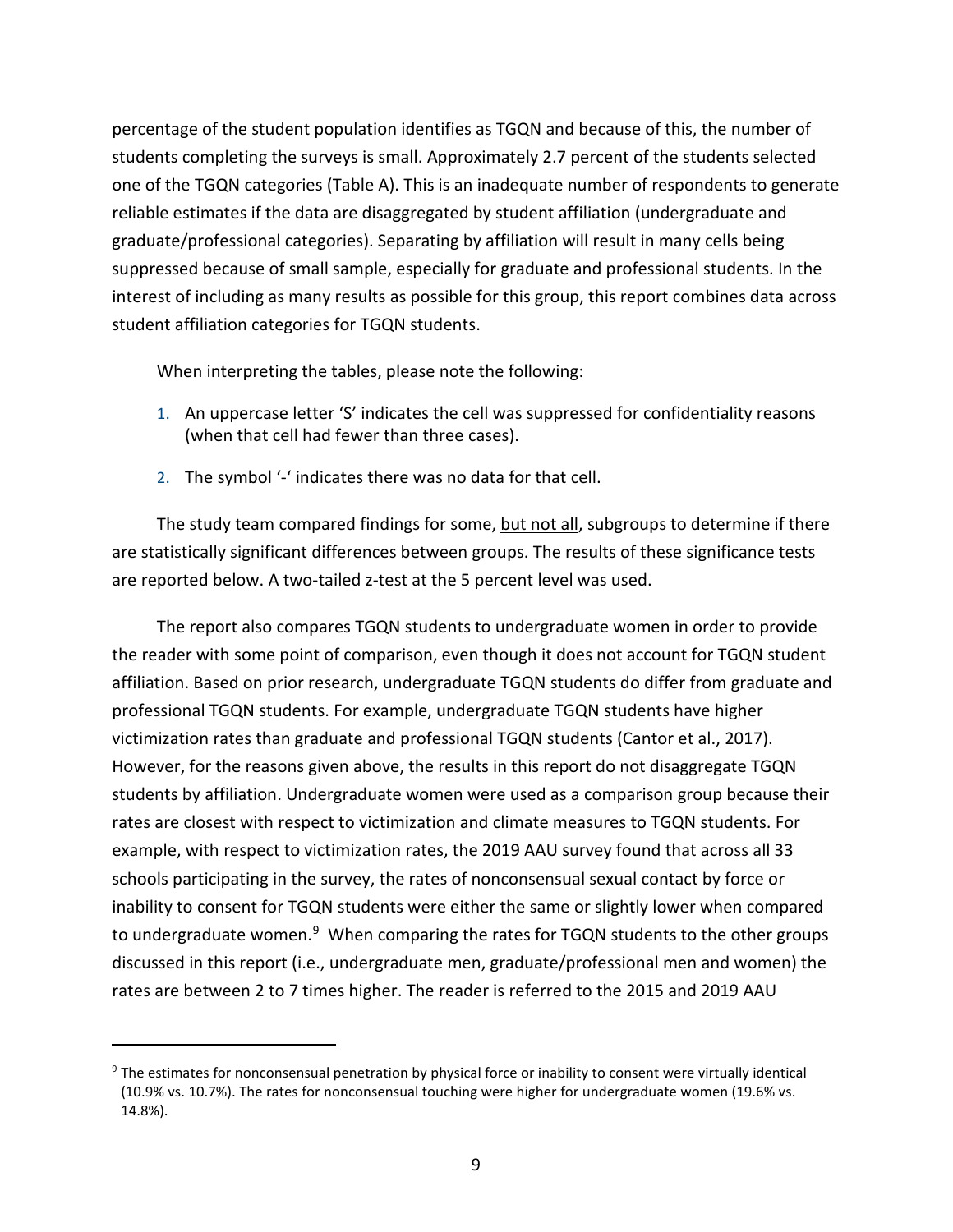aggregate reports that summarize across all schools, which have much larger samples, for analyses of TGQN students by affiliation status (Cantor et al., 2017; 2019).

# 3.1 General Perceptions of Campus and Bystander Behavior Around Sexual Assault and Other Misconduct

Students reported on several topics related to their perceptions and knowledge of school policies and practices, and on bystander behavior related to sexual assault and other misconduct. They were asked about their expectations regarding the response from the school if they were to report a sexual assault or misconduct; whether they had ever witnessed an incident and whether they intervened; whether they perceived sexual assault or other misconduct as a problem on campus; and the likelihood that they would be victimized.

#### Response to a Report of Sexual Assault or Other Misconduct

Students were asked how campus officials would respond to a report of sexual assault or other misconduct at the University of Oregon (Table 1.1). Overall, 65.1 percent perceived that it is very or extremely likely that campus officials would take the report seriously. Among undergraduates, 59.0 percent of women and 71.6 percent of men perceived that it is very or extremely likely. There is a statistical difference between undergraduate women and men. Among graduate/professional students, 52.8 percent of women and 72.7 percent of men perceived that it is very or extremely likely. There is a statistical difference between graduate/professional women and men. Among TGQN students, 43.7 percent perceived that it is very or extremely likely. There is a statistical difference between TGQN students and undergraduate women.

Students were asked if they believe that campus officials would conduct a fair investigation in response to a report of sexual assault or other misconduct. Overall, 50.0 percent indicated that it is very or extremely likely that the investigation would be fair. Among undergraduates, 44.6 percent of women and 57.7 percent of men perceived that it is very or extremely likely. There is a statistical difference between undergraduate women and men. Among graduate/professional students, 36.9 percent of women and 52.4 percent of men perceived that it is very or extremely likely. There is a statistical difference between graduate/professional women and men. Among TGQN students, 15.8 percent perceived that it is very or extremely likely. There is a statistical difference between TGQN students and undergraduate women.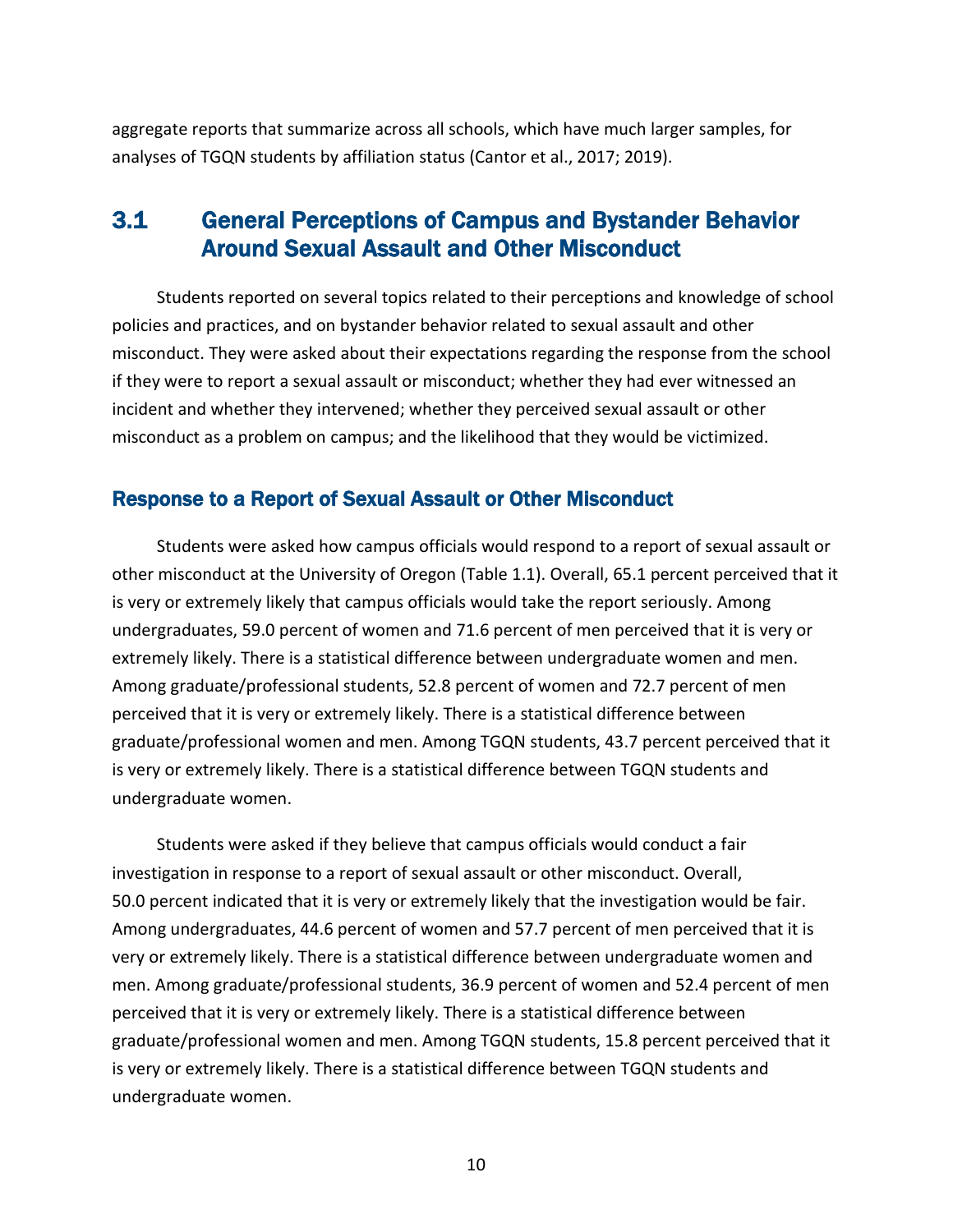#### Bystander Behavior

The survey included questions about four different situations students may have witnessed related to sexual assault or other misconduct since they have been students at the school and how they reacted to them (Table 1.2). Student responses about the extent to which they took direct action in response to four different scenarios are described below. "Direct" was defined as either "directly intervened or interrupted the situation in the moment" or "confronted or expressed concern to the person engaging in the behavior."[10](#page-19-0)

**Did the student notice someone acting in a way they believed was making others feel uncomfortable or offended?** Overall, 23.9 percent of students indicated they noticed this type of incident. Among those who witnessed this type of incident, 66.2 percent took some type of action,<sup>[11](#page-19-1)</sup> with 38.8 percent who directly intervened or interrupted the situation, or confronted or expressed concern to the person engaging in the behavior.

**Did the student witness a pattern of sexual comments or behaviors that made them concerned that a fellow student was experiencing sexual harassment?** Overall, 6.3 percent of students indicated they witnessed this type of incident. Among those who witnessed this type of incident, 79.0 percent took some type of action,<sup>[12](#page-19-2)</sup> with 37.7 percent who directly intervened or interrupted the situation, or confronted or expressed concern to the person engaging in the behavior.

**Did the student witness someone behaving in a controlling or abusive way towards a dating or sexual partner?** Overall, 11.8 percent of students indicated that they witnessed such an incident. Among those who witnessed this type of incident, 78.0 percent took some type of action,<sup>[13](#page-19-3)</sup> with 34.4 percent who directly intervened or interrupted the situation, or confronted or expressed concern to the person engaging in the behavior.

**Did the student witness a situation that they believed could have led to a sexual assault?** Overall, 14.5 percent of students indicated that they witnessed such an incident. Among those who witnessed this type of incident, 72.3 percent took some type of action, [14](#page-19-4)

<span id="page-19-0"></span> $10$ Percentages in the table related to student responses after witnessing each situation may not sum to 100 as students could select multiple responses.

<span id="page-19-1"></span> $11$ <sup>The</sup> percentages in this sentence are not included in the table.

<span id="page-19-2"></span> $12$ Ibid.

<span id="page-19-3"></span> $13$ Ibid.

<span id="page-19-4"></span> $14$ Ibid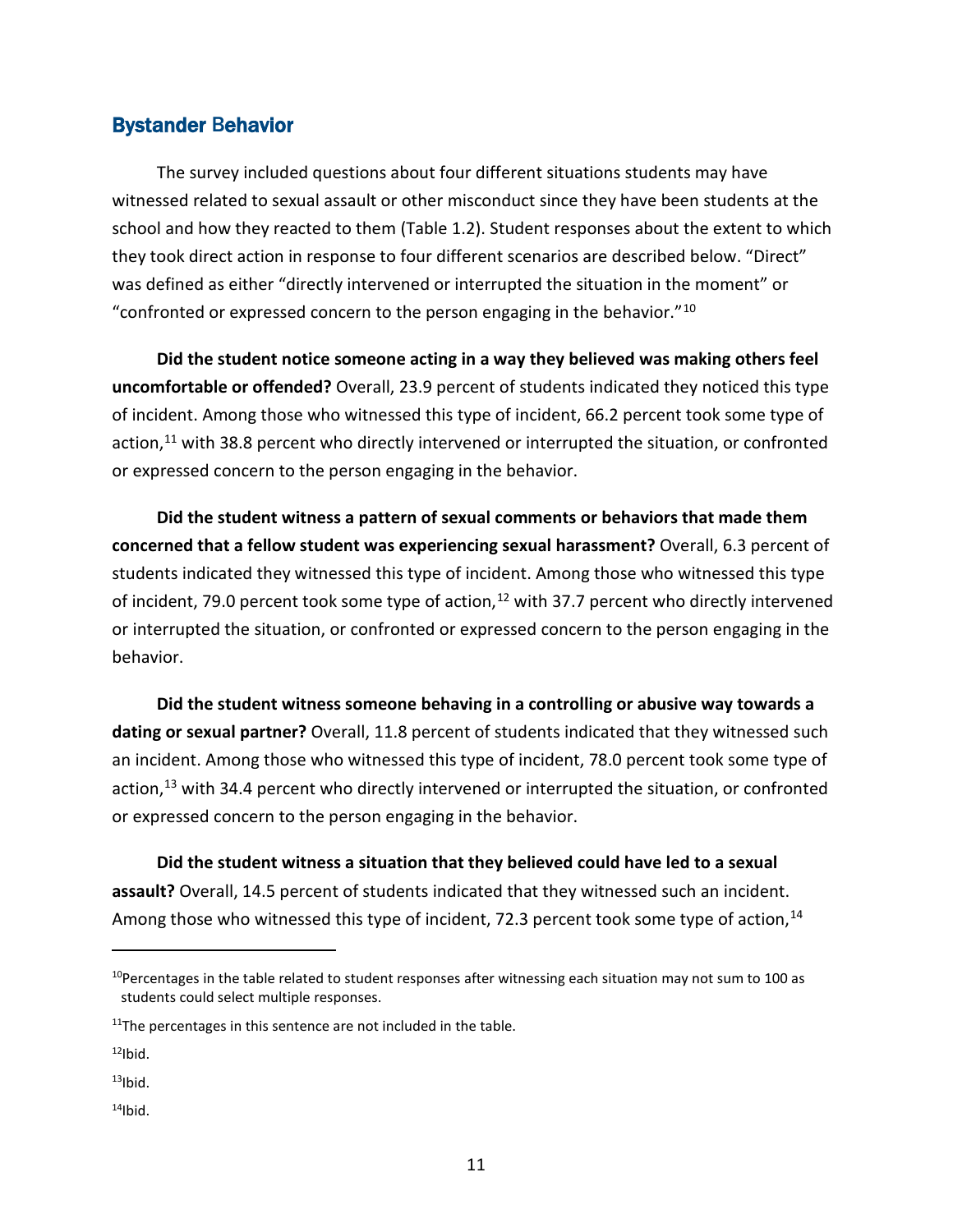with 44.9 percent who directly intervened or interrupted the situation, or confronted or expressed concern to the person engaging in the behavior.

#### Perceptions Related to Personal Risk

When asked how problematic sexual assault or other misconduct is at the University of Oregon, 27.3 percent of students reported that it is very or extremely problematic (Table 1.3). Among undergraduates, 30.8 percent of women and 24.3 percent of men had this perception. Among graduate/professional students, 29.4 percent of women and 22.2 percent of men had this perception. Among TGQN students, 39.3 percent had this perception.

Overall, 6.5 percent of students thought it was very or extremely likely that they will experience sexual assault or other misconduct in the future while enrolled at the University of Oregon. Among undergraduates, 12.0 percent of women and 2.4 percent of men perceived this as very or extremely likely. There is a statistical difference between undergraduate women and men. Among graduate/professional students, 7.1 percent of women perceived this as very or extremely likely. Among TGQN students, 13.1 percent perceived this as very or extremely likely. There is not a statistical difference between TGQN students and undergraduate women.

Students were also asked to report about their overall experience with the campus community at the University of Oregon (Table 1.4; see also Figure 1). Overall, 27.1 percent feel very or extremely connected to the campus community. Among women, 29.5 percent of undergraduates and 10.6 percent of graduate/professional students reported they feel this way. There is a statistical difference between undergraduate women and graduate/professional women. Among men, 30.5 percent of undergraduates and 10.8 percent of graduate/professionals reported feeling very or extremely connected to the campus community. There is a statistical difference between undergraduates and graduate/professional students. Among TGQN students, 12.8 percent feel very or extremely connected to the campus community. There is a statistical difference between TGQN students and undergraduate women.

12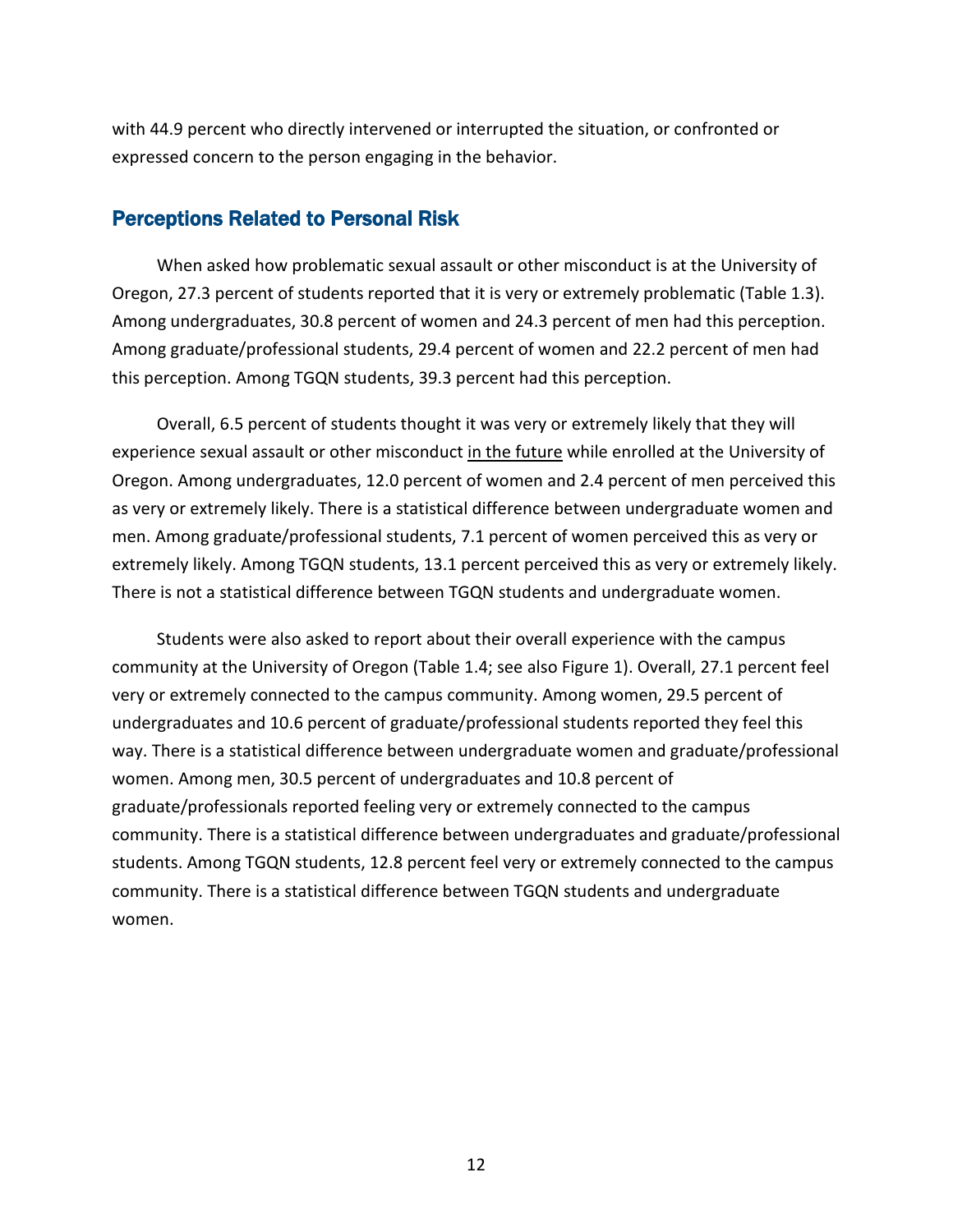

#### **Figure 1. Student Feeling About the Campus Community[15](#page-21-0)**

The survey included several other questions on the campus community, such as how comfortable students feel seeking advice from faculty and staff, even about something personal, at the University of Oregon. Overall, 31.5 percent of students reported being very or extremely comfortable seeking advice from faculty or staff at the school. Respondents were asked whether students are concerned for each other's well-being. Overall, 32.9 percent perceive that students are very or extremely concerned about each other's well-being. Students were asked if they feel faculty or staff at the University of Oregon are concerned about their well-being. Overall, 40.8 percent perceive that faculty or staff at the University of Oregon are very or extremely concerned about their well-being. Finally, students were asked if officials at the University of Oregon are concerned about their well-being. Overall, 24.2 percent perceive that school officials are very or extremely concerned about their well-being.

<span id="page-21-0"></span> $15$ Numbers are rounded to the next integer. Percentages may not sum to 100 due to rounding.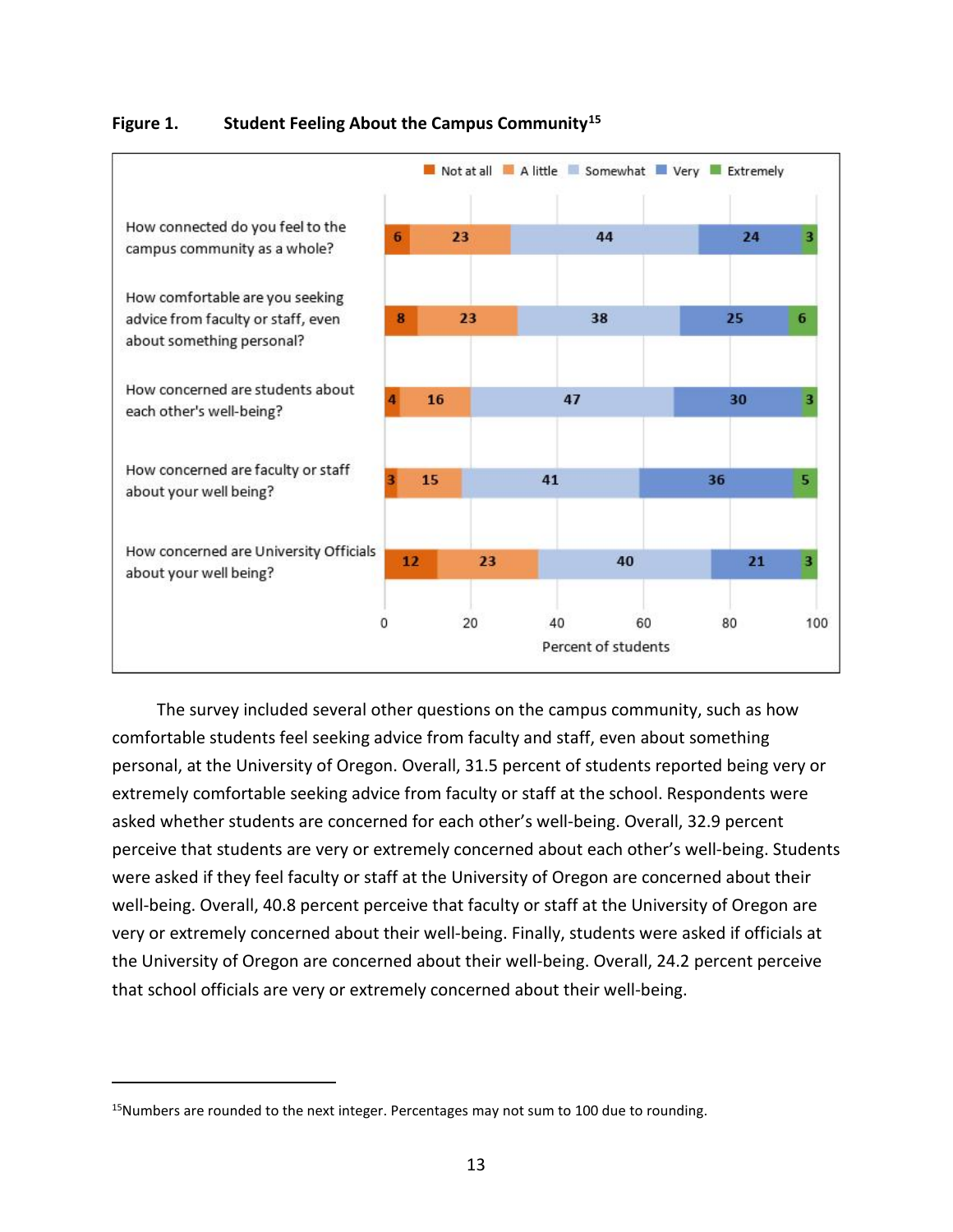# 3.2 Resources Related to Sexual Assault and Other Misconduct

This section presents findings on student knowledge of resources at the University of Oregon related to sexual assault and other misconduct. The students were first asked if they were aware of a specific list of services and resources the school provided. They were then asked about their knowledge of different policies and procedures related to sexual assault and other misconduct at the University of Oregon. Students were also asked whether they completed training modules or information sessions about sexual assault or other misconduct and, if so, the topics the training included.

#### Awareness of Services and Resources

Table 2.1 presents findings on the extent to which students are aware of specific services and resources the school and local community provide for victims of sexual assault or other misconduct. Overall, 2.0 percent were not aware of any of the services and resources presented on the survey. Among the specific services and resources available, students' awareness ranged from 2.8 percent for Portland State Univ. Student Health and Counseling Center (Portland Campus) to 91.3 percent for UO Health Center.

#### Knowledgeable about School's Sexual Assault Policies and Procedures

Questions were included on the survey about student knowledge of school policies and resources. The percentage of students who reported they were very or extremely knowledgeable about how the University of Oregon defines sexual assault and other misconduct is 44.2 percent (Table 2.2). Among undergraduates, 44.9 percent of women and 47.5 percent of men reported that they are very or extremely knowledgeable. There is not a statistical difference between undergraduate women and men. Among graduate/professional students, 32.1 percent of women and 26.4 percent of men reported they are very or extremely knowledgeable. There is not a statistical difference between graduate/professional women and men. Among TGQN students, 50.1 percent reported they are very or extremely knowledgeable. There is not a statistical difference between TGQN students and undergraduate women.

When asked how knowledgeable they were on where to get help at the school if they or a friend are victims of sexual assault or other misconduct, 41.5 percent of students reported they were very or extremely knowledgeable about where to find help. Among women, 44.8 percent of undergraduates and 35.3 percent of graduate/professional students reported they were very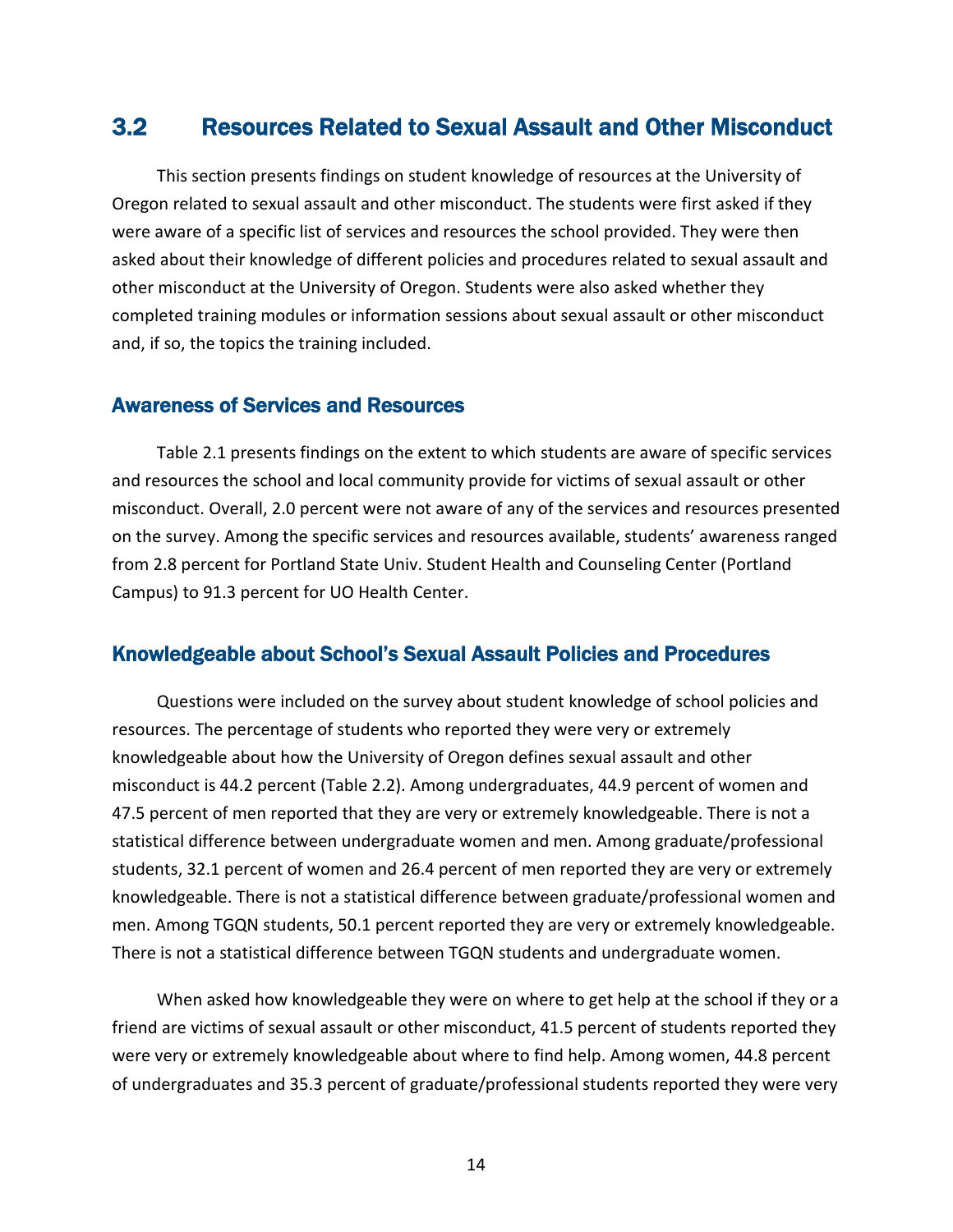or extremely knowledgeable. There is a statistical difference between undergraduate women and graduate/professional women. Among men, 41.2 percent of undergraduates and 28.7 percent of graduate/professionals reported they were very or extremely knowledgeable. There is a statistical difference between undergraduate and graduate/professional men students. Among TGQN students, 49.1 percent reported being very or extremely knowledgeable. There is not a statistical difference between TGQN students and undergraduate women.

Two other questions were asked about student knowledge of procedures at the school related to reports of sexual assault or other misconduct. One asked how knowledgeable they were about where to make a report of sexual assault or other misconduct. Among all students, 34.6 percent reported being very or extremely knowledgeable about where to make a report. The other question asked about knowledge of what happens when a student reports an incident of sexual assault or other misconduct. In response to this question, 19.2 percent of students reported being very or extremely knowledgeable about what happens after an incident has been reported.

#### Attending Trainings on Sexual Assault and Other Misconduct

Both incoming students (initial enrollment at the school during the current academic year) and returning students (initial enrollment at the school prior to the current academic year) answered questions about attendance at a training or information session since enrolling at the University of Oregon. Overall, 80.7 percent of the incoming students indicated that they completed at least one training or session about sexual assault and other misconduct, while 75.2 percent of the returning students reported that they completed at least one since arriving at the school.

Among the incoming students who completed a session or training, topics included how sexual assault or other misconduct is defined on campus (94.2%), how to prevent sexual assault or other misconduct (89.4%), additional training programs on prevention (61.0%), and where to seek help if they or someone else experienced sexual assault or other misconduct (92.3%).

Among the returning students who completed a session or training, topics included how sexual assault or other misconduct is defined on campus (90.3%), how to prevent sexual assault or other sexual misconduct (85.3%), additional training programs on prevention (57.9%), and where to seek help if they or someone else experienced sexual assault or other misconduct (88.4%) (Figure 2).

15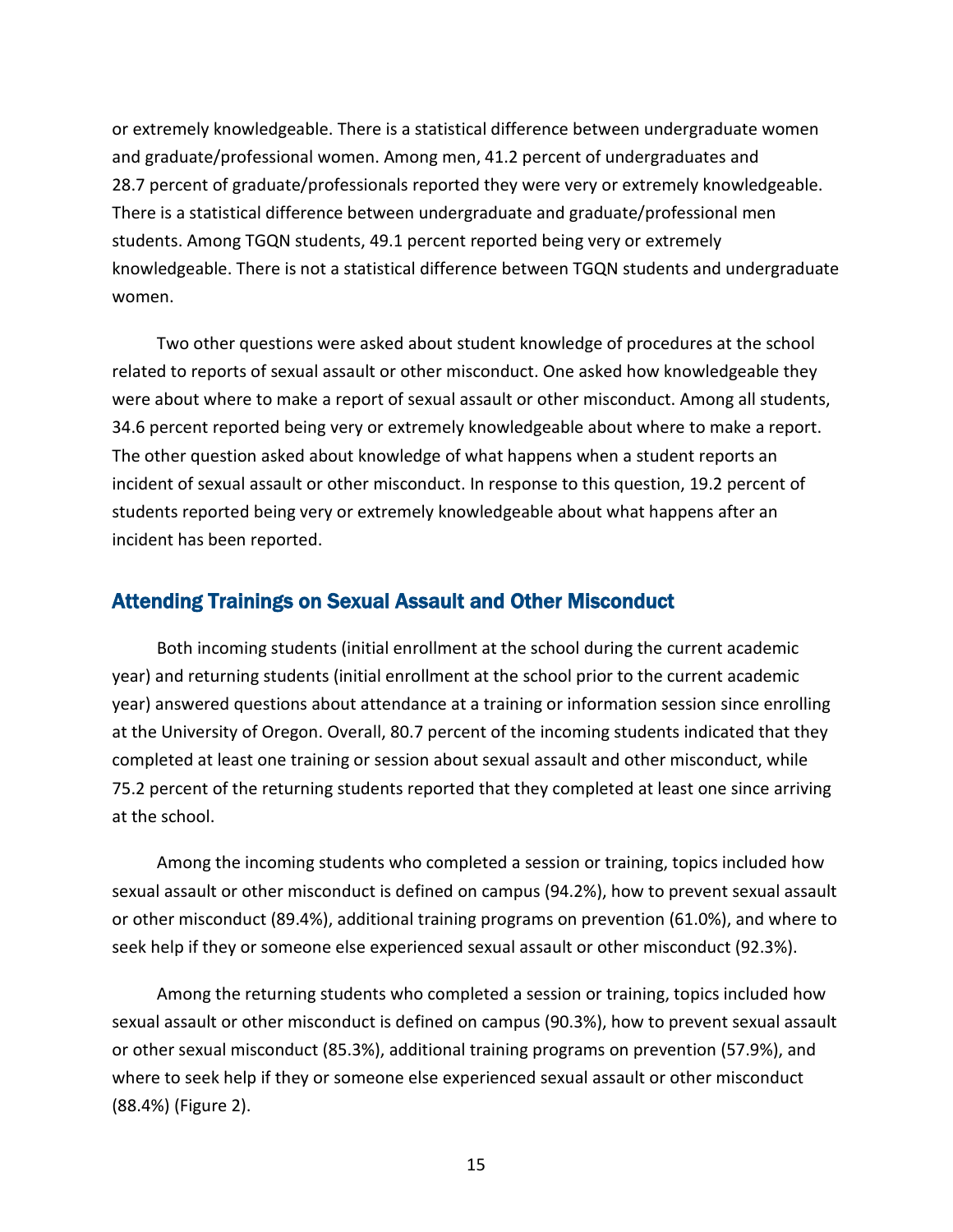# How sexual assault was defined How to prevent sexual assault or other sexual misconduct Additional training programs on prevention Where to seek help if they or someone else is a victim  $\mathbf 0$ 20 40 60 80 100 Percent of students Undergraduate women Grad/Prof women Undergraduate men Grad/Prof men **TE** TGQN

#### **Figure 2. Percent of Returning Students Who Completed a Session or Training on Different Issues Related To Sexual Assault and Other Misconduct, By Gender and Student Affiliation**

# 3.3 Nonconsensual Sexual Contact by Physical Force or Inability to Consent or Stop What Was Happening

Students were asked about a number of different types of nonconsensual sexual contact. This section describes the prevalence and characteristics of incidents that occurred as a result of either physical force or the inability to consent or stop what was happening (hereafter referred to as "inability to consent"). To be counted as a victim of this type of incident, the respondent had to answer "yes" to one of five different questions that asked about two different types of sexual contact—penetration and sexual touching. The survey defined each of these as:

#### **Penetration:**

Putting a penis, finger, or object inside someone else's vagina or anus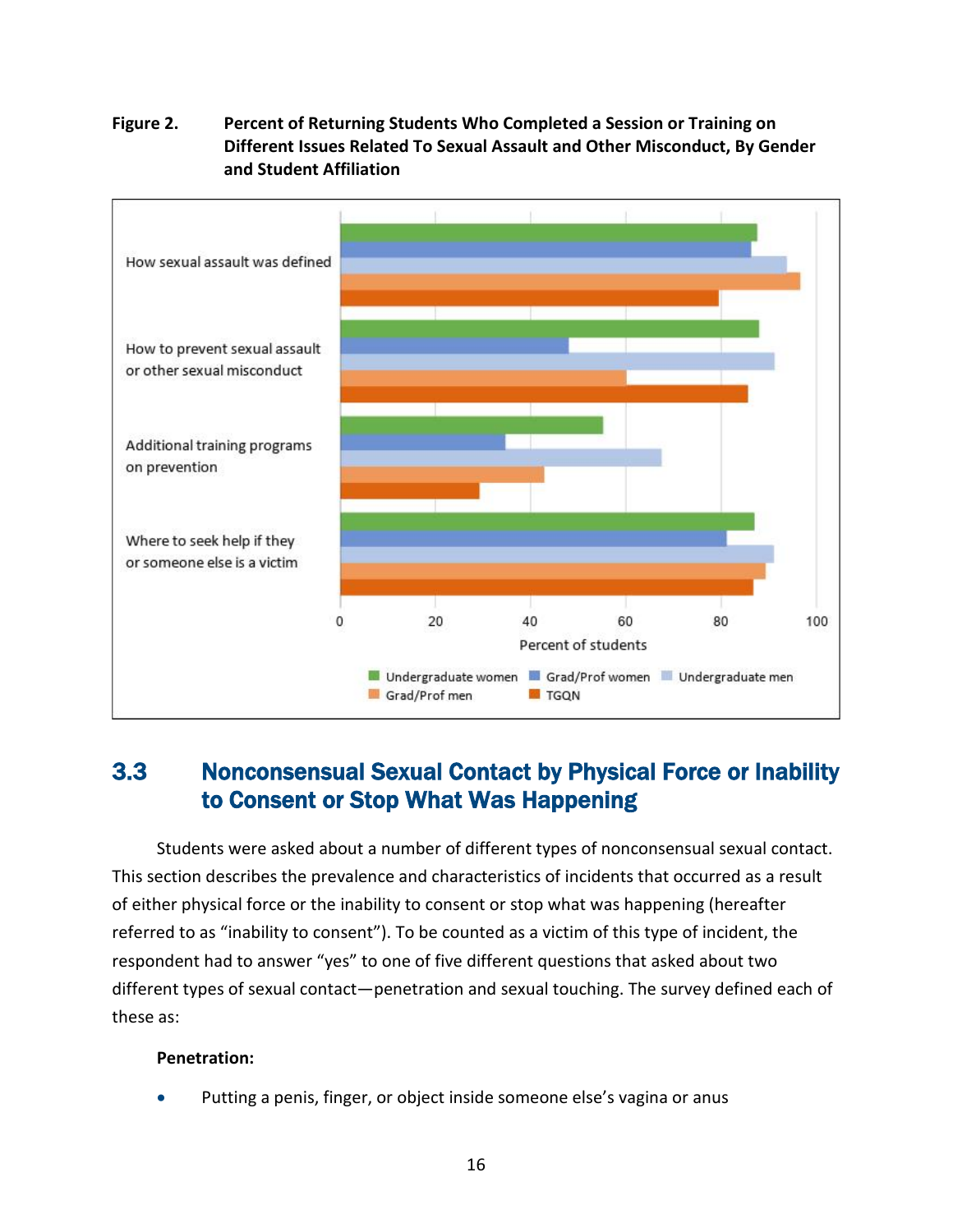• When someone's mouth or tongue makes contact with someone else's genitals

#### **Sexual Touching:**

- Kissing
- Touching someone's breast, chest, crotch, groin, or buttocks
- Grabbing, groping, or rubbing against the other in a sexual way, even if the touching is over the other's clothes

The prevalence rates in this section refer to sexual contact that occurred because the perpetrator used physical force or threats of physical force (survey items G1 to G3) or the respondent was unable to consent (survey items G4 and G5).<sup>[16](#page-25-0)</sup>

Physical force was defined on the survey as:

…someone holding you down with his or her body weight, pinning your arms, hitting or kicking you, or using or threatening to use a weapon against you.

The inability to consent or stop what was happening was defined with the following introduction:

The next questions ask about incidents when you were unable to consent or stop what was happening because you were passed out, asleep, or incapacitated due to drugs or alcohol. Please include incidents even if you are not sure what happened.

If the student reported both penetration and sexual touching in the same incident, the penetration was counted in the estimates described below. This hierarchy rule conforms to the counting rules established by the Federal Bureau of Investigation's Uniform Crime Reporting Program (U.S. Department of Justice, 2013) and used by schools in disclosing the annual crime statistics required under the Clery Act.<sup>[17](#page-25-1)</sup>

The questions used to measure these types of victimizations were not changed for the 2019 survey, with two exceptions. First, the introductory text for survey items in section G was modified to emphasize that the behaviors described could be performed on the victim or the victim could be forced to perform the behaviors on someone else. A second change was to add

<span id="page-25-0"></span> $<sup>16</sup>$ In 2015 "inability to consent" was referred to as "incapacitation." This was measured the same way in 2015 and</sup> 2019. The label describing this tactic was changed to indicate the measure incorporated more than incapacitation.

<span id="page-25-1"></span> $17$ Clery Act Hierarchy Rule: 34 CFR 668.469(c)(9)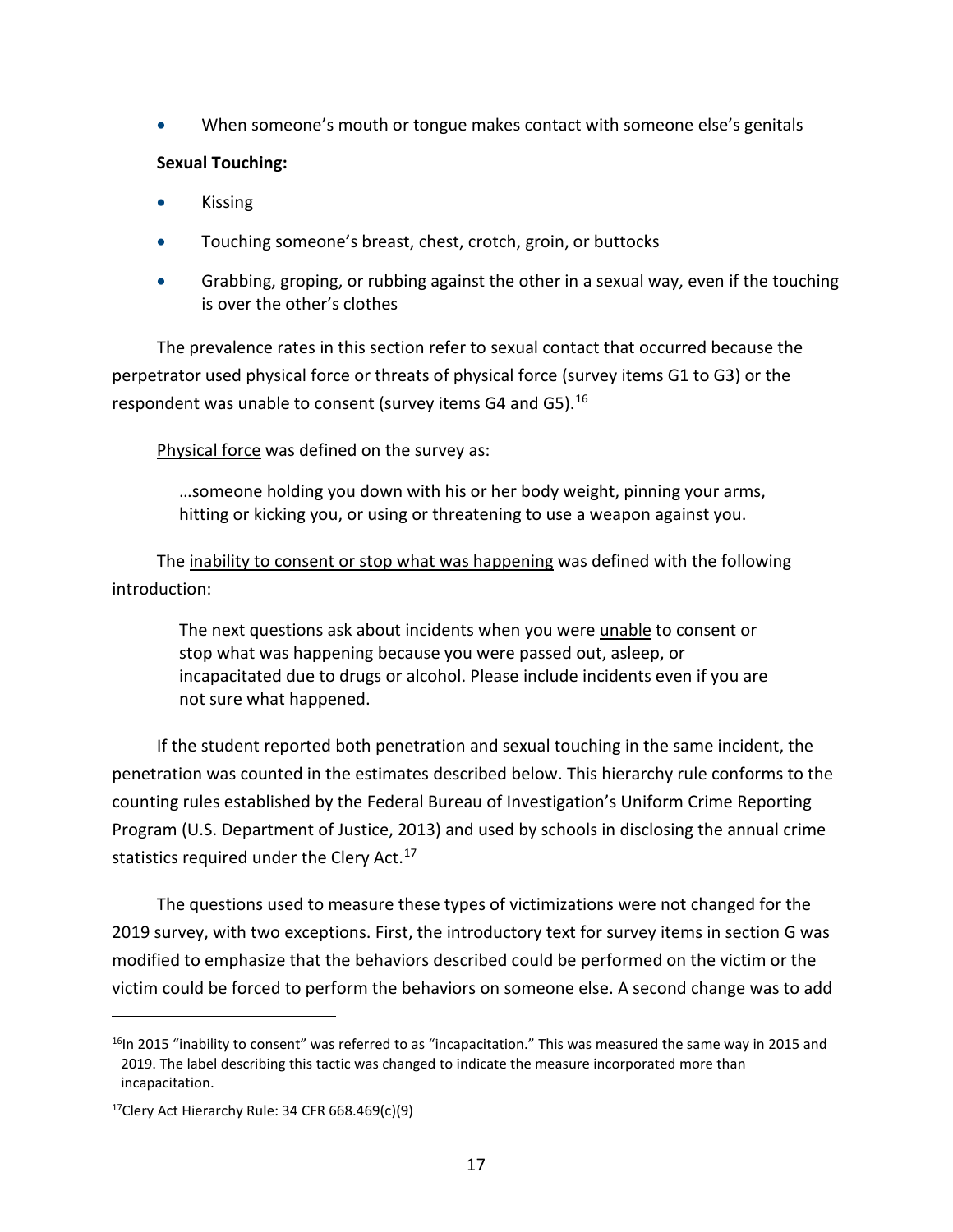a sentence emphasizing the perpetrator could be anyone, whether or not the person was associated with the school. The changes to the introduction are shown in italics below.

This next section asks about nonconsensual or unwanted sexual contact you may have experienced while attending [University].

*The sexual behavior may have been performed on you or you may have been made to perform the sexual behaviors on another person.* The person with whom you had the nonconsensual or unwanted contact could have been someone you know, such as someone you are currently or were in a relationship with, a co-worker, a professor, or a family member. Or it could be someone you do not know.

*Please consider anyone who did this, whether or not the person was associated with (University).*

The following questions separately ask about contact that occurred because of physical force, incapacitation due to alcohol and/or drugs, and other types of pressure.

Comparisons of the estimates reported in this section to the 2015 survey are provided in section 3.7.

### Prevalence of Nonconsensual Sexual Contact Involving Physical Force or Inability to Consent

**Nonconsensual sexual contact by physical force or inability to consent since entering the school. [18](#page-26-0)** Prevalence is estimated by counting the number of individuals that have been a victim at least once over the time period of interest. Figure 3 provides the rates of nonconsensual sexual contact by physical force or inability to consent since entering the University of Oregon for the five different gender and affiliation groups (see Tables 3.1 to 3.5). Among undergraduates, 20.8 percent of women and 6.4 percent of men reported this type of victimization. There is a statistical difference between undergraduate women and men. Among graduate/professional students, 9.8 percent of women reported they were this type of victim. Among TGQN students, 15.3 percent reported they were a victim. There is not a statistical difference between TGQN students and undergraduate women.

<span id="page-26-0"></span><sup>&</sup>lt;sup>18</sup>Unless otherwise indicated, percentages related to penetration include completed and attempted incidents.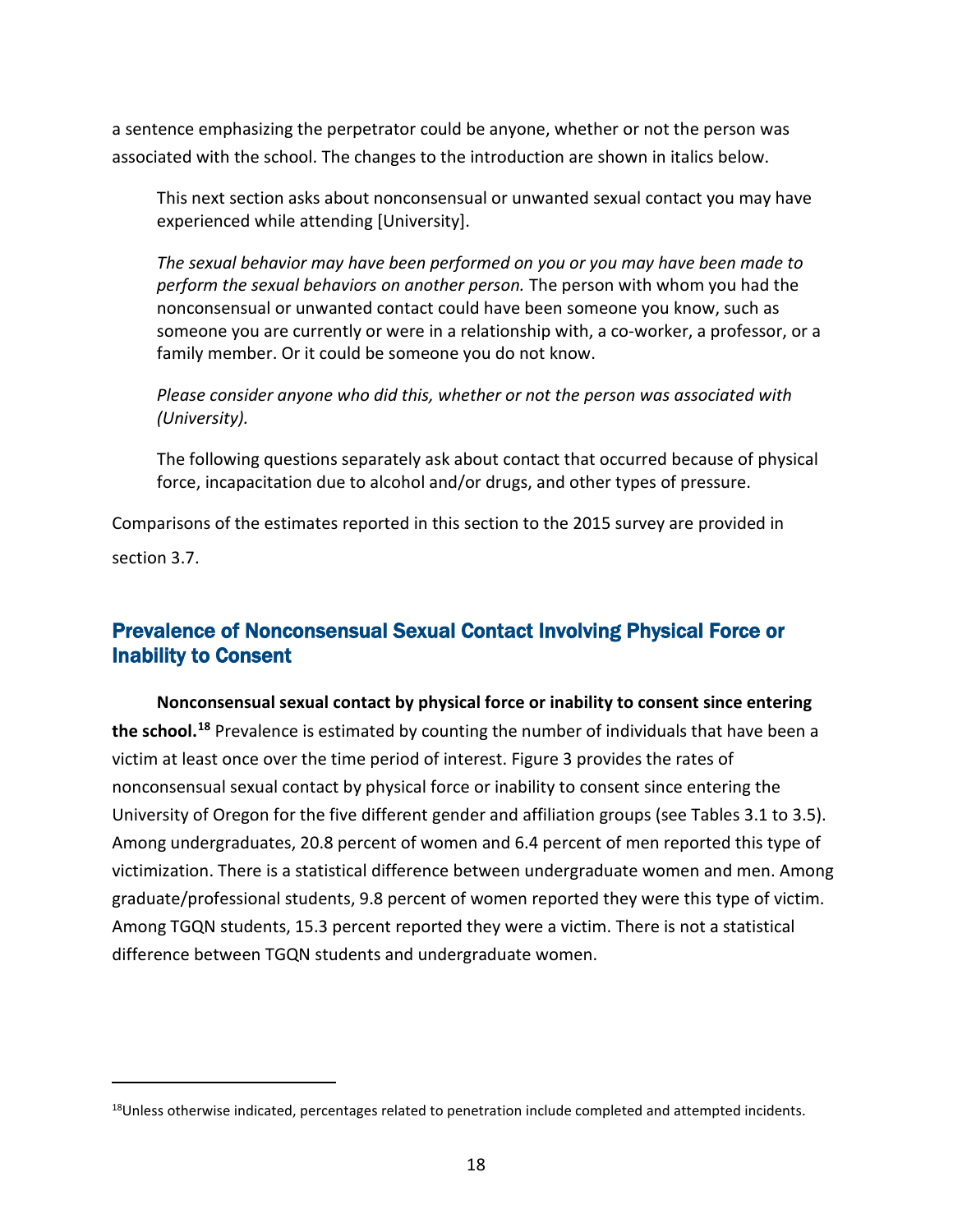#### **Figure 3. Percent of Students Who Experienced Penetration or Sexual Touching Involving Physical Force and/or Inability to Consent or Stop What Was Happening Since Entering the University of Oregon, By Gender, Student Affiliation, and Behavior**



**Penetration by physical force or inability to consent.** Focusing on incidents of penetration since entering the University of Oregon, among undergraduates, 10.7 percent of women and 2.2 percent of men reported this type of victimization. There is a statistical difference between undergraduate women and men. Among graduate/professional students, 5.2 percent of women reported they experienced this type of victimization. Among TGQN students, 10.5 percent reported they were a victim. There is not a statistical difference between TGQN students and undergraduate women.

Focusing on penetration for the two different types of tactics (physical force, inability to consent), among undergraduate women, 6.1 percent reported penetration by physical force, 4.3 percent reported penetration because of an inability to consent, and 2.5 percent reported both tactics occurring during the same incident. Among undergraduate men, 0.7 percent reported penetration by physical force and 1.6 percent reported the incident occurred because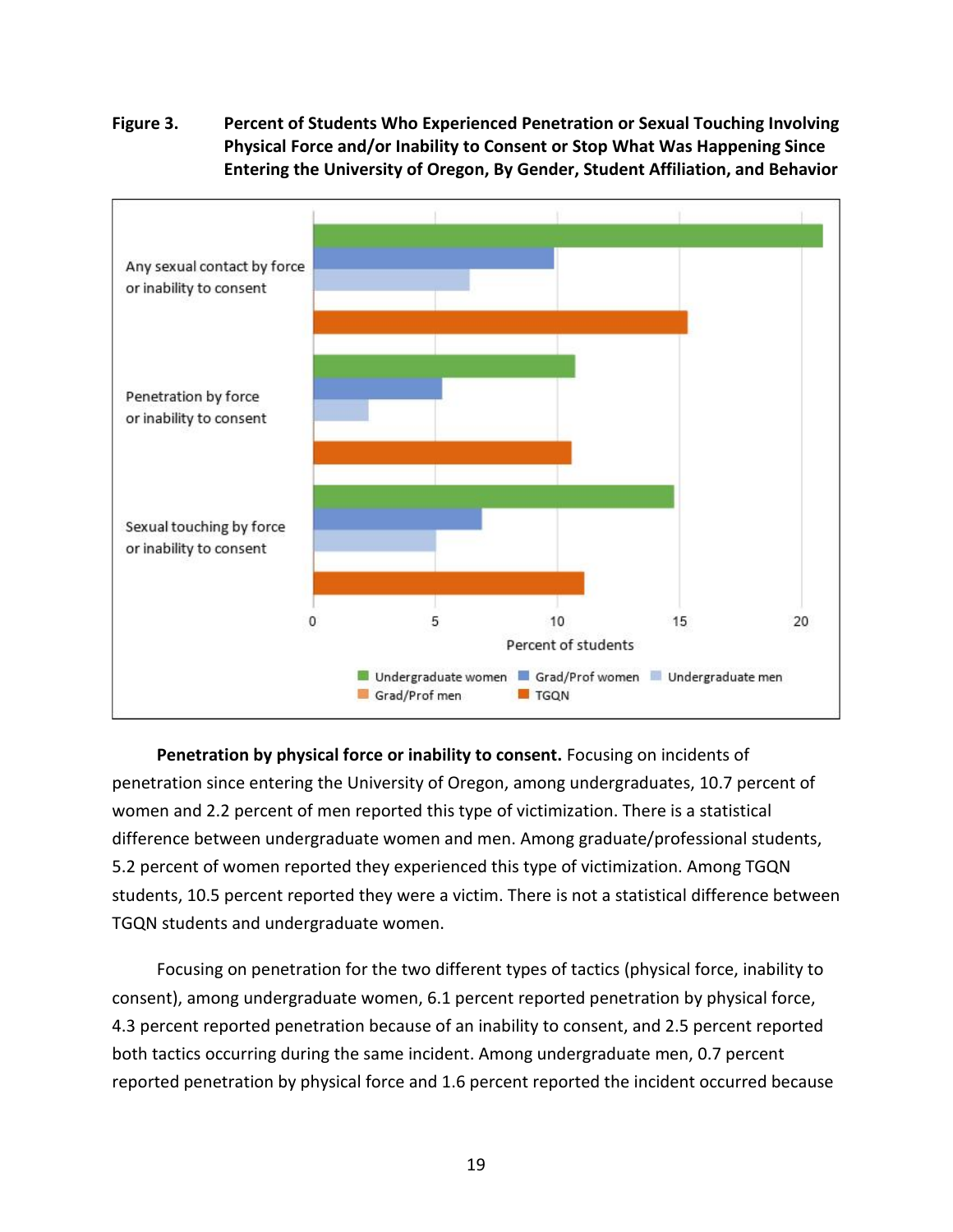of an inability to consent. Among graduate/professional women, 2.8 percent reported penetration by physical force, 2.4 percent reported by inability to consent, and 1.2 percent reported both tactics occurring during the same incident. Among TGQN students, 7.9 percent reported they were a victim of penetration by physical force.

**Sexual touching by physical force or inability to consent.** Among undergraduates, 14.7 percent of women and 5.0 percent of men reported nonconsensual sexual touching by physical force or inability to consent. There is a statistical difference between undergraduate women and men. Among graduate/professional students, 6.9 percent of women reported they experienced this type of victimization. Among TGQN students, 11.1 percent reported they were a victim. There is not a statistical difference between TGQN students and undergraduate women.

Focusing on rates for specific tactics (physical force or inability to consent), among undergraduate women, 10.6 percent reported sexual touching by physical force, 5.0 percent reported sexual touching occurred because they were unable to consent, and 1.5 percent reported both tactics occurred during the same incident. Among undergraduate men, 3.1 percent reported sexual touching by physical force and 1.6 percent reported sexual touching occurred because they were unable to consent. Among graduate/professional women, 4.5 percent reported sexual touching by physical force and 3.0 percent reported they were unable to consent. Among TGQN students, 5.8 percent reported sexual touching by physical force and 5.2 percent reported they were unable to consent.

### Prevalence Rates of Nonconsensual Sexual Contact Involving Physical Force or Inability to Consent by Student Characteristics

The rates of nonconsensual sexual contact vary across students with different backgrounds. Non-heterosexual students (gay or lesbian, other or multiple categories) had a prevalence rate of [19](#page-28-0).4 percent<sup>19</sup> and heterosexual students had a rate of 10.3 percent. These rates are statistically different. Among Hispanic or Latino students, 12.5 percent reported experiencing nonconsensual sexual contact involving physical force or inability to consent, compared to 11.8 percent of non-Hispanic or Latino students. This is not statistically different. With respect to race, the rates are 12.3 percent for White students, 10.5 percent for Black students, 6.2 percent for Asian students, and 14.4 percent for students in Other and Multi Race groups. Students who indicated they have a disability had a prevalence rate of 19.6 percent,

<span id="page-28-0"></span> $19$ The percentage is not included in the table.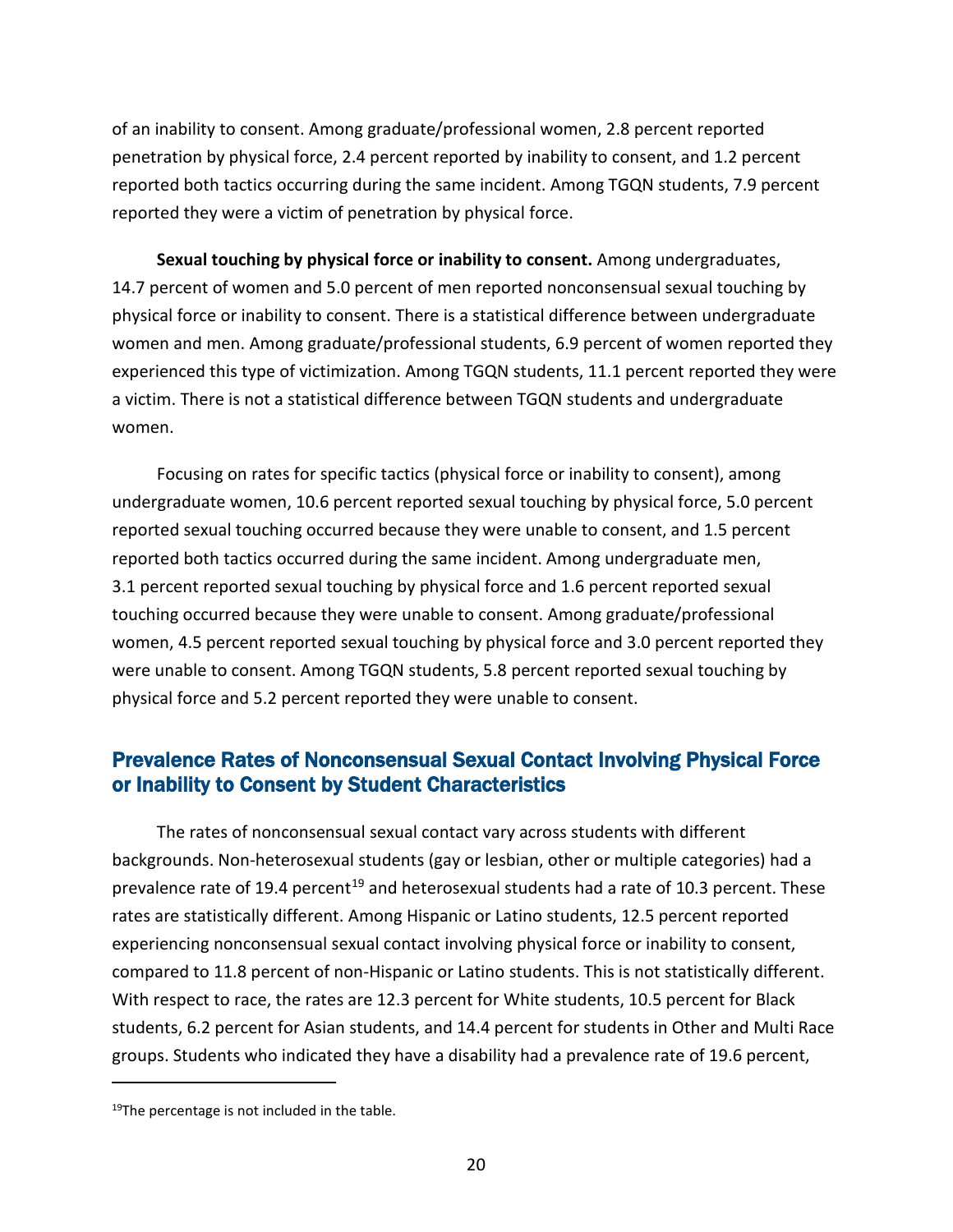while 8.3 percent of respondents who did not identify as a student with a disability reported being victimized. These rates are statistically different. Overall, 2.7 percent of married students and 12.4 percent of students who are not married reported experiencing penetration or sexual assault involving physical force or inability to consent.

**Prevalence rates: current year vs. since entering school.** The rates by year in school are disaggregated by time frame (current year vs. since entering the University of Oregon, Table 3.6). The current year rates are for incidents that occurred since the start of the Fall 2018 school year and provide a profile of how risk varies by school year. Prior research has found that for undergraduates, the first year enrolled poses the highest risk of victimization (e.g., Cantor et al., 2017). Looking at prevalence in the current school year for undergraduate women, for example, first-year students have a rate of 13.3 percent, second-year students a rate of 11.5 percent, third-year students a rate of 10.5 percent, and students in their fourth year (or higher) a rate of 10.3 percent. There is not a statistical difference between undergraduate women in their first and fourth or higher year of school.

The measure "since entering" school provides a cumulative picture of the victimization experience of the student. With each year in school, the student has a longer time period when an incident could occur. Among undergraduate women, the percentage that reported at least one victimization was 13.5 percent of first-year students, 15.0 percent of second-year students, 22.5 percent of third-year students, and 28.6 percent of students in their fourth year or higher. Estimates for the group of students in their fourth year or higher represent the cumulative risk of victimization students experience over the entire span of their college career. There is a statistical difference between undergraduate women in their first and fourth or higher year of school.

#### Number of Times Assaulted

As noted in the introduction to this section, the *Campus Climate Survey* includes questions that count the number of times each type of victimization incident occurred, including instances involving more than one type of behavior or tactic (Table 3.7). This provides a picture of how many people have been victimized more than one time. Since entering college, 5.2 percent of women reported experiencing penetration by physical force or inability to consent one time and 4.7 percent reported two or more times. For sexual touching by physical force or inability to consent, 6.2 percent of women reported experiencing this type of victimization one time and 7.4 percent reported two or more times.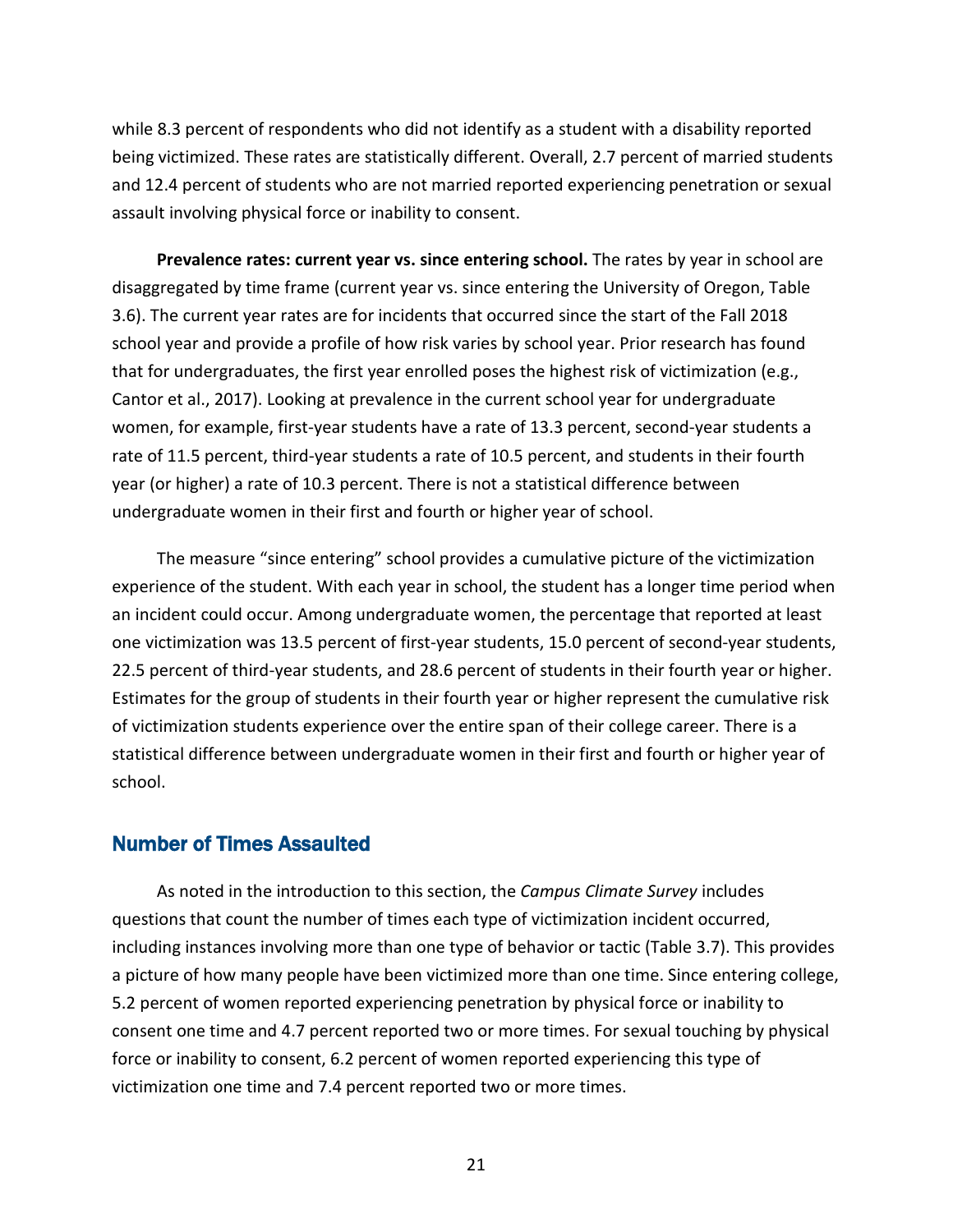#### Contacting an Organization and Reasons for Not Contacting

Students who reported an incident of nonconsensual sexual contact involving physical force or inability to consent were asked for details about the incident. Students that reported more than one incident were asked to first report on the incident that "…impacted or affected them the most." Students were asked to report on up to four incidents using this criterion. In this portion of the survey, students were presented with a list of programs and resources available at the University of Oregon. The student could mark one or more programs or resources that were contacted. If they did not contact a program or resource, students were asked why they did not make contact. This differs from how these data were collected on the 2015 survey. Because of this difference, the data from this section of the 2015 and 2019 surveys cannot be compared directly.

Overall, for 31.3 percent of incidents involving women, victims made contact with a program or resource as a result of penetration involving physical force or inability to consent (Table 3.14). As one might expect, the percentage reported is different for sexual touching by physical force or inability to consent. For these incidents, 13.9 percent of women and 26.4 percent of men contacted a program or resource.

Several follow-up questions were asked on why the respondent did not contact a program or resource (Table 3.14). For women who experienced nonconsensual penetration, among the reasons for not contacting an agency or resource (Figure 4), 45.6 percent of respondents reported they could handle it themselves, 40.5 percent reported the incident was not serious enough, and 33.0 percent reported being embarrassed, ashamed, or that it would be too emotionally difficult. Other reasons women who were victims of nonconsensual penetration gave for not making contact included: they did not think the resources could help them (25.3%), they did not want to get the perpetrator in trouble (23.9%), and they feared retaliation (10.7%). After incidents involving sexual touching, 52.4 percent of women did not contact a program or resource because they could handle it themselves, and 54.4 percent reported it was not serious enough. Among the other reasons, 15.9 percent reported they were embarrassed, ashamed, or that it would be too emotionally difficult and 11.3 percent reported they did not want to get the perpetrator in trouble.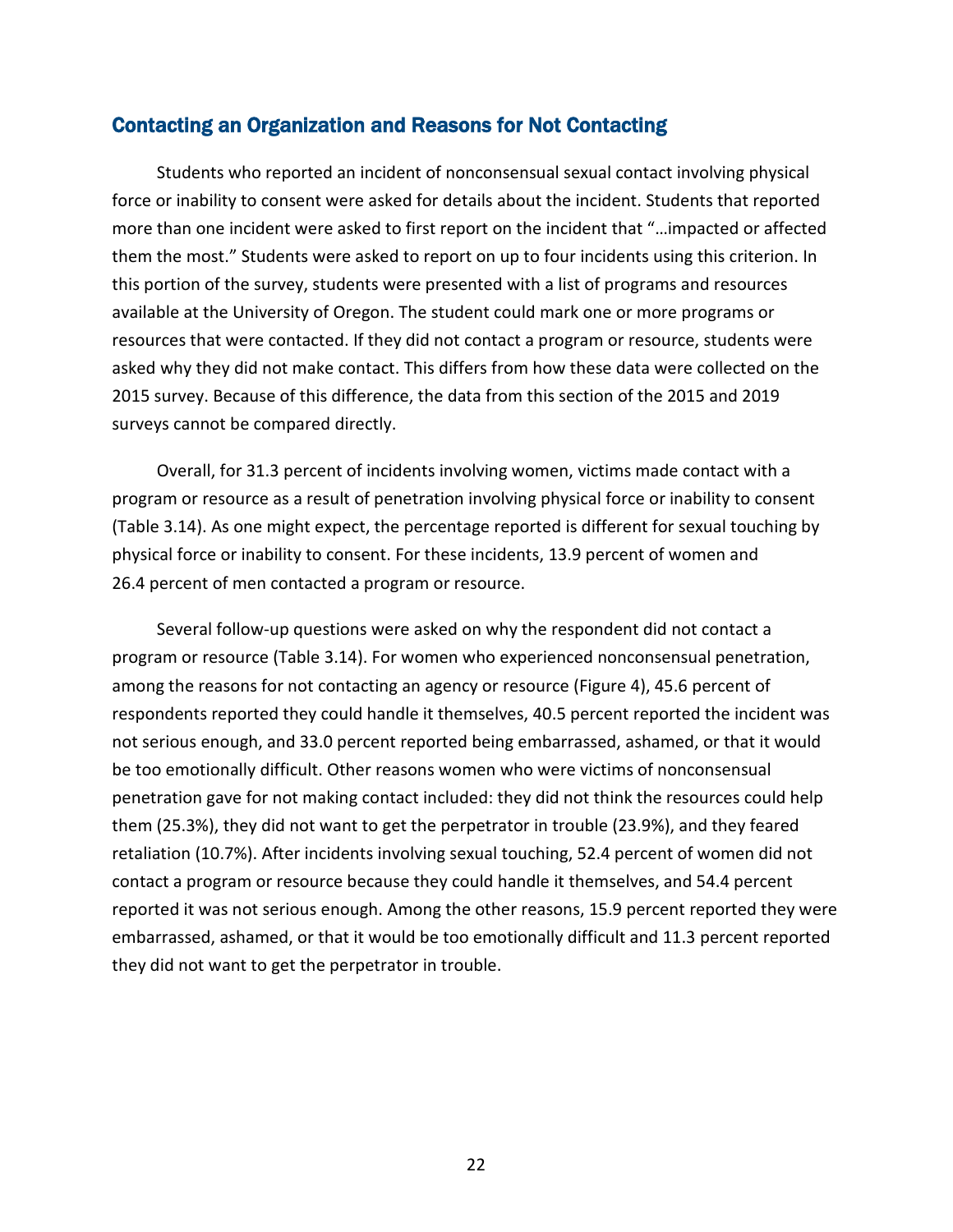#### **Figure 4. Reasons for Not Contacting a Program or Resource for Women Who Experienced Penetration by Physical Force or Inability to Consent or Stop What Was Happening**



A common reason students gave for not contacting a program or resource was that the incident was "not serious enough." This has also been true on other surveys that ask about sexual assault and misconduct, including the 2015 *Campus Climate Survey*. However, the meaning of this response is somewhat ambiguous. It may be that the student did not feel the incident was serious enough to be considered a violation of the school's code of conduct. But it may also be a judgment that the perceived consequences of contacting a program are greater than the consequences of the incident itself. For example, many sexual assault victims do not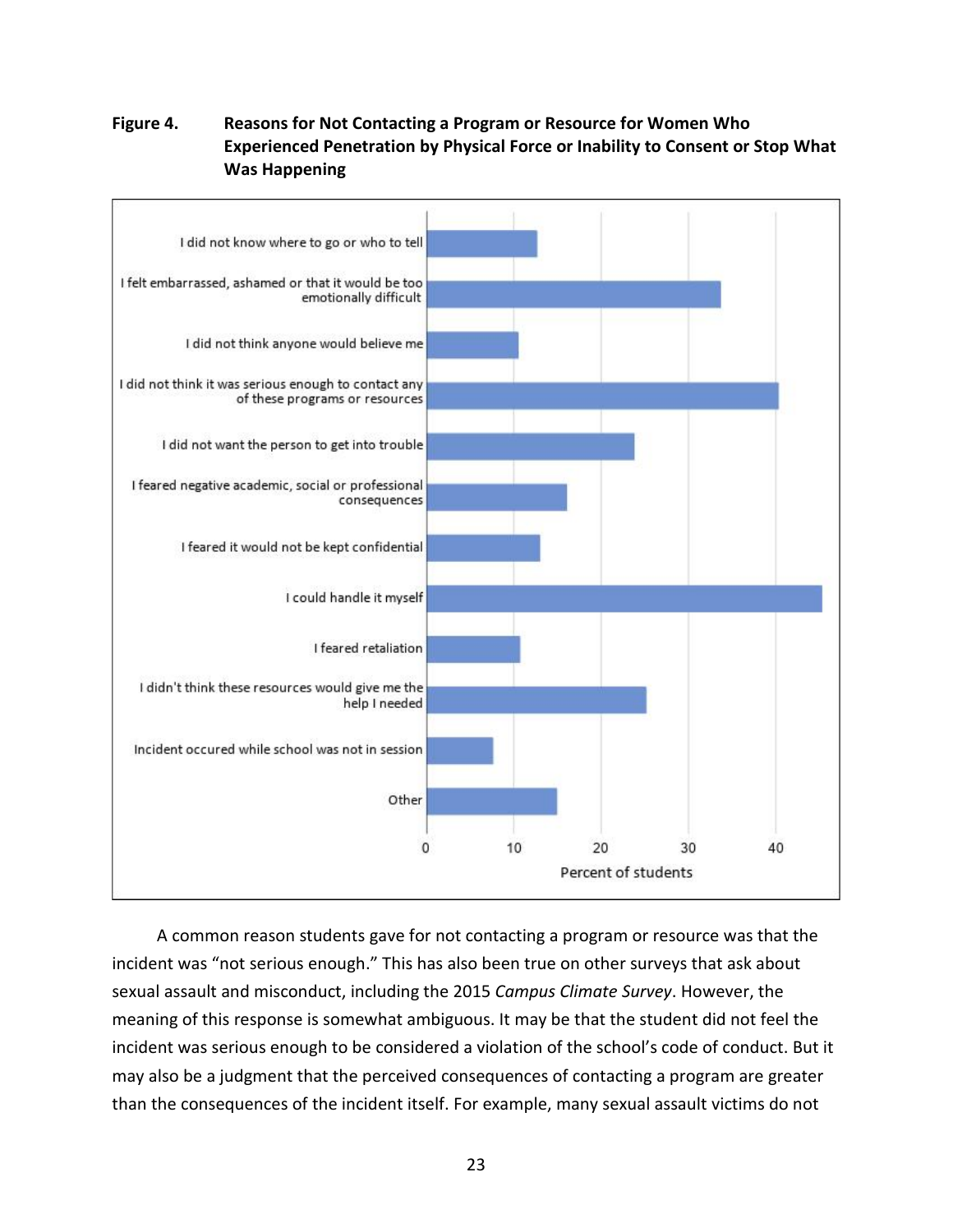report incidents to law enforcement because they do not want to get the perpetrator in trouble or go through an investigation.

To examine this line of reasoning more carefully, students who reported that they did not contact a program or resource because the incident was "not serious enough" or for an "other reason" were asked if there were better descriptors of why they did not contact a resource or program (Figure 5, Table 3.14). Among the women who reported nonconsensual penetration and were asked this follow-up item, 69.1 percent reported they did not make contact because they were not injured or hurt, 46.9 percent reported the incident began consensually, 7.1 percent reported they might be counter-accused, 43.8 percent reported alcohol or drugs were involved, and 18.2 percent reported they were too busy.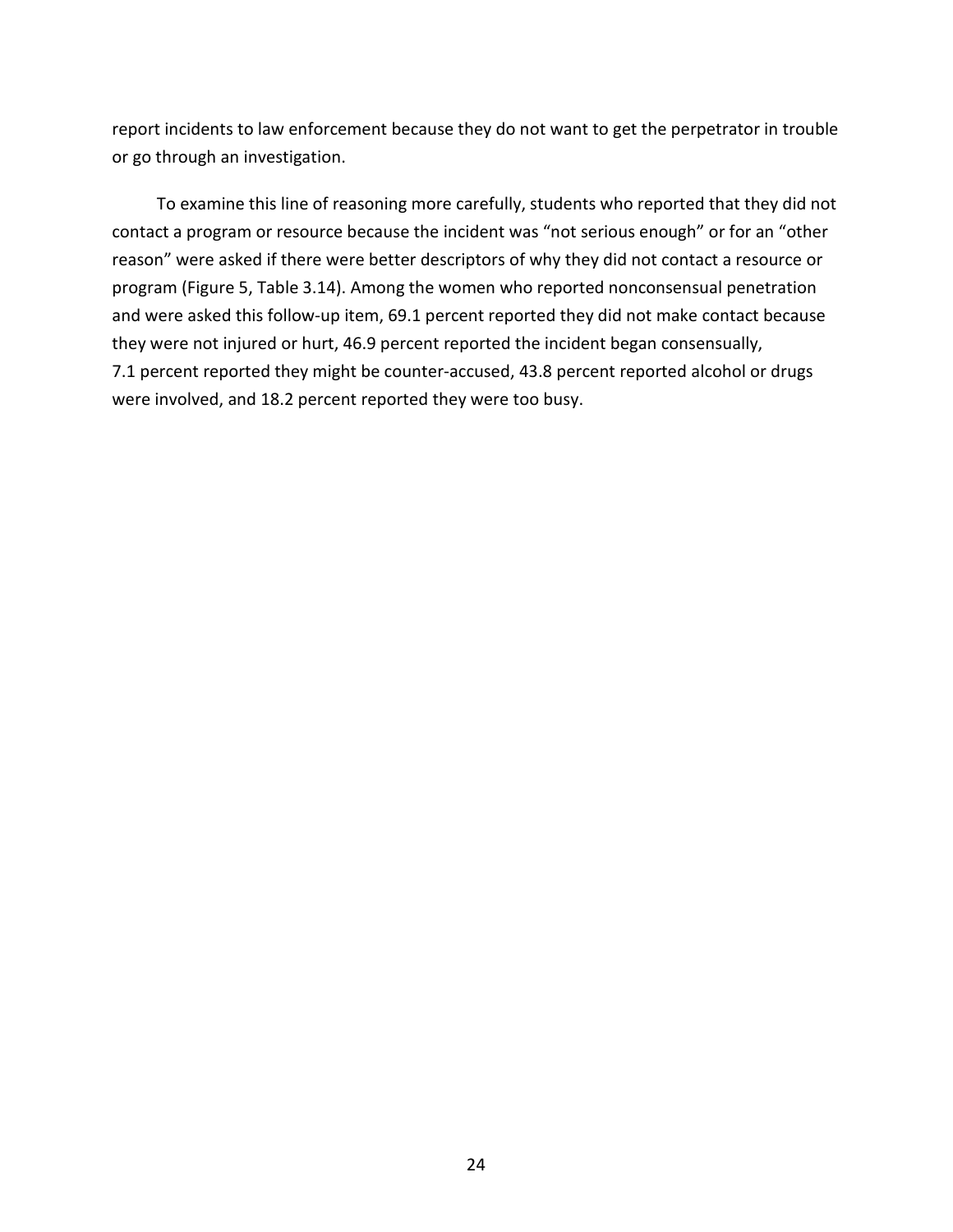**Figure 5. Reasons for Not Contacting a Program or Resource When Initial Response Was "Not Serious Enough" or "Other" For Women Who Experienced Penetration by Physical Force or Inability to Consent or Stop What Was Happening**



In comparison to contacting a program or service, it is much more common for victims of nonconsensual sexual contact to tell another person about the incident (Table 3.15). Among women who experienced nonconsensual penetration by physical force or inability to consent, 80.6 percent told at least one other person including a friend (74.5%), a family member (34.7%), and a faculty member or instructor (6.9%). Among men who experienced penetration by physical force or inability to consent, 83.5 percent told at least one other person including a friend (83.5%).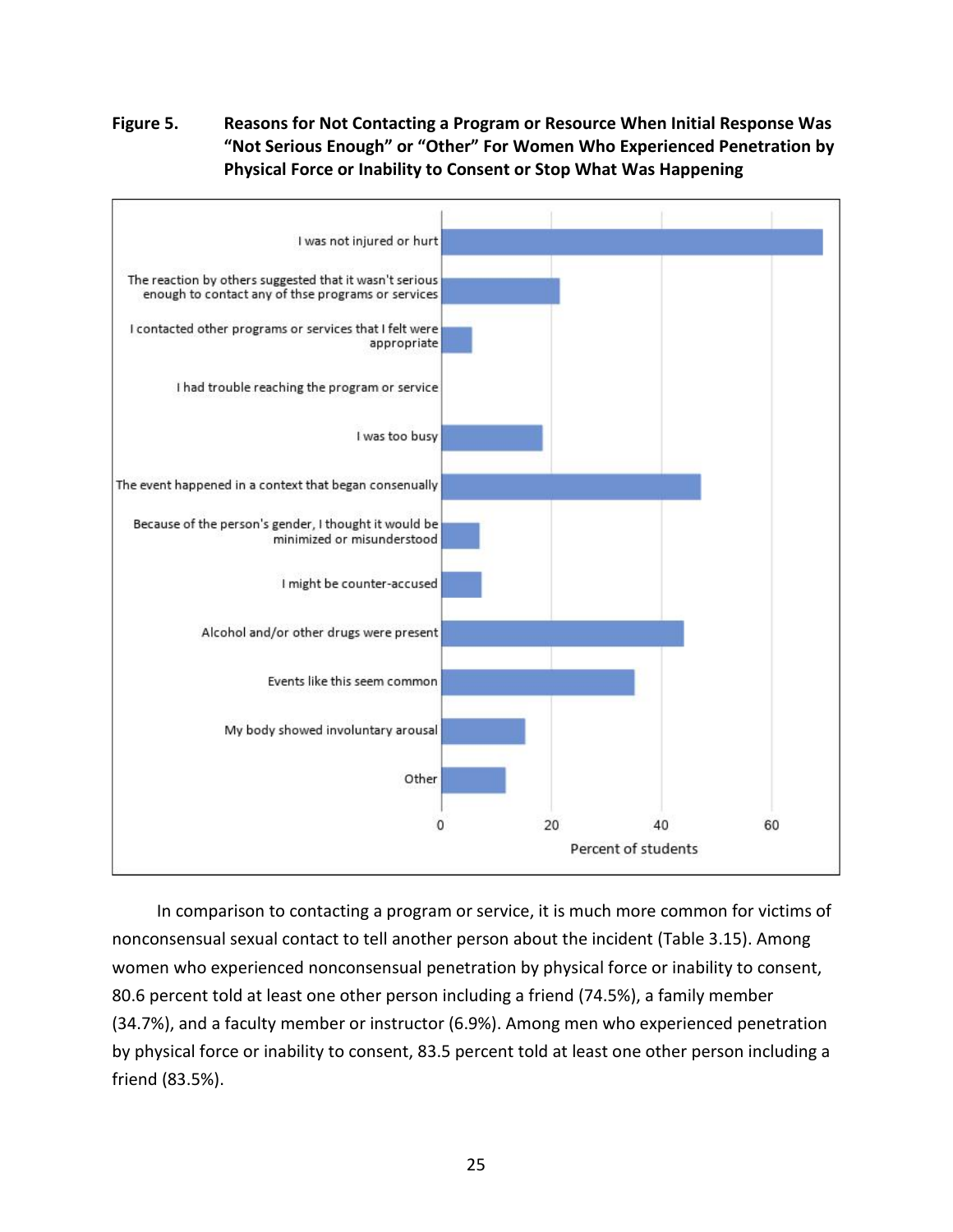# 3.4 Nonconsensual Sexual Contact by Coercion and Without Active, Ongoing Voluntary Agreement

This section summarizes the prevalence of nonconsensual sexual contact that was the result of coercion and that occurred without active, ongoing voluntary agreement at the University of Oregon.

### Coercion

For purposes of the survey, coercion was defined as:

… threatening serious non-physical harm or promising rewards such that you felt you must comply(.) Examples include:

- Threatening to give you bad grades or cause trouble for you at work
- Promising good grades or a promotion at work
- Threatening to share damaging information about you with your family, friends or authority figures
- Threatening to post damaging information about you online.

The questions that were used to measure these events are survey items G6 and G7.<sup>[20](#page-34-0)</sup> If a respondent reported that the incident was part of a previously reported incident involving physical force or inability to consent, the event was not counted as coercion.

Overall, the rates for coercion were the lowest among the other forms of nonconsensual sexual contact. Because they are low, the data are combined across the two forms of sexual contact (penetration and sexual touching) (Table 4.1). Since entering the University of Oregon, 0.4 percent of students reported they had been victims of penetration or sexual touching involving coercion. For example, among undergraduate students, 0.5 percent of women reported this type of victimization.

<span id="page-34-0"></span><sup>&</sup>lt;sup>20</sup>With the exception of the change in the introduction to this section of the survey (see discussion at the beginning of section 3.3), the questions and methods used to measure these incidents are the same as used in the 2015 AAU Survey.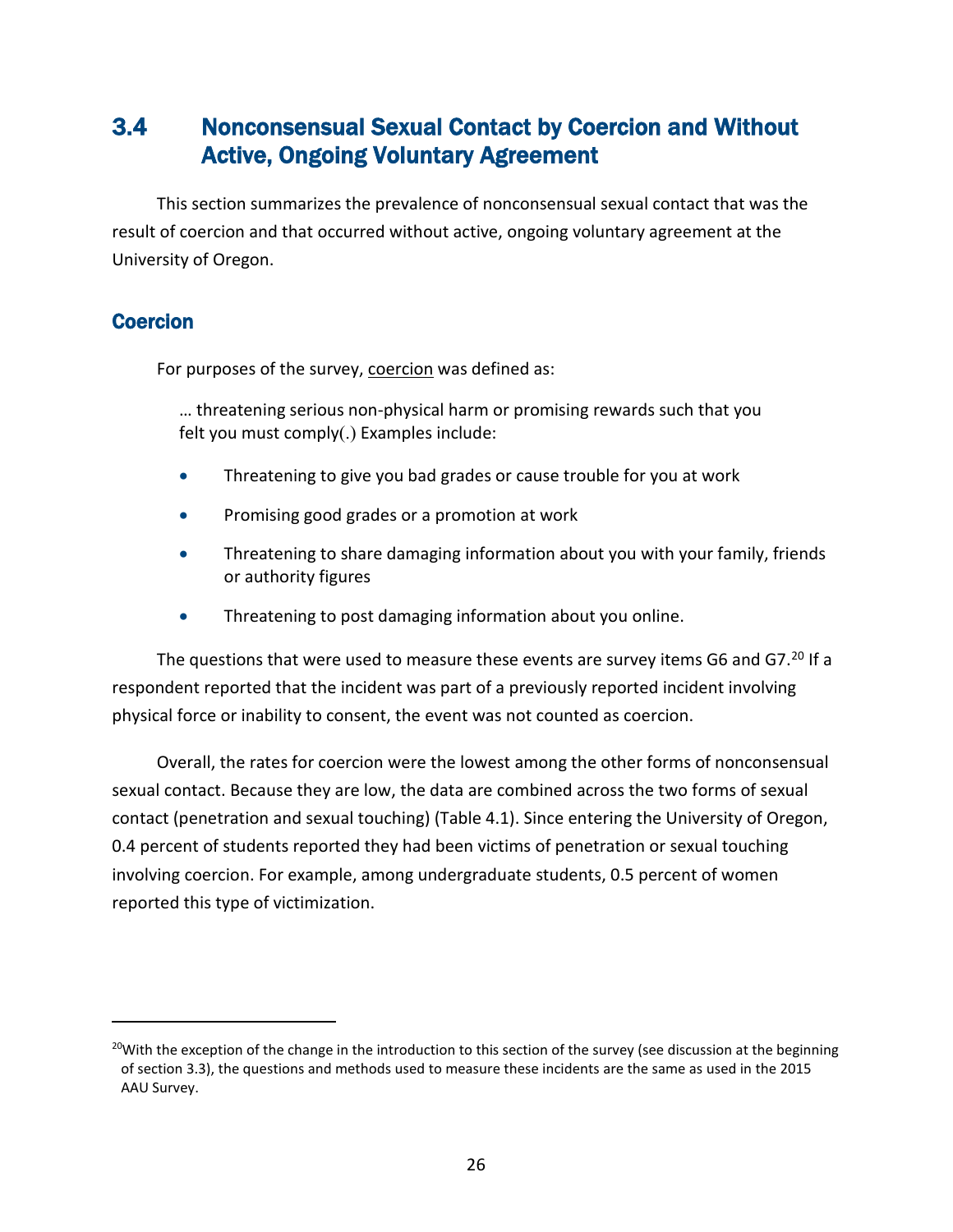### Without Active, Ongoing Voluntary Agreement

A fourth form of nonconsensual sexual contact measured on the survey were incidents that occurred without active, ongoing voluntary agreement.  $21$  These items were developed to capture school regulations that make it a violation if both partners in a sexual encounter do not explicitly consent. To develop the questions, the study team for the 2015 *Campus Climate Survey* reviewed policies on voluntary agreement from schools affiliated with AAU and the Consortium on Financing Higher Education. For the purposes of both surveys (2015 and 2019), these were defined as incidents that occur:

…without your active, ongoing voluntary agreement(.) Examples include someone:

- initiating sexual activity despite your refusal
- ignoring your cues to stop or slow down
- went ahead without checking in or while you were still deciding
- otherwise failed to obtain your consent.

The questions used to collect these data are survey items G8 and G9. If this type of incident occurred as part of a previously reported incident involving physical force, inability to consent, or coercion, the event was not counted in the prevalence rate.

The rates of penetration and sexual touching without active, ongoing voluntary agreement are much higher than for coercion (Table 4.1). Overall, 5.6 percent of students reported that incidents occurred without active, ongoing voluntary agreement since entering the University of Oregon, with 2.8 percent indicating the incidents involved penetration and 3.7 percent indicating they involved sexual touching. Among undergraduates, 10.0 percent of women and 2.6 percent of men reported this type of victimization. There is a statistical difference between undergraduate women and men. Among graduate/professional students, 4.9 percent of women reported they experienced this type of victimization. Among TGQN students, 10.6 percent reported they experienced this type of victimization. There is not a statistical difference between TGQN students and undergraduate women.

<span id="page-35-0"></span> $21$ In 2015 this tactic was referred to "absence of affirmative consent." As noted below, the methods used to measure this tactic are the same for the 2015 and 2019 surveys.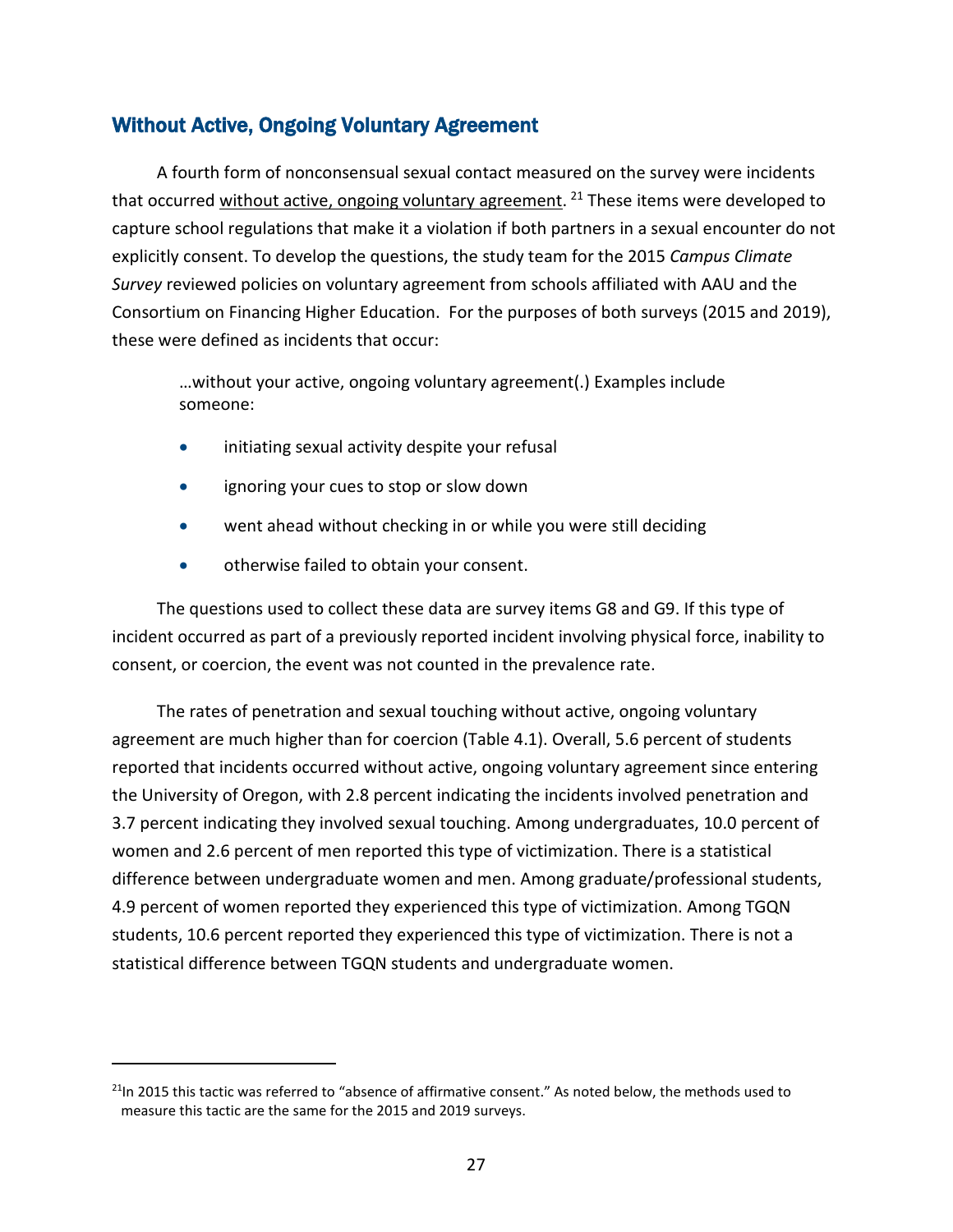#### Number of Times without Active, Ongoing Voluntary Agreement

Table 4.2 contains estimates for the number of times students were victimized without active, ongoing voluntary agreement. Many of the victims experienced this more than one time. Overall, 2.6 percent of students experienced penetration or sexual touching involving this tactic two or more times since entering the school. Among undergraduates, 4.6 percent of women and 1.0 percent of men were victimized two or more times since entering the school. Among graduate/professional students, the percent victimized two or more times was 2.9 percent among women.

### Prevalence of Incidents without Active, Ongoing Voluntary Agreement, by Student Characteristics<sup>[22](#page-36-0)</sup>

The rates of nonconsensual sexual contact without active, ongoing voluntary agreement varied across students with different backgrounds (Table 4.3). Overall, heterosexual students had a victimization rate of 4.1 percent and non-heterosexual students (gay or lesbian, other or multiple categories) had a rate of 11.5 percent.<sup>[23](#page-36-1)</sup> The difference between heterosexual and non-heterosexual students is statistically significant. Among Hispanic or Latino students, 4.1 percent reported experiencing penetration or sexual touching without voluntary agreement, compared to 5.8 percent of non-Hispanic or Latino students. This is not statistically different. With respect to race, the rates are 6.2 percent for White students, 3.8 percent for Black students, 2.4 percent for Asian students, and 5.5 percent for students in Other and Multi Race groups. Students who indicated they have a disability had a prevalence rate of 10.3 percent, while 3.4 percent of students without a disability reported being victimized. There is a statistical difference between these two groups of students.

The prevalence rates of victimization without voluntary agreement for these same characteristics for women are presented in Table 4.4 for the two types of behaviors (penetration, sexual touching). For all women, heterosexual students had a victimization rate of 7.2 percent and non-heterosexual students 15.6 percent.<sup>[24](#page-36-2)</sup> The difference between heterosexual and non-heterosexual students is statistically significant. Among Hispanic or Latino women, 5.8 percent reported experiencing penetration or sexual touching without

<span id="page-36-0"></span> $^{22}$ Estimates for coercion by victim characteristics were not estimated because of the low prevalence of this type of nonconsensual sexual contact.

<span id="page-36-2"></span><span id="page-36-1"></span> $^{23}$ The percentage for non-heterosexual students combines across categories that are listed in the table.  $24$ Ibid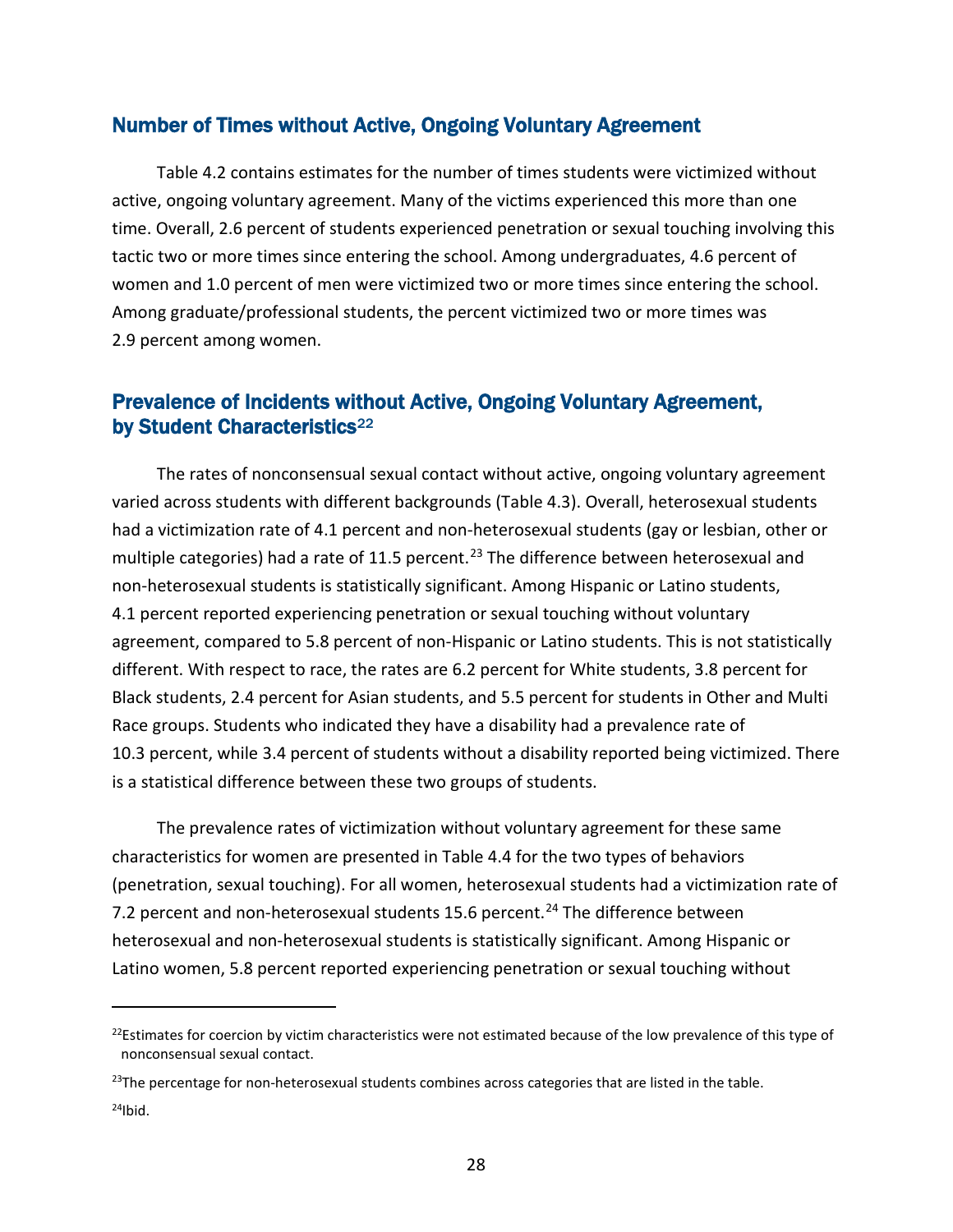voluntary agreement, compared to 9.9 percent of non-Hispanic or Latino women. The difference is statistically significant. With respect to race, the rates are 10.4 percent for White women, 9.0 percent for Black women, 5.2 percent for Asian women, and 8.1 percent for those in Other and Multi Race groups. There is a statistical difference between rates for White and Asian students. Women who indicated they have a disability had a prevalence rate of 15.0 percent, while 5.9 percent of women without a disability reported being victimized. There is a statistical difference between these two groups of students.

# 3.5 Total Experience with Nonconsensual Sexual Contact

To assess the overall risk of nonconsensual sexual contact, prevalence rates were calculated that combine the two behaviors that constitute sexual contact (penetration and sexual touching) and the four tactics discussed above (physical force or threat of physical force; inability to consent or stop what was happening; coercion; and without active, ongoing voluntary agreement) in several different ways. These rates were calculated for the period since enrolling in school.

The first two sets of estimates include two of the four tactics (i.e., physical force and inability to consent or stop what was happening) for the two behaviors (i.e., penetration and sexual touching). The remaining estimates add in the other types of tactics discussed above.

Overall, 11.6 percent of students reported nonconsensual sexual contact (penetration or sexual touching) since enrolling in the school because of physical force or inability to consent or stop what was happening (Table 4.6). This estimate excludes attempted, but not completed, penetration. With attempts included, the estimate goes up slightly to 11.9 percent. When the other two tactics measured on the survey (i.e., coercion and without active, ongoing voluntary agreement) are included, 14.6 percent of students reported at least one incident occurring since enrolling at the University of Oregon. These rates vary considerably by both gender and affiliation (Tables 4.7 and 4.8). Among undergraduates, 25.4 percent of women and 7.6 percent of men reported some type of nonconsensual sexual contact. There is a statistical difference between undergraduate women and men. Among graduate/professional students, 12.7 percent of women reported nonconsensual sexual contact. Among TGQN students, 23.3 percent reported nonconsensual sexual contact. There is not a statistical difference between TGQN students and undergraduate women.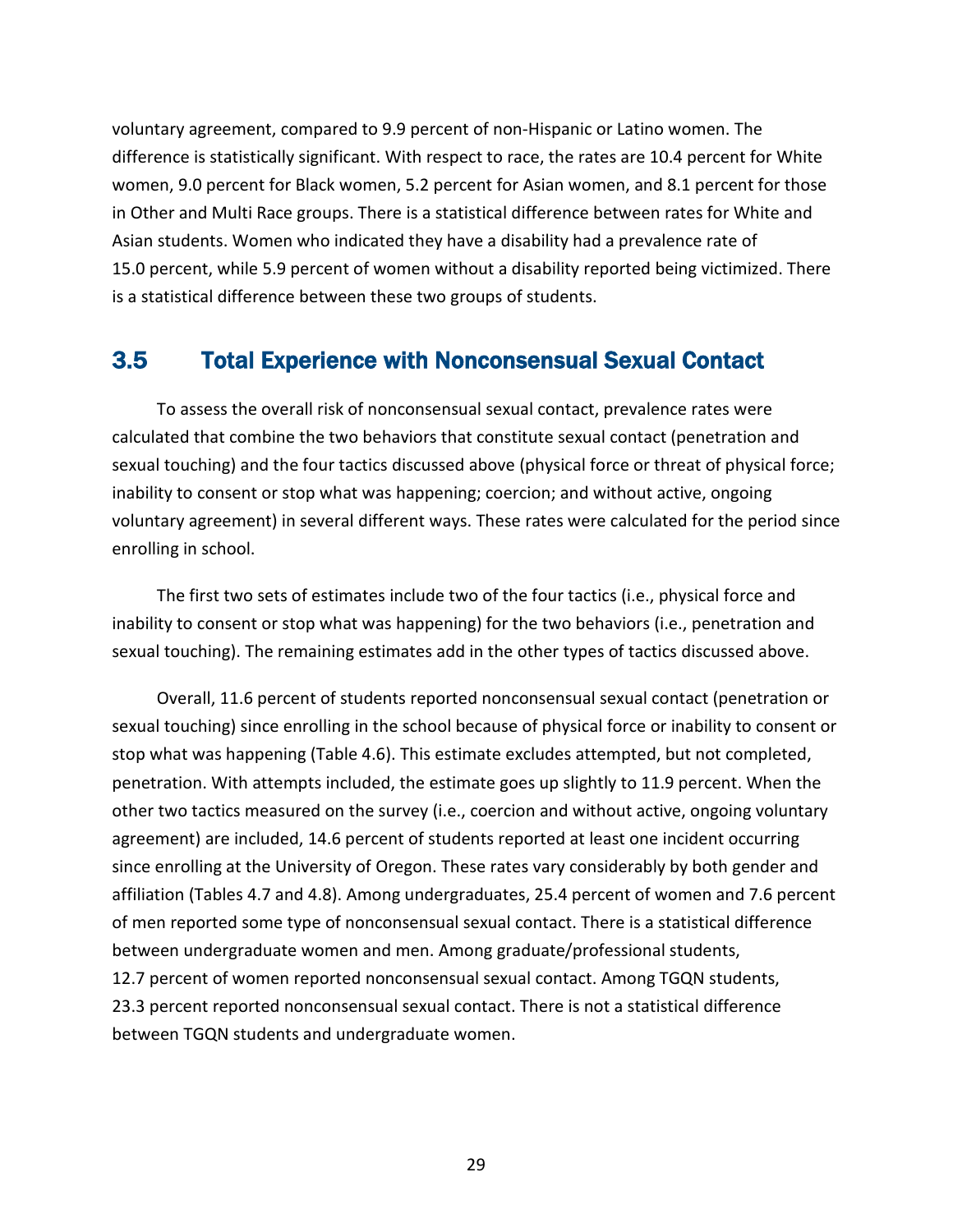Most of the estimates discussed in prior sections were for the time period since entering the University of Oregon. This mixes students who have been at the school for different periods of time. To standardize for the time period and get an overall picture of the risk for a student's entire time at the school on campus, estimates are provided for undergraduate students in their fourth year or higher (Table 4.9). This provides the prevalence rate for the period while attending the University of Oregon, which for many is a four-year period.<sup>[25](#page-38-0)</sup> The rates of completed nonconsensual contact (penetration or sexual touching) by force or inability to consent are 27.8 percent for women and 8.9 percent for men.<sup>[26](#page-38-1)</sup> When also including coercion and without active, ongoing voluntary agreement (and attempted penetration), the rates are 34.9 percent and 11.1 percent for women and men, respectively.

# 3.6 Frequency and Nature of Sexual Harassment, Intimate Partner Violence, and Stalking

The survey included measures of three other forms of misconduct: sexual harassment, stalking, and intimate partner violence (IPV). This section reviews the prevalence and characteristics associated with each of these types of behaviors.

#### Prevalence of Sexual Harassment

Harassment is defined as a series of behaviors that:

- interfered with the victim's academic or professional performance,
- limited the victim's ability to participate in an academic program, or
- created an intimidating, hostile, or offensive social, academic, or work environment.

This definition is consistent with the U.S. Equal Employment Opportunity Commission and the U.S. Department of Education's definitions of "hostile environment."[27](#page-38-2)

<span id="page-38-0"></span><sup>&</sup>lt;sup>25</sup>The exception is those that transferred to the college or university after their first year.

<span id="page-38-1"></span> $26$ The TGQN group did not have adequate sample sizes to estimate a reliable rate.

<span id="page-38-2"></span> $^{27}$ For the EEOC definition, see [http://www.eeoc.gov/laws/types/sexual\\_harassment.cfm.](http://www.eeoc.gov/laws/types/sexual_harassment.cfm) For the U.S. Department of Education definition, see [http://www2.ed.gov/about/offices/list/ocr/docs/ocrshpam.html#\\_t1a.](http://www2.ed.gov/about/offices/list/ocr/docs/ocrshpam.html#_t1a)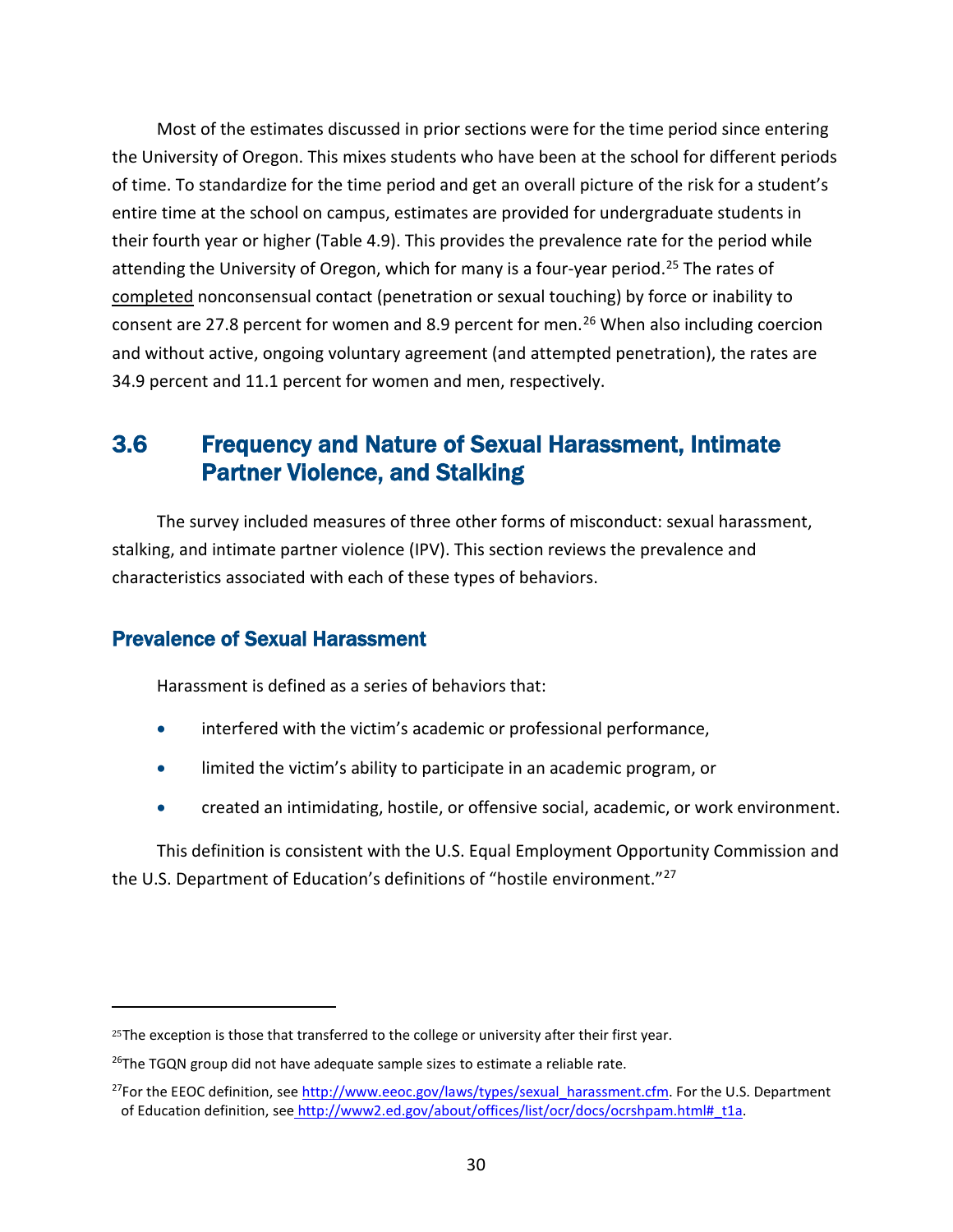The specific behaviors referenced on the survey were taken from several different scales measuring harassment. The respondent was asked if:

… a student, or someone employed by or otherwise associated with [University] did the following:

- made sexual remarks or told jokes or sexual stories that were insulting or offensive to you?
- made inappropriate or offensive comments about your or someone else's body, appearance, or sexual activities?
- said crude or gross sexual things to you or tried to get you to talk about sexual matters when you did not want to?
- used social or online media to send offensive sexual remarks, jokes, stories, pictures, or videos to you or about you that you did not want?
- continued to ask you to go out, get dinner, have drinks, or have sex even though you said "no?"

Respondents who answered "yes" to one or more of these items were then asked whether these behaviors led to any of the following consequences:

- Interfered with your academic or professional performance,
- Limited your ability to participate in an academic program, or
- Created an intimidating, hostile or offensive social, academic, or work environment.

This approach is different from the one taken in the 2015 *Campus Climate Survey*. In 2015, students were asked, in the same question, about harassing behaviors that had an impact on their academic or professional environment. As noted above, in 2019, students were first asked about experiencing harassing behavior. They were then asked a follow-up question that determined if the experience impacted their academic or professional environment. The change was made in 2019 based on evaluation of the 2015 data (Cantor, Townsend, & Sun, 2016).

Overall, 42.8 percent of students indicated that they had experienced at least one type of harassing behavior since entering school (Table 5.1). With respect to specific behaviors, 26.7 percent heard insulting or offensive sexual remarks or jokes; 33.8 percent heard inappropriate comments about their or someone else's body, appearance, or sexual activities; 15.5 percent heard sexual things or someone wanted them to talk about sexual matters when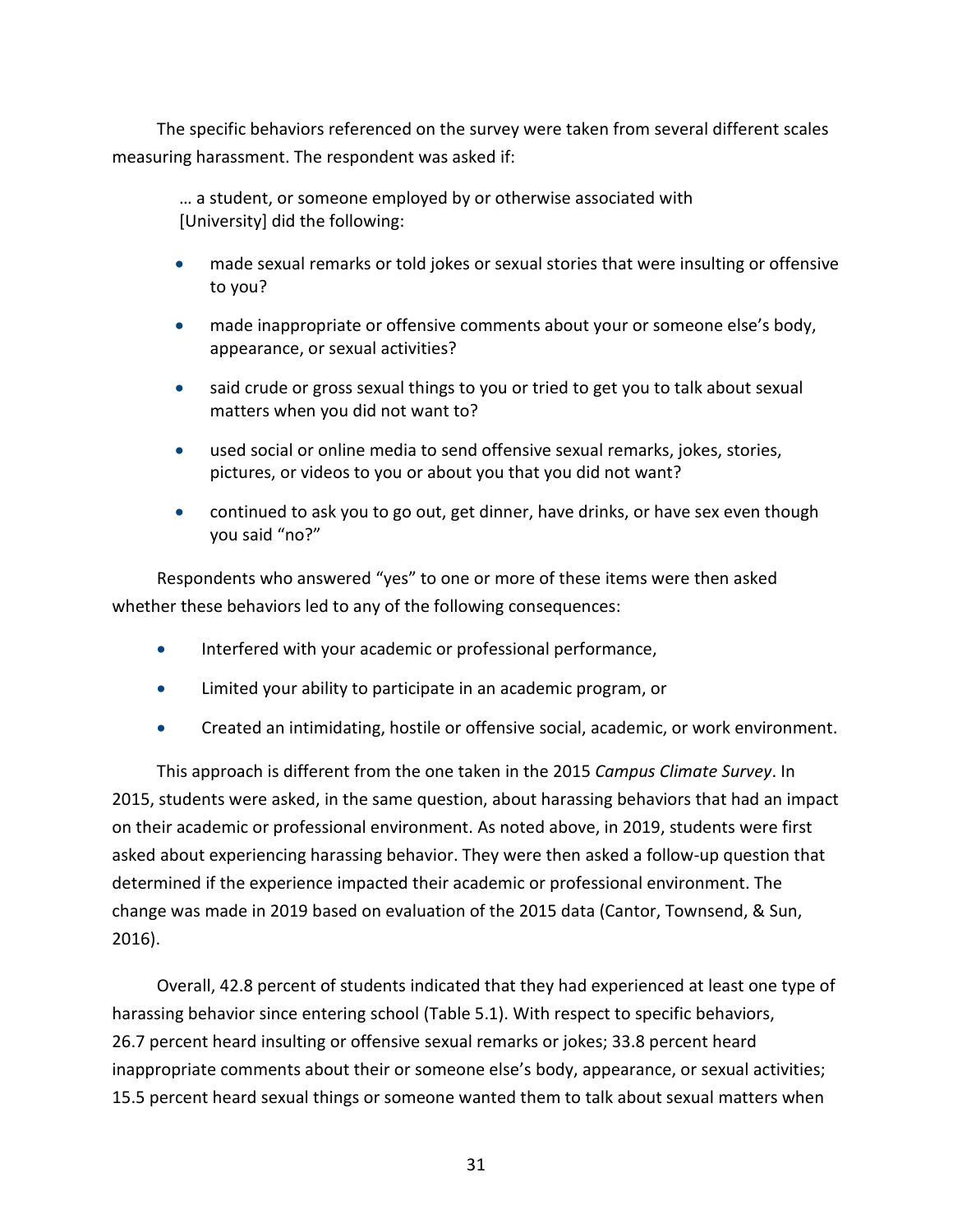they didn't want to; 10.1 percent were subjected to offensive sexual remarks to or about them through social or on-line media; and 10.6 percent had someone continually ask them out or to have sex even after saying "no."

To be considered harassment, respondents must have experienced at least one of the aforementioned behaviors and reported that the behavior interfered with their academic or professional performance, limited their ability to participate in an academic program, or created an intimidating, hostile, or offensive environment. Among all students, 18.0 percent experienced harassment. Among women, 28.6 percent of undergraduates and 26.7 percent of graduate/professional students reported harassment; this difference is not statistically different. Among men, 8.3 percent of undergraduates and 9.3 percent of graduate/professional students reported harassment. This difference is not statistically different. Among TGQN students, 41.4 percent reported harassment. This estimate is statistically different from the estimate for undergraduate women.

#### Perpetrators Engaging in Sexually Harassing Behavior

Students who reported any type of harassing behavior since the beginning of the Fall 2018 term were asked how the individual(s) that engaged in the behavior were associated with the University of Oregon. The highest percentage of students reported 'Student' (92.3%) (Table 5.4). Among women, 3.2 percent of undergraduates said faculty or an instructor was the offender, while 22.4 percent of those in graduate/professional school reported this association. The estimates are statistically different.

Students were asked about their relationship to the perpetrator across all of their experiences with harassing behavior. Among all students who experienced harassing behavior, 34.1 percent said that the person was a friend, 32.1 percent said it was a classmate, 41.4 percent said it was someone they recognized (but not a friend), and 25.0 percent said it was someone they did not know or recognize. Among women, 8.2 percent of undergraduates reported the person was a teacher, advisor, boss, supervisor, or co-worker compared to 33.4 percent of graduate/professional students.<sup>[28](#page-40-0)</sup> There is a statistical difference between these two groups. Among men, 27.6 percent of graduate/professional students said it was a

<span id="page-40-0"></span> $^{28}$ Respondents could select multiple offender types. The percentage in the report is based on number of respondents who selected at least one offender type (unduplicated counts of respondents). Therefore, the sum of percentages for the offender types in the table may differ from the percentage in the report.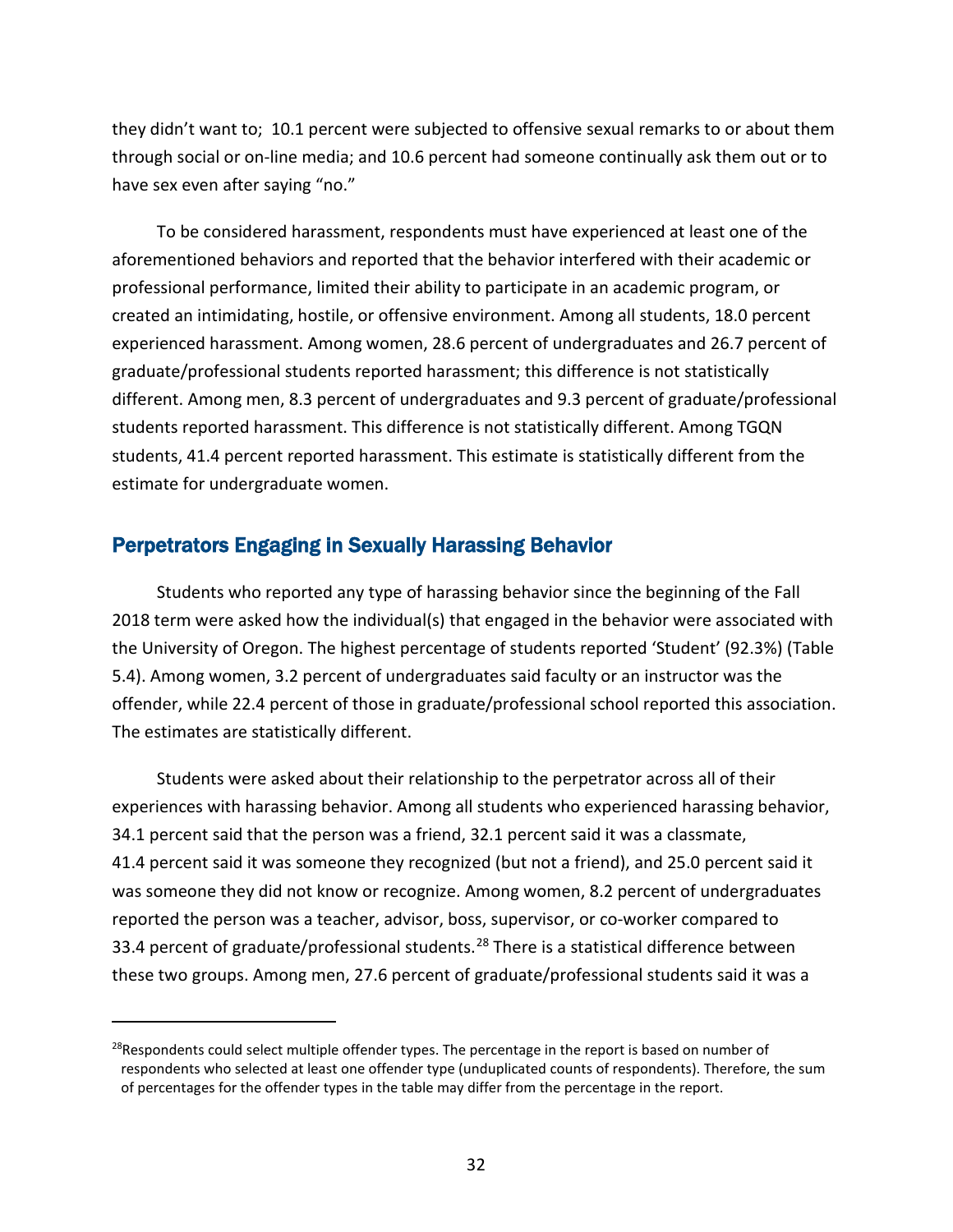teacher, advisor, boss, supervisor, or co-worker compared to 9.7 percent of undergraduates.<sup>[29](#page-41-0)</sup> There is a statistical difference between these two groups.

### Intimate Partner Violence

Intimate partner violence (IPV) refers to non-sexual violence among intimate partners. The section of the survey used to measure IPV was administered to students who said they had been in a partnered relationship since entering the University of Oregon. "Partnered relationship" was defined as including (survey item A13):

- marriage or civil union
- domestic partnership or cohabitation
- steady or serious relationship
- other ongoing relationship involving physical or sexual contact

The section of the survey on IPV (section F) included a series of items asking about different forms of non-sexual violence. To be classified as a victim, respondents had to say that a partner had done one of the following:

- controlled or tried to control you. Examples could be when someone:
	- kept you from going to classes or pursuing your educational goals
	- did not allow you to see or talk with friends or family
	- made decisions for you, such as where you go or what you wear or eat
	- threatened to "out" you to others
- threatened to physically harm you, someone you love, or him- or herself
- used any kind of physical force against you or otherwise physically hurt or injured you. Examples could be when someone:
	- bent your fingers or bit you
	- choked, slapped, punched, or kicked you
	- hit you with something other than a fist

<span id="page-41-0"></span> $29$ Ibid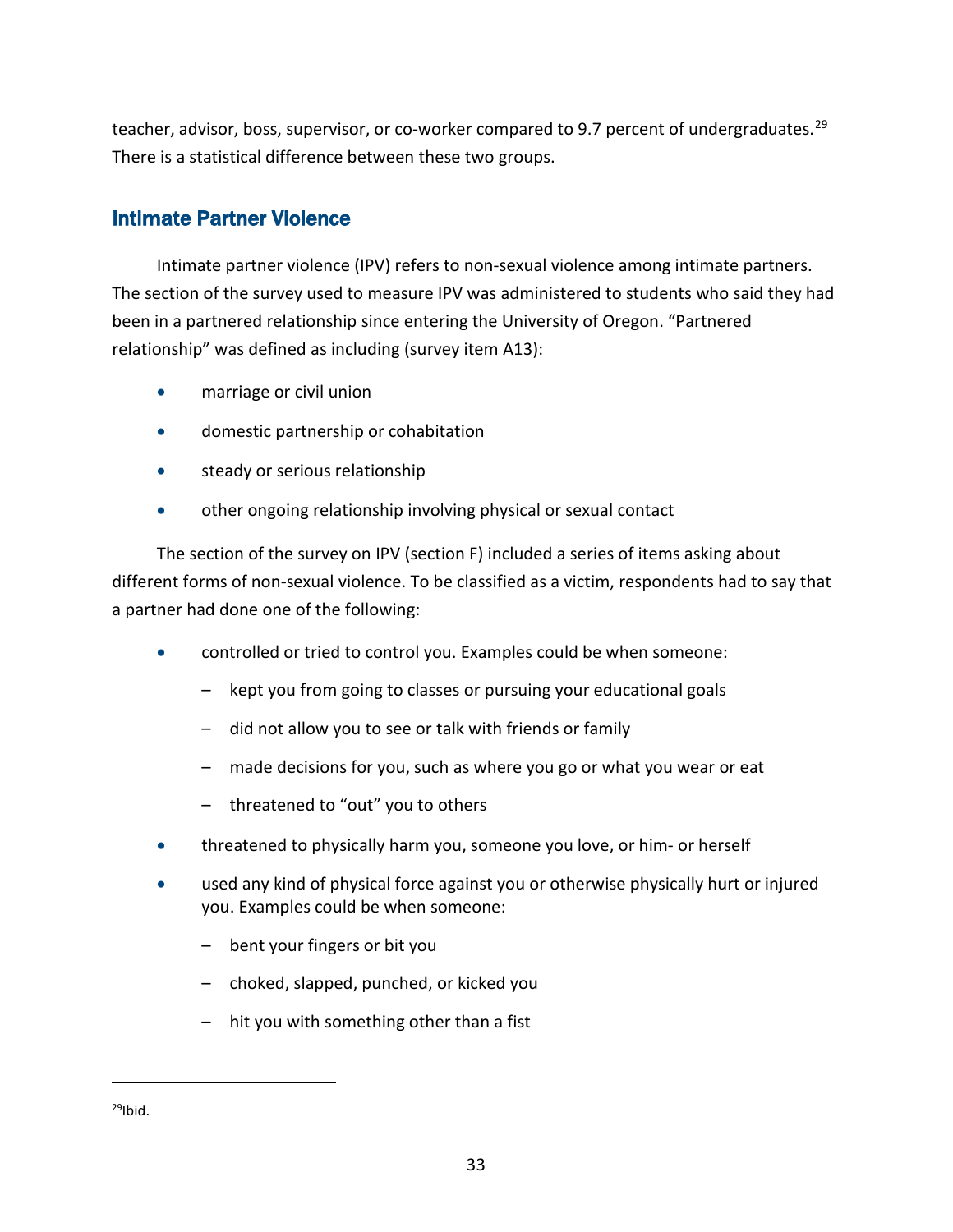– attacked you with a weapon

Overall, 66.0 percent of students reported they had been in a partnered relationship since entering the University of Oregon (Table A). Among those in a partnered relationship, 10.9 percent of students indicated that they had experienced at least one type of intimate partner violence (Table 5.5). With respect to specific behaviors, 7.3 percent had partners that exerted controlling behavior; 4.8 percent reported their partner threatened to physically harm them, someone they loved, or him/herself; and 3.7 percent reported their partner used physical force or otherwise physically hurt or injured them.

Among women, 13.0 percent of undergraduates and 7.1 percent of graduate/professional students reported experiencing at least one type of intimate partner violence. There is a statistically significant difference between these groups. Among men, 9.9 percent of undergraduates and 6.4 percent of graduate/professional students reported this experience. There is not a statistically significant difference between these groups. Among TGQN students, 20.1 percent reported this type of experience. There is not a statistically significant difference between undergraduate women and TGQN students.

#### **Stalking**

Relative to the 2015 survey, the 2019 survey changed the definition and questions used to measure stalking. Since 2015, the criterion of "causing substantial emotional distress" (one factor that constitutes stalking) has been added to a number of stalking laws around the country and was added to the 2019 survey. This change also led to modifying the way the questions were asked.

Survey items on stalking were based on definitions and behaviors used in the National Intimate Partner and Sexual Violence Survey (Black et al., 2011), the National Crime Victimization Survey (Bureau of Justice Statistics, 2017), and the National Violence Against Women Survey (Tjaden & Thoennes, 1998). To be considered stalking, the behavior had to occur more than once and be committed by the same person or persons. In addition, these behaviors had to make the victim either afraid for their personal safety or cause substantial emotional distress.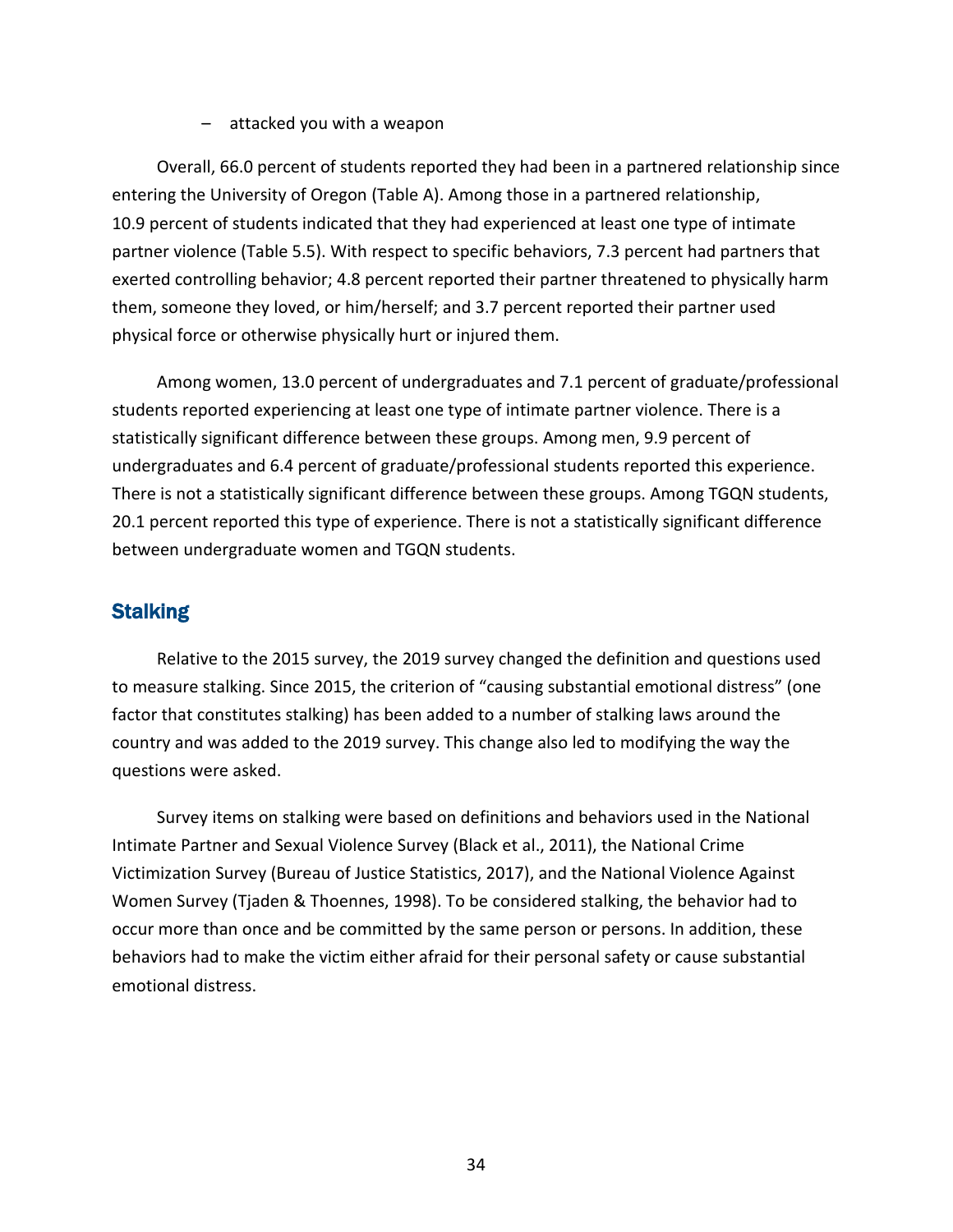To measure stalking behavior, respondents were first asked whether someone:

- made unwanted phone calls; sent emails, voice, text, or instant messages to you; or posted unwanted messages, pictures, or videos on social media to or about you or elsewhere online
- showed up somewhere uninvited or waited for you when you did not want that person to be there
- spied on, watched, or followed you in person, or monitored your activities or tracked your location using devices or software on your phone or computer.

Respondents who reported that one or more of these behaviors occurred were then asked if one person had done any of these things on more than one occasion. Those who said "yes" were then asked if these behaviors made them afraid for their personal safety or caused them substantial emotional distress.

Overall, 17.2 percent of students indicated that they had experienced at least one type of stalking behavior since enrolling in school (Table 5.9). With respect to specific behaviors, 9.4 percent were victims of unwanted phone calls, emails, or texts, or someone posted unwanted messages, pictures, or videos of them; 10.2 percent had someone show up uninvited or waited for them; 3.7 percent reported someone spied on them, watched or followed them, monitored their activities, or tracked them.

Among all students, 6.1 percent experienced at least one of these behaviors, someone committed them more than once, and the experiences made them afraid for their safety and/or caused substantial emotional distress. Among undergraduates, 9.3 percent of women and 3.3 percent of men reported this experience. There is a statistically significant difference between these groups. Among students in graduate/professional school, 8.5 percent of women and 2.2 percent of men reported this experience. There is a statistically significant difference between these groups. Among TGQN students, 15.6 percent reported this type of experience. There is not a statistically significant difference between undergraduate women and TGQN students.

Students who reported being stalked were asked how the individual(s) that engaged in the behavior were associated with the University of Oregon. The most common association with the school for those engaging in this behavior was 'Student.' For example, among undergraduates, 76.9 percent and 75.9 percent were "Student" for women and men, respectively (Table 5.12).

35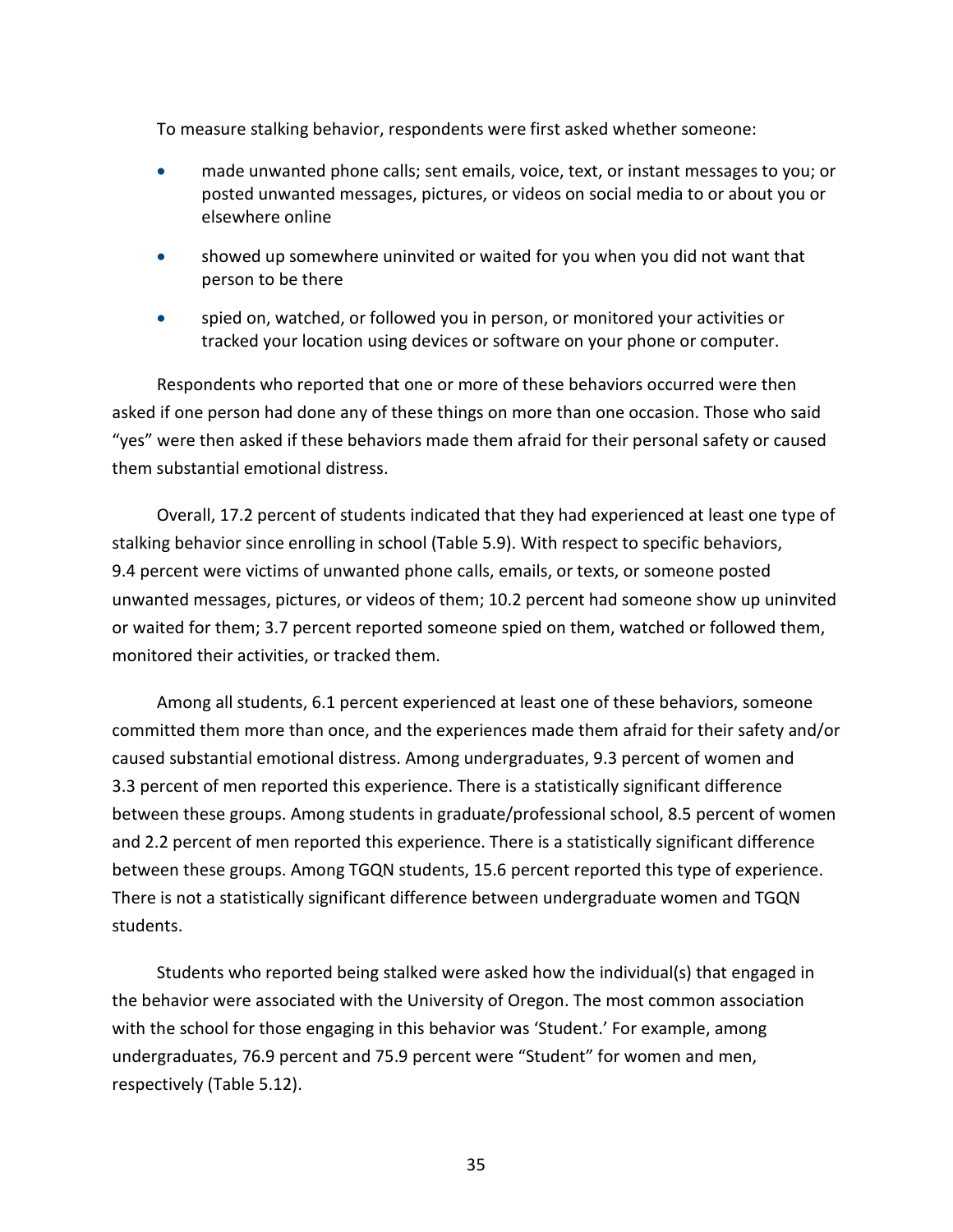Students were asked what their relationship was to the perpetrator. Among undergraduate women, 24.9 percent said that the person was a friend, 20.0 percent said it was a classmate, 31.4 percent said it was someone they recognized (but not a friend), and 11.4 percent said it was someone they did not know or recognize. Among graduate/professionals, 15.0 percent of women reported the person was a teacher, advisor, boss, supervisor, or co-worker.<sup>[30](#page-44-0)</sup> This compares to 5.7 percent of undergraduate women. There is not a statistical difference between these two groups.

### Prevalence Rates by Student Characteristics for Sexual Harassment, IPV, and **Stalking**

The rates of sexually harassing behavior, IPV, and stalking vary by student characteristics (Table 5.13). For harassing behavior, heterosexual students had a prevalence rate of 38.8 percent and non-heterosexual students (gay or lesbian, other or multiple categories) a rate of 58.0 percent.[31](#page-44-1) The difference between heterosexual students and non-heterosexual students is statistically different. Among Hispanic or Latino students, 40.2 percent reported experiencing harassing behavior, compared to 43.2 percent of non-Hispanic or Latino students. This difference is not statistically different. With respect to race, the rates are 44.8 percent for White students, 36.8 percent for Black students, 29.5 percent for Asian students, and 43.9 percent for those in Other and Multi Race groups. Students who indicated they have a disability had a prevalence rate of 56.7 percent, while 36.3 percent of students without a disability reported being victimized. There is a statistical difference between these two groups of students.

For intimate partner violence, heterosexual students had a victimization rate of 9.2 percent and non-heterosexual students a rate of 16.7 percent.<sup>[32](#page-44-2)</sup> The difference between heterosexual and non-heterosexual students is statistically different. Among Hispanic or Latino students, 12.8 percent reported experiencing harassing behavior, compared to 10.6 percent of non-Hispanic or Latino students. This difference is not statistically different. With respect to race, the rates are 10.6 percent for White students, 10.8 percent for Black students, 8.5 percent for Asian students, and 12.7 percent for those in Other and Multi Race groups. Students who

<span id="page-44-0"></span> $30$ Respondents could select multiple offender types. The percentage in the report is based on number of respondents who selected at least one offender type (unduplicated counts of respondents). Therefore, the sum of percentages for the offender types in the table may differ from the percentage in the report.

<span id="page-44-2"></span><span id="page-44-1"></span> $31$ The percentage for non-heterosexual students combines across categories that are listed in the table.  $32$ Ibid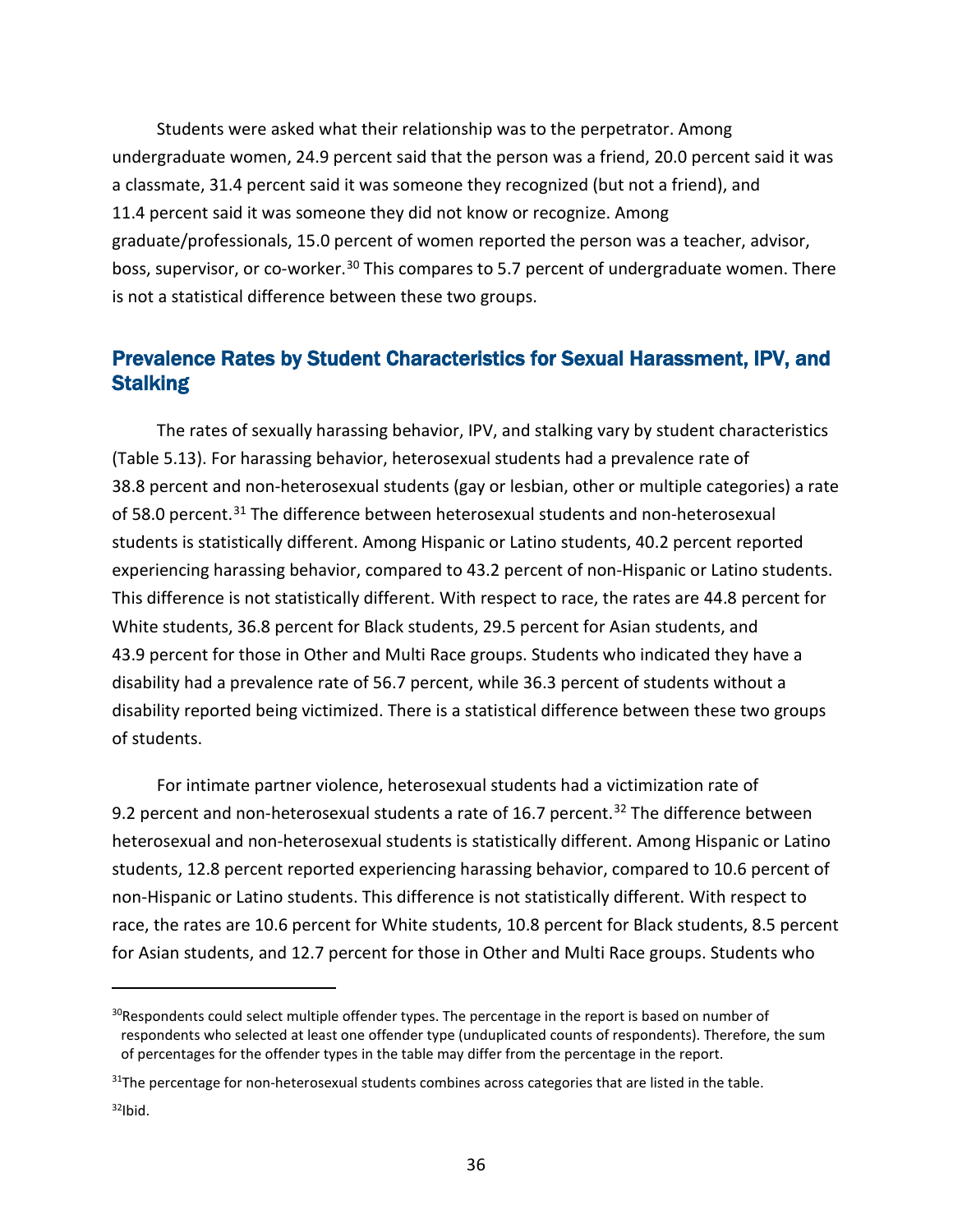indicated they have a disability had a prevalence rate of 15.2 percent, while 8.5 percent of students without a disability reported being victimized. There is a statistical difference between these two groups of students.

For stalking, heterosexual students had a prevalence rate of 4.8 percent and non-heterosexual students a rate of 11.7 percent.<sup>[33](#page-45-0)</sup> The difference between heterosexual and nonheterosexual students is statistically different. Among Hispanic or Latino students, 7.6 percent reported experiencing harassing behavior, compared to 5.9 percent of non-Hispanic or Latino students. This difference is not statistically different. With respect to race, the rates are 6.1 percent for White students, 3.9 percent for Asian students, and 8.3 percent for those in Other and Multi Race groups. Students who indicated they have a disability had a prevalence rate of 11.5 percent, while 3.5 percent of students without a disability reported being victimized. There is a statistical difference between these two groups of students.

# 3.7 Changes since the 2015 AAU Survey

In 2015, the University of Oregon participated in the first *Campus Climate Survey*. In this section, selected victimization and campus community measures from 2015 are compared to those in the 2019 survey. The measures compared in this section are among those for which the question wording did not change between 2015 and 2019. In each case, a statistical test was completed to assess whether the difference is statistically significant.<sup>[34](#page-45-1)</sup> The sample sizes for most of these comparisons are large because they are based on all undergraduates or all graduate/professional students. This means that relatively small changes, which may not be substantively meaningful, will be significant. There are other possible differences between the two surveys. For example, there may be differences in the types of students that took the survey. In 2015, the response rate was 13.9 percent, whereas in 2019, it was 17.4 percent. The estimates incorporate the same non-response adjustment for each year, which should guard against differences due to non-response. But the larger the change in response rate between years, the greater the chance non-response may affect the comparisons.

<span id="page-45-0"></span> $33$ Ibid

<span id="page-45-1"></span><sup>&</sup>lt;sup>34</sup>The significance tests assume the two surveys are independent samples. The two surveys are spaced 4 years apart. Most, but not all, of the student population has turned over between surveys. For example, approximately 5.7 percent of the 2019 respondents first enrolled in 2014 or earlier. Theoretically these students were eligible to take the survey in both 2015 and 2019.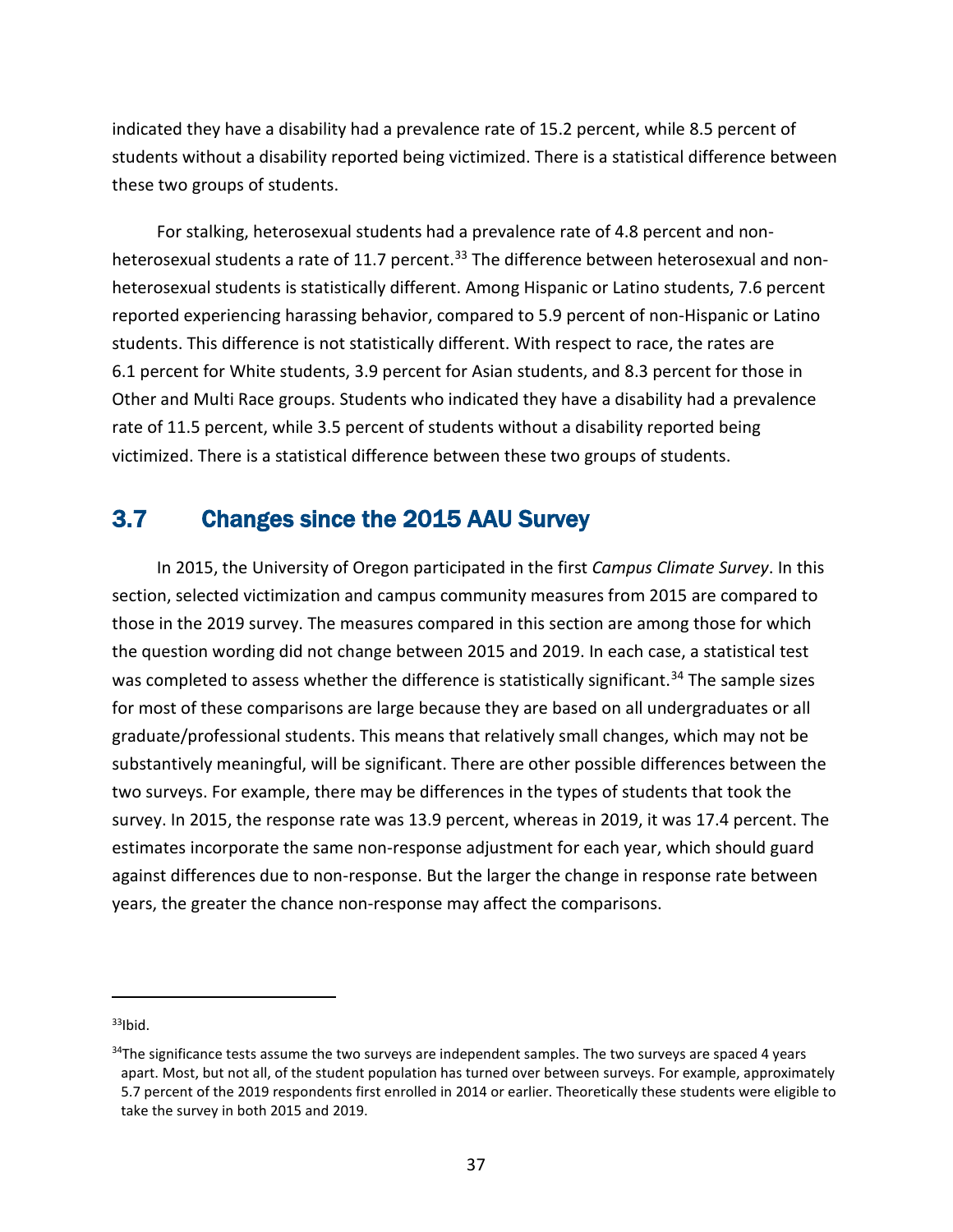#### Prevalence of Nonconsensual Sexual Contact

Table 7.1 shows the percentage of students who reported experiencing nonconsensual sexual contact for: 1) physical force or inability to consent, 2) coercion, and 3) without active, ongoing voluntary agreement. The measures described below are for experiences since the student was first enrolled in the University of Oregon.

For undergraduate women, there is a statistically significant change in the prevalence of nonconsensual sexual contact (penetration or sexual touching) by physical force or inability to consent since entering the school. The rate went down between 2015 and 2019. In 2015, 24.2 percent reported this type of victimization, compared to 20.8 percent in 2019. For women who are graduate/professional students, there is not a statistically significant change. In 2015, 9.8 percent reported this type of victimization, compared to 9.8 percent in 2019. For students who identify as TGQN, there is not a statistically significant change in this rate. In 2015, 20.7 percent reported this type of victimization, compared to 15.3 percent in 2019.

For undergraduate men, there is not a statistically significant change in the prevalence of nonconsensual sexual contact (penetration or sexual touching) by physical force or inability to consent. In 2015, 8.0 percent reported this type of victimization, compared to 6.4 percent in 2019.

For undergraduate women, there is a statistically significant change in the prevalence of nonconsensual sexual contact by coercion or without active, ongoing voluntary agreement. The rate went down between 2015 and 2019. In 2015, 12.8 percent reported this type of victimization, compared to 10.5 percent in 2019. For women who are graduate/professional students, there is not a statistically significant change. In 2015, 5.6 percent reported this type of victimization, compared to 5.1 percent in 2019. For students who identify as TGQN, there is not a statistically significant change in this rate. In 2015, 10.6 percent reported this type of victimization, compared to 10.6 percent in 2019.

For undergraduate men, there is not a statistically significant change in the prevalence of nonconsensual sexual contact by coercion or without active, ongoing voluntary agreement. In 2015, 2.9 percent reported this type of victimization, compared to 2.8 percent in 2019.

38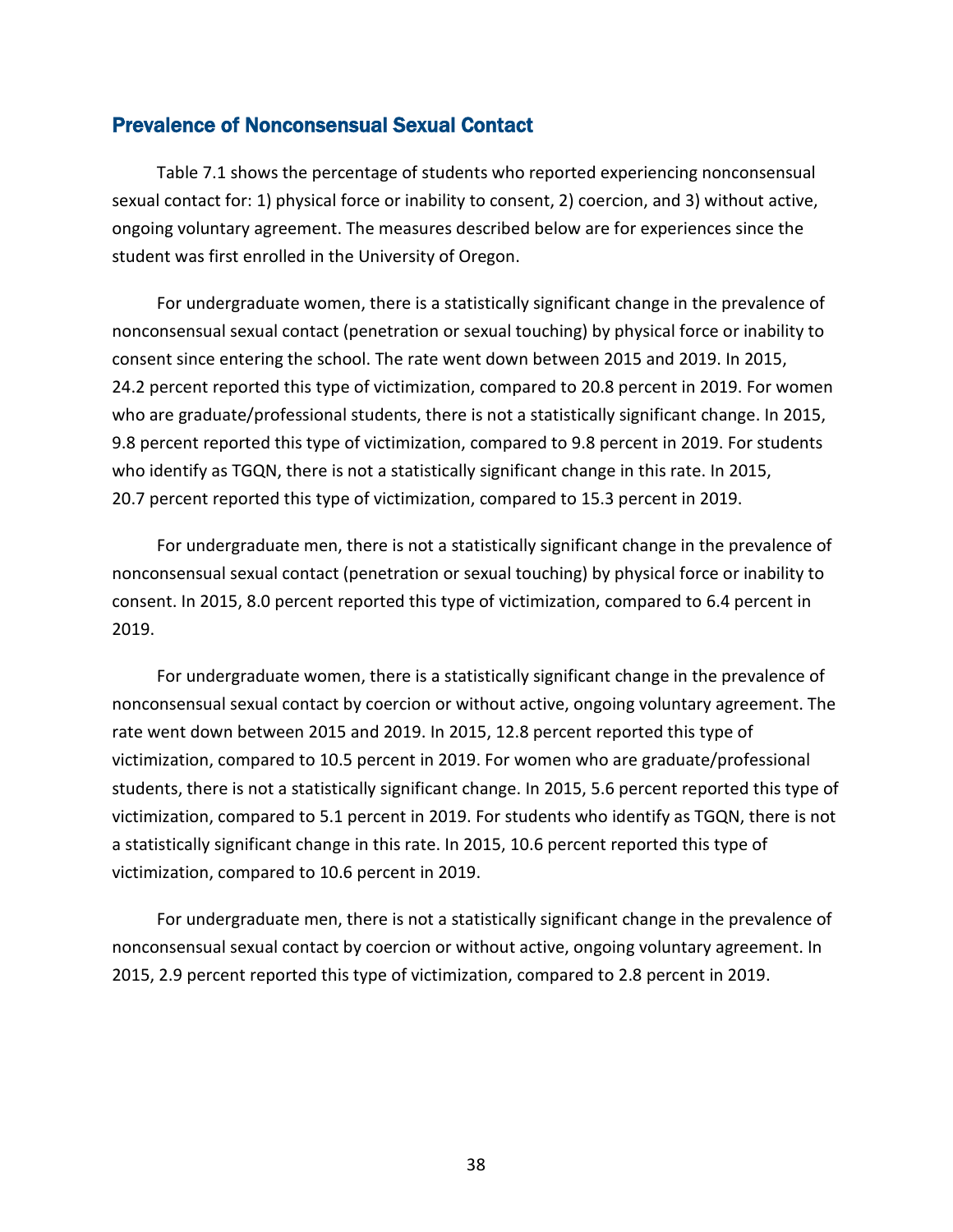#### Changes in Perceptions of Risk and Knowledge of Resources

Table 7.2 shows estimates of different perceptions of risk and knowledge of resources for the 2015 and 2019 surveys. In both surveys, students were asked, "How problematic is sexual assault or (other)<sup>35</sup> sexual misconduct at [University]?" For undergraduate women, there is a statistically significant change in the percentage of students who reported it was very or extremely problematic. The rate went down between 2015 and 2019. In 2015, 44.2 percent had this perception compared to 30.8 percent in 2019. For graduate/professional women, there is a statistically significant change in this percentage. The rate went down between 2015 and 2019. In 2015, 54.5 percent reported this compared to 29.4 percent in 2019.

In both surveys, students were asked, "How knowledgeable are you about how sexual assault and (other)<sup>[36](#page-47-1)</sup> sexual misconduct are defined at [University]?" For undergraduate women, there is a statistically significant change in the percentage of students who reported they were very or extremely knowledgeable. The rate went up between 2015 and 2019. In 2015, 28.8 percent reported this level of knowledge compared to 44.9 percent in 2019. For graduate/professional women, there is a statistically significant change in this percentage. The rate went up between 2015 and 2019. In 2015, 22.5 percent reported this compared to 32.1 percent in 2019.

In both surveys, students were asked, "How knowledgeable are you about where to get help at [University] if you or a friend experienced sexual assault or (other)<sup>[37](#page-47-2)</sup> misconduct?" For undergraduate women, there is a statistically significant change in the percentage of students who reported they were very or extremely knowledgeable about where to get help. The rate went up between 2015 and 2019. In 2015, 34.8 percent reported this level of knowledge compared to 44.8 percent in 2019. For graduate/professional women, there is not a statistically significant change in this percentage. In 2015, 29.4 percent reported this level of knowledge compared to 35.3 percent in 2019.

In both surveys, students were asked, "How knowledgeable are you about where to make a report of sexual assault or (other)<sup>[38](#page-47-3)</sup> sexual misconduct at [University]?" For undergraduate women, there is a statistically significant change in the percentage of students who reported

<span id="page-47-3"></span> $38$ Ibid

<span id="page-47-0"></span><sup>352015</sup> wording did not include "other" in the question.

<span id="page-47-1"></span> $36$ Ibid.

<span id="page-47-2"></span> $37$ Ibid.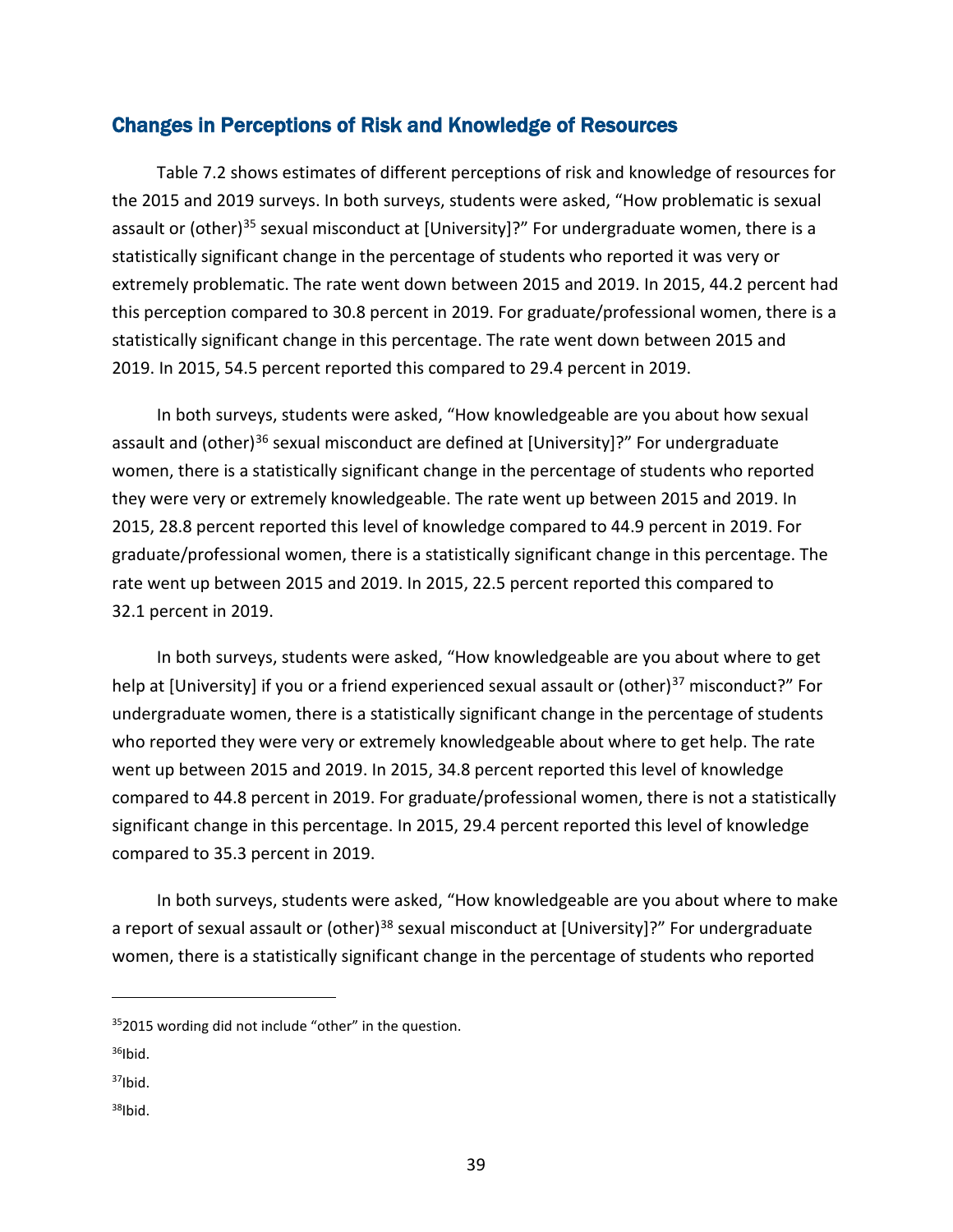they were very or extremely knowledgeable. The rate went up between 2015 and 2019. In 2015, 26.9 percent reported this level of knowledge compared to 32.9 percent in 2019. For graduate/professional women, there is a statistically significant change in the percentage who reported they were very or extremely knowledgeable. The rate went up between 2015 and 2019. In 2015, 24.8 percent reported this level of knowledge compared to 30.9 percent in 2019.

<span id="page-48-0"></span>In both surveys, students were asked, "How knowledgeable are you about what happens when a student reports an incident of sexual assault or (other) $39$  sexual misconduct at [University]?" For undergraduate women, there is a statistically significant change in the percentage of students who reported they were very or extremely knowledgeable. The rate went up between 2015 and 2019. In 2015, 14.8 percent reported this level of knowledge compared to 18.2 percent in 2019. For graduate/professional women, there is a statistically significant change in the percentage who reported they were very or extremely knowledgeable. The rate went up between 2015 and 2019. In 2015, 13.6 percent reported this level of knowledge compared to 19.7 percent in 2019.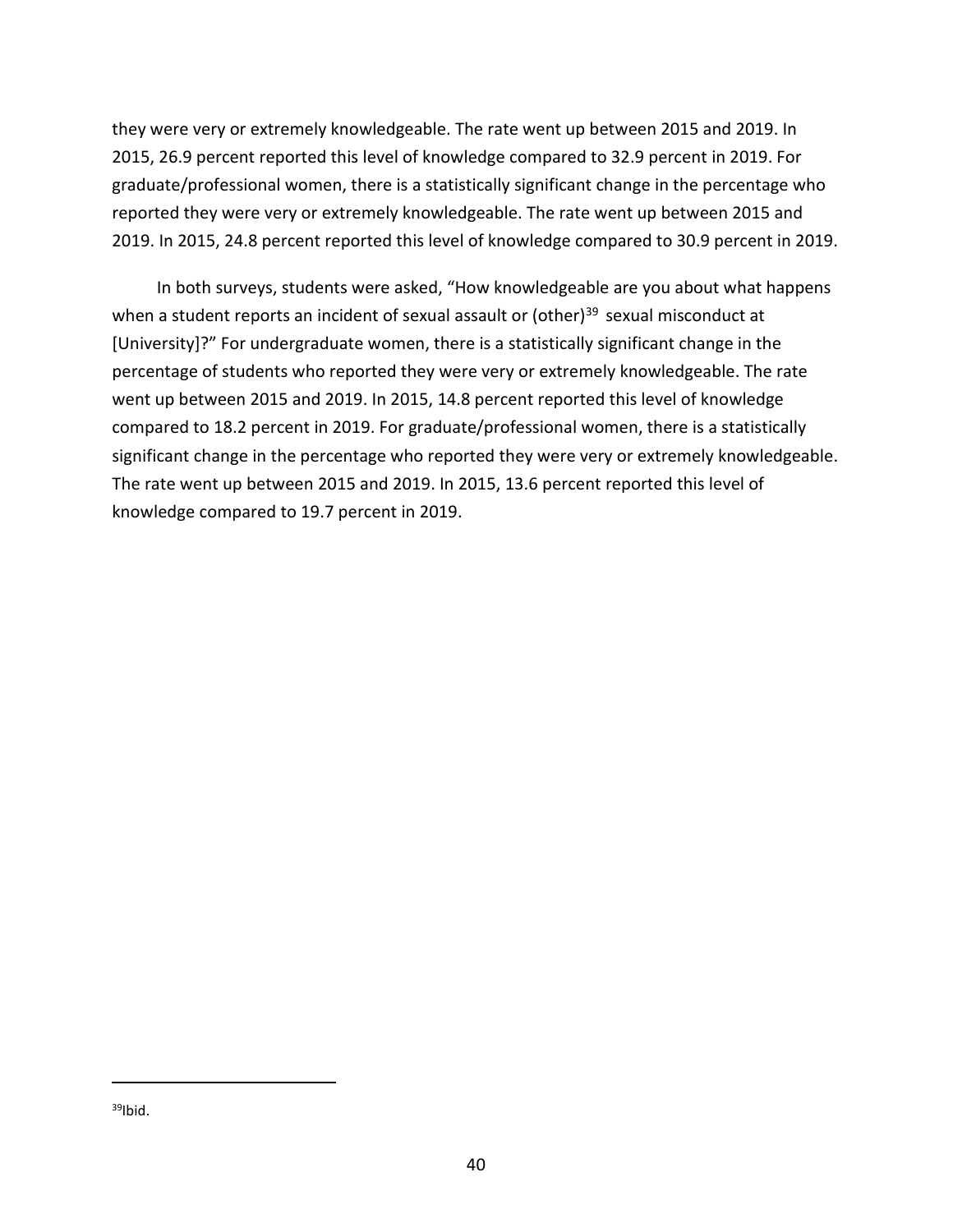- Black, M. C., Basile, K. C., Breiding, M. J., Smith, S. G., Walters, M. L., Merrick, M. T. et al. (2011). The National Intimate Partner and Sexual Violence Survey (NISVS): 2010 Summary Report. Atlanta, GA: National Center for Injury Prevention and Control, Centers for Disease Control and Prevention.
- Bureau of Justice Statistics. (2017). National Crime Victimization Survey, 2016: Technical documentation. Retrieved from<https://www.bjs.gov/content/pub/pdf/ncvstd16.pdf>
- Cantor, D., Fisher, B., Chibnall, S., Harps, S., Townsend, R., Thomas, G., et al. (2019). Report of the AAU Campus Climate Survey on Sexual Assault and Misconduct. Retrieved from <https://www.aau.edu/key-issues>
- Cantor, D., Fisher, B., Chibnall, S., Townsend, R., Lee, H., Bruce, C., et al. (2017).<sup>[40](#page-49-0)</sup> Report on the AAU Campus Climate Survey on Sexual Assault and Sexual Misconduct. Retrieved from [https://www.aau.edu/sites/default/files/AAU-Files/Key-Issues/Campus-Safety/AAU-](https://www.aau.edu/sites/default/files/AAU-Files/Key-Issues/Campus-Safety/AAU-Campus-Climate-Survey-FINAL-10-20-17.pdf)[Campus-Climate-Survey-FINAL-10-20-17.pdf](https://www.aau.edu/sites/default/files/AAU-Files/Key-Issues/Campus-Safety/AAU-Campus-Climate-Survey-FINAL-10-20-17.pdf)
- Cantor, D., Townsend, R., & Sun, H. (2016). Methodology report for the AAU Survey Campus Climate Survey on Sexual Assault and Sexual Misconduct. Retrieved from [https://www.aau.edu/sites/default/files/%40%20Files/Climate%20Survey/Methodology\\_](https://www.aau.edu/sites/default/files/%40%20Files/Climate%20Survey/Methodology_Report_for_AAU_Climate_Survey_4-12-16.pdf) Report for AAU Climate Survey 4-12-16.pdf
- Cervantes, I. F., & Brick, M. (2008). Empirical Evaluation of Raking Ratio Adjustments for Nonresponse. *Proceedings of the Survey Research Methods Section of the American Statistical Association* (CD-ROM).
- Deming, W. E., & Stephen, F. F. (1940). On a least squares adjustment of a sampled frequency table. *Annals of Mathematical Statistics*, 14, 427-444.
- Deville, J. C., Särndal, E. E., & Sautory, O. (1993). Generalized raking procedure in survey sampling. *Journal of the American Statistical Association*, 88, 1013-1020.
- Tjaden, P., & Thoennes, N. (1998). Stalking in America: Findings from the National Violence Against Women Survey. (NCJ 172837). Washington, DC: U.S. Department of Justice, National Institute of Justice and U.S. Department of Health and Human Services, Centers for Disease Control and Prevention.

<span id="page-49-0"></span><sup>&</sup>lt;sup>40</sup>The report was originally released in 2015 and was revised in 2017.